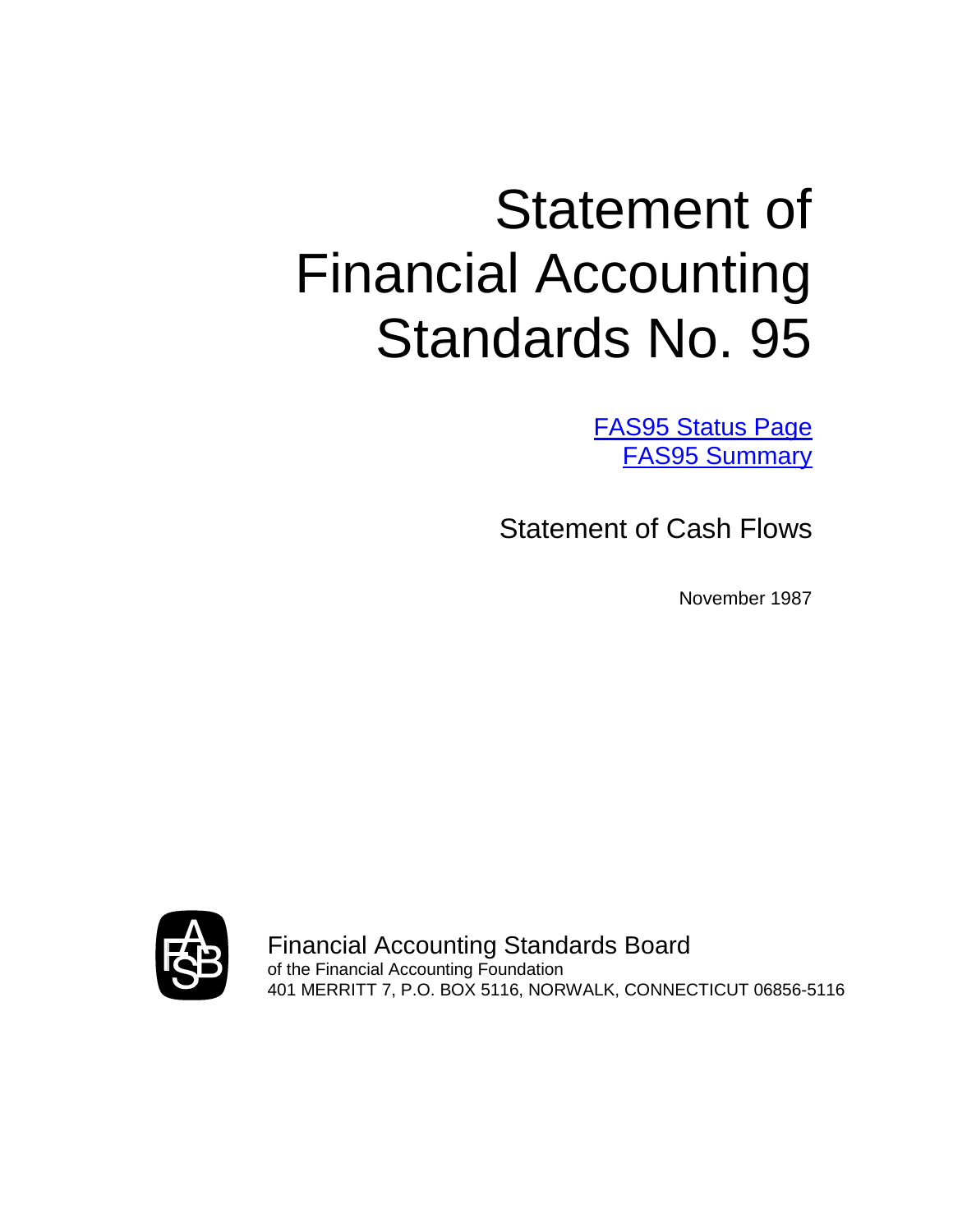Copyright © 1987 by Financial Accounting Standards Board. All rights reserved. No part of this publication may be reproduced, stored in a retrieval system, or transmitted, in any form or by any means, electronic, mechanical, photocopying, recording, or otherwise, without the prior written permission of the Financial Accounting Standards Board.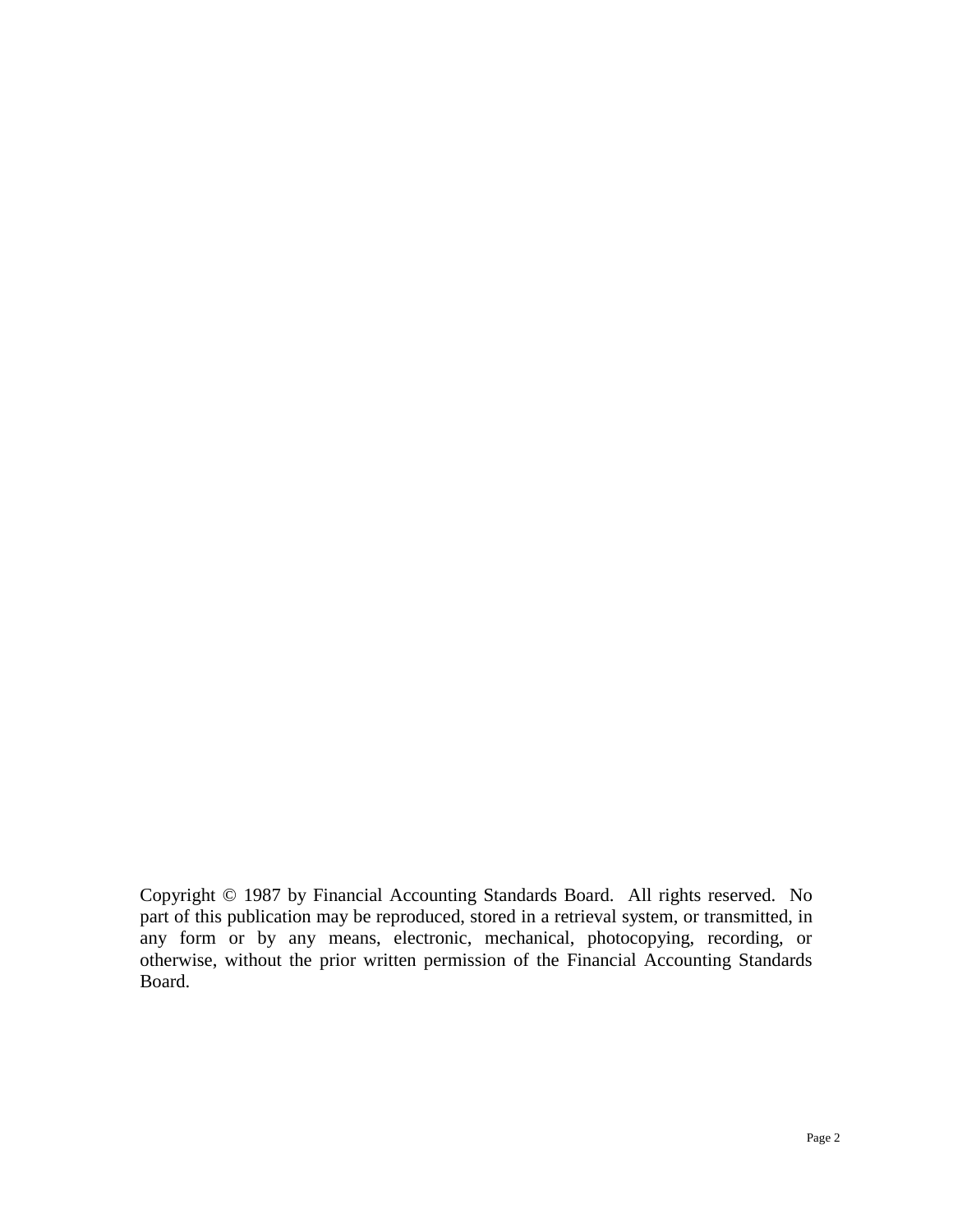# **Statement of Financial Accounting Standards No. 95**

**Statement of Cash Flows**

## **November 1987**

#### **CONTENTS**

Paragraph Numbers

| Standards of Financial Accounting and Reporting:                |  |
|-----------------------------------------------------------------|--|
|                                                                 |  |
|                                                                 |  |
|                                                                 |  |
|                                                                 |  |
|                                                                 |  |
|                                                                 |  |
|                                                                 |  |
|                                                                 |  |
|                                                                 |  |
|                                                                 |  |
| Information about Noncash Investing and Financing Activities 32 |  |
|                                                                 |  |
|                                                                 |  |
|                                                                 |  |
|                                                                 |  |
|                                                                 |  |
|                                                                 |  |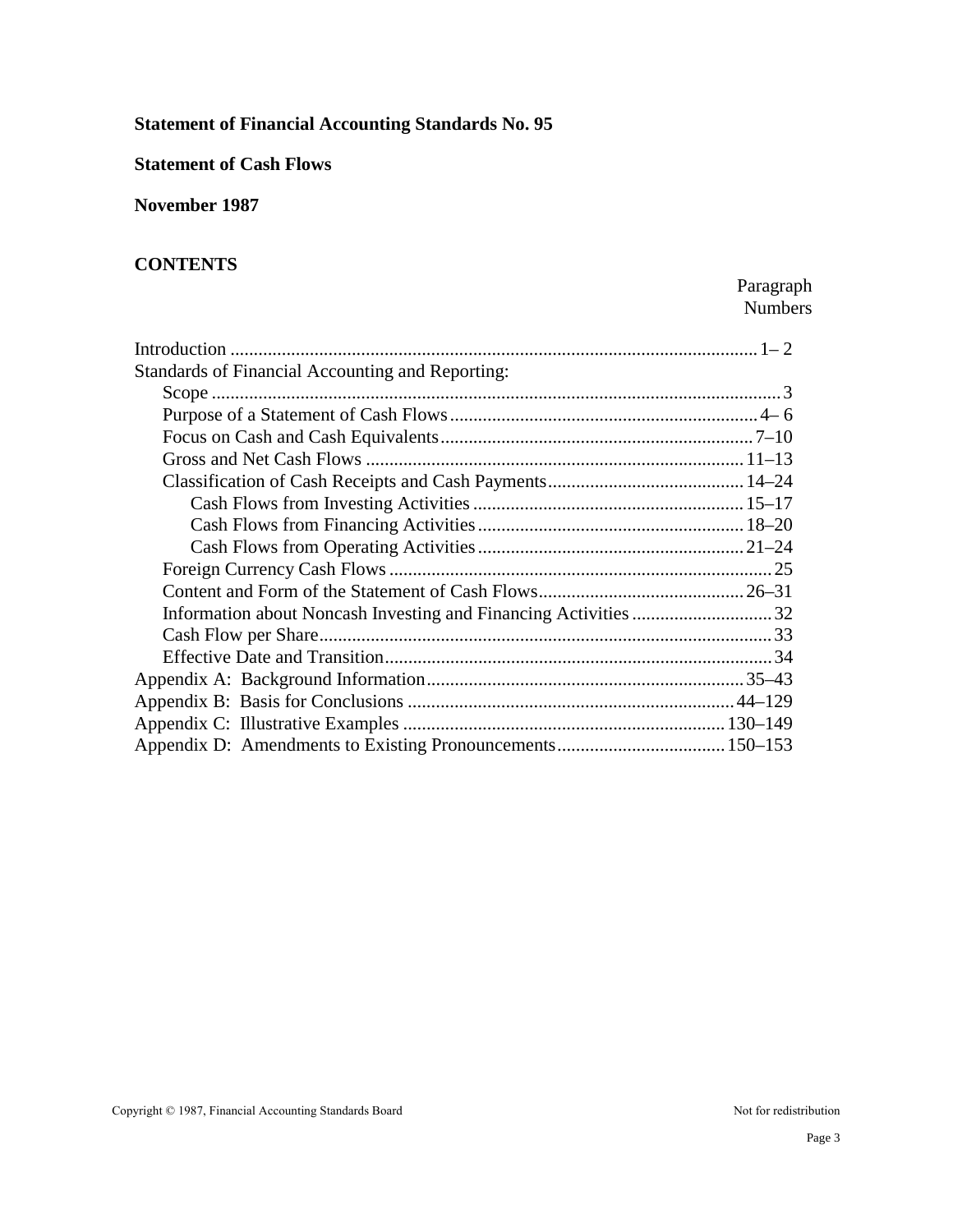# FAS 95: Statement of Cash Flows

## **FAS 95 Summary**

 This Statement establishes standards for cash flow reporting. It supersedes APB Opinion No. 19, *Reporting Changes in Financial Position*, and requires a statement of cash flows as part of a full set of financial statements for all business enterprises in place of a statement of changes in financial position.

 This Statement requires that a statement of cash flows classify cash receipts and payments according to whether they stem from operating, investing, or financing activities and provides definitions of each category.

 This Statement encourages enterprises to report cash flows from operating activities directly by showing major classes of operating cash receipts and payments (the direct method). Enterprises that choose not to show operating cash receipts and payments are required to report the same amount of net cash flow from operating activities indirectly by adjusting net income to reconcile it to net cash flow from operating activities (the indirect or reconciliation method) by removing the effects of (a) all deferrals of past operating cash receipts and payments and all accruals of expected future operating cash receipts and payments and (b) all items that are included in net income that do not affect operating cash receipts and payments. If the direct method is used, a reconciliation of net income and net cash flow from operating activities is required to be provided in a separate schedule.

 This Statement requires that a statement of cash flows report the reporting currency equivalent of foreign currency cash flows, using the current exchange rate at the time of the cash flows. The effect of exchange rate changes on cash held in foreign currencies is reported as a separate item in the reconciliation of beginning and ending balances of cash and cash equivalents.

 This Statement requires that information about investing and financing activities not resulting in cash receipts or payments in the period be provided separately.

 This Statement is effective for annual financial statements for fiscal years ending after July 15, 1988. Restatement of financial statements for earlier years provided for comparative purposes is encouraged but not required.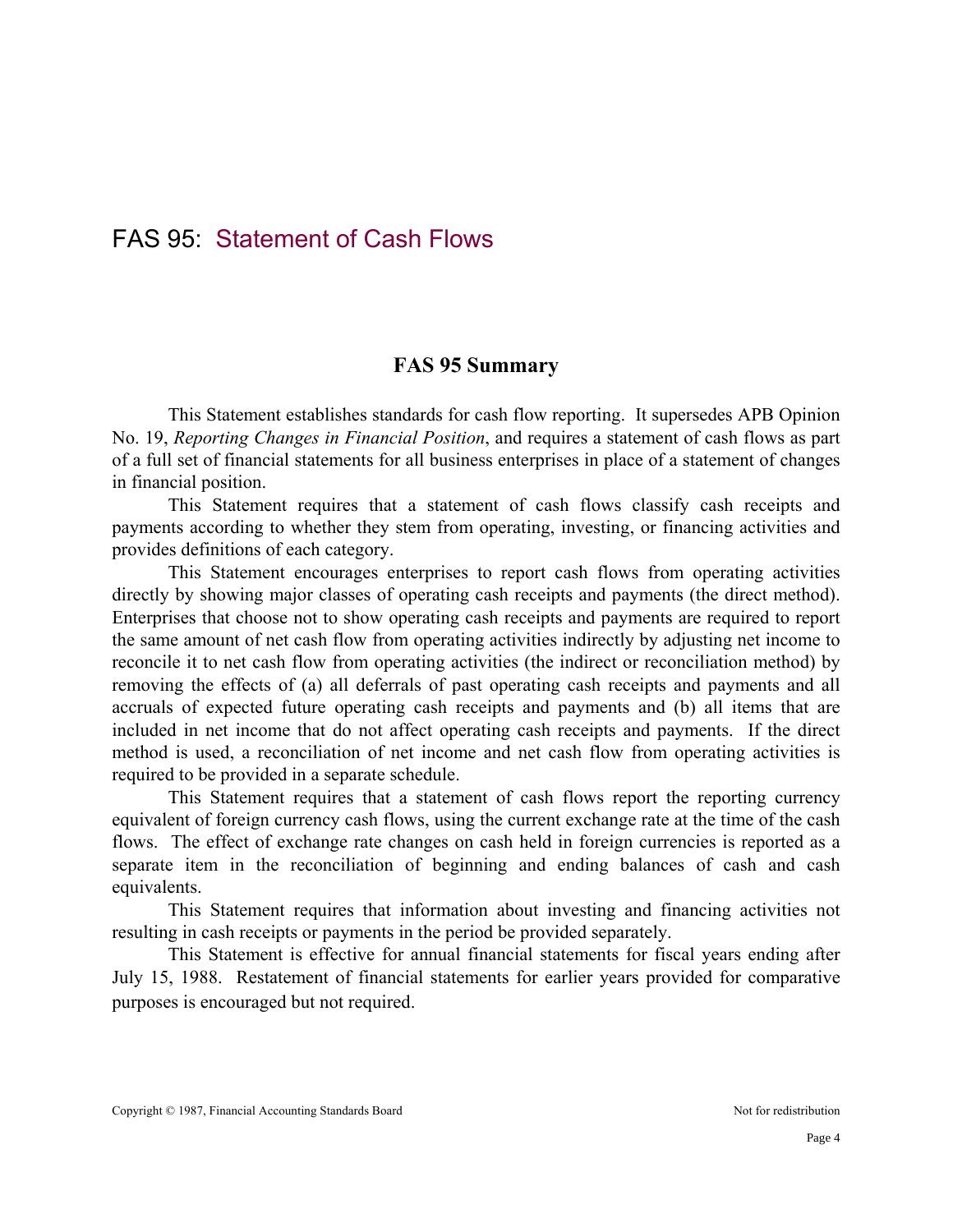# **INTRODUCTION**

1. This Statement establishes standards for providing a statement of cash flows in general-purpose financial statements. This Statement supersedes APB Opinion No. 19, *Reporting Changes in Financial Position*, and requires a business enterprise to provide a statement of cash flows in place of a statement of changes in financial position. It also requires that specified information about noncash investing and financing transactions and other events be provided separately.

2. Opinion 19 permitted but did not require enterprises to report cash flow information in the statement of changes in financial position. Since that Opinion was issued, the significance of information about an enterprise's cash flows has increasingly been recognized. In FASB Concepts Statement No. 5, *Recognition and Measurement in Financial Statements of Business Enterprises*, paragraph 13, the Board says, "A full set of financial statements for a period should show: . . . Cash flows during the period." Moreover, certain problems have been identified in current practice, including the ambiguity of terms such as *funds*, lack of comparability arising from diversity in the focus of the statement (cash, cash and short-term investments, quick assets, or working capital) and the resulting differences in definitions of funds flows from operating activities (cash or working capital), differences in the format of the statement (sources and uses format or activity format), variations in classifications of specific items in an activity format, and the reporting of net changes in amounts of assets and liabilities rather than gross inflows and outflows. The lack of clear objectives for the statement of changes in financial position has been suggested as a major cause of that diversity.

# **STANDARDS OF FINANCIAL ACCOUNTING AND REPORTING**

## **Scope**

3. A business enterprise that provides a set of financial statements that reports both financial position and results of operations shall also provide a statement of cash flows for each period for which results of operations are provided. This Statement supersedes or amends the accounting pronouncements listed in Appendix D.

## **Purpose of a Statement of Cash Flows**

4. The primary purpose of a statement of cash flows is to provide relevant information about the cash receipts and cash payments of an enterprise during a period.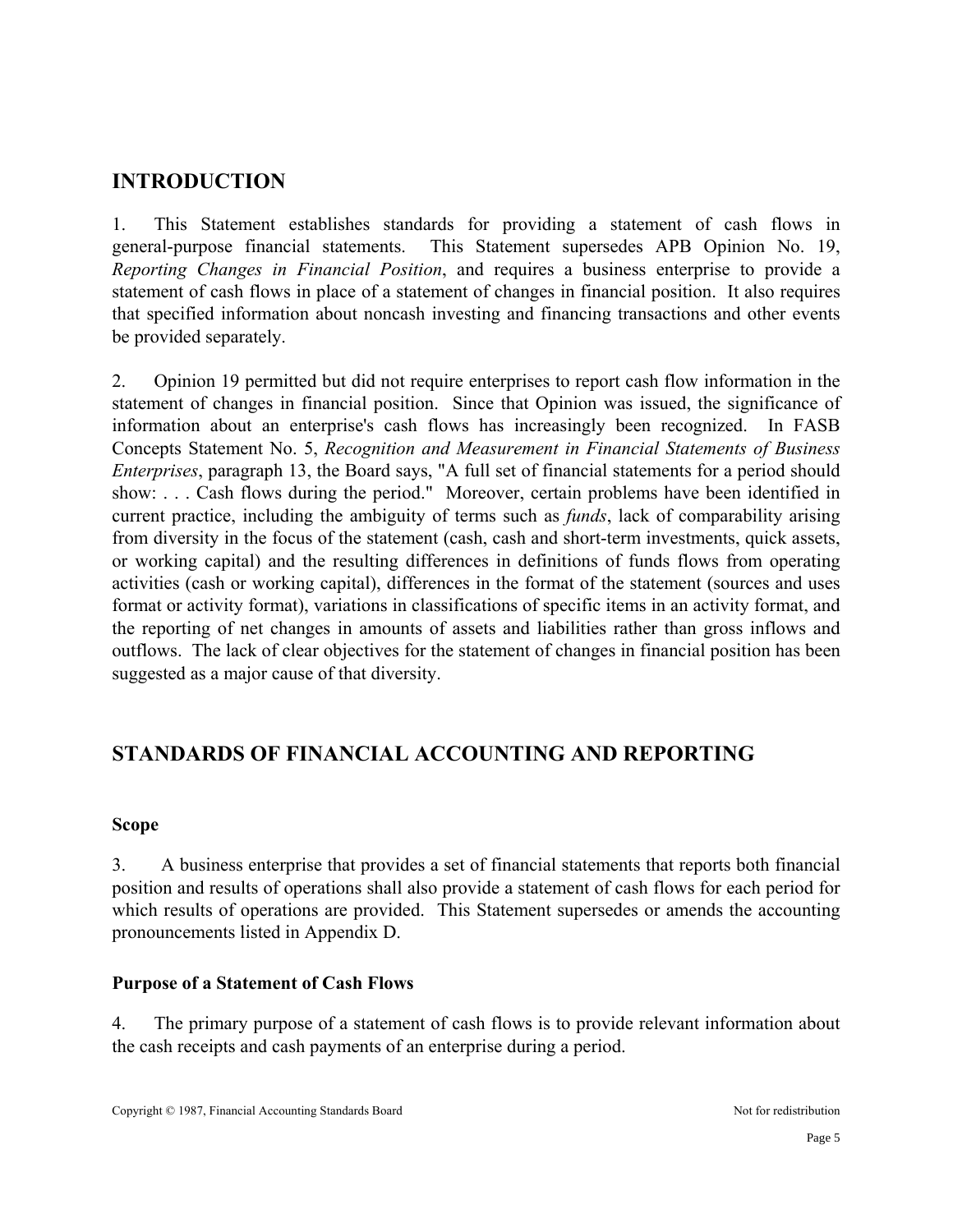5. The information provided in a statement of cash flows, if used with related disclosures and information in the other financial statements, should help investors, creditors, and others to (a)assess the enterprise's ability to generate positive future net cash flows; (b) assess the enterprise's ability to meet its obligations, its ability to pay dividends, and its needs for external financing; (c) assess the reasons for differences between net income and associated cash receipts and payments; and (d) assess the effects on an enterprise's financial position of both its cash and noncash investing and financing transactions during the period.

6. To achieve its purpose of providing information to help investors, creditors, and others in making those assessments, a statement of cash flows should report the cash effects during a period of an enterprise's operations, its investing transactions, and its financing transactions. Related disclosures should report the effects of investing and financing transactions that affect an enterprise's financial position but do not directly affect cash flows during the period. A reconciliation of net income and net cash flow from operating activities, which generally provides information about the net effects of operating transactions and other events that affect net income and operating cash flows in different periods, also should be provided.

# **Focus on Cash and Cash Equivalents**

7. A statement of cash flows shall explain the change during the period in cash **1**and cash equivalents. The statement shall use descriptive terms such as *cash* or *cash and cash equivalents* rather than ambiguous terms such as *funds*. The total amounts of cash and cash equivalents at the beginning and end of the period shown in the statement of cash flows shall be the same amounts as similarly titled line items or subtotals shown in the statements of financial position as of those dates.

8. For purposes of this Statement, cash equivalents are short-term, highly liquid investments that are both:

- a. Readily convertible to known amounts of cash
- b. So near their maturity that they present insignificant risk of changes in value because of changes in interest rates.

Generally, only investments with original maturitie[s](#page-62-0) **2** of three months or less qualify under that definition.

9. Examples of items commonly considered to be cash equivalents are Treasury bills, commercial paper, money market funds, and federal funds sold (for an enterprise with banking operations). Cash purchases and sales of those investments generally are part of the enterprise's cash management activities rather than part of its operating, investing, and financing activities, and details of those transactions need not be reported in a statement of cash flows.

10. Not all investments that qualify are required to be treated as cash equivalents. An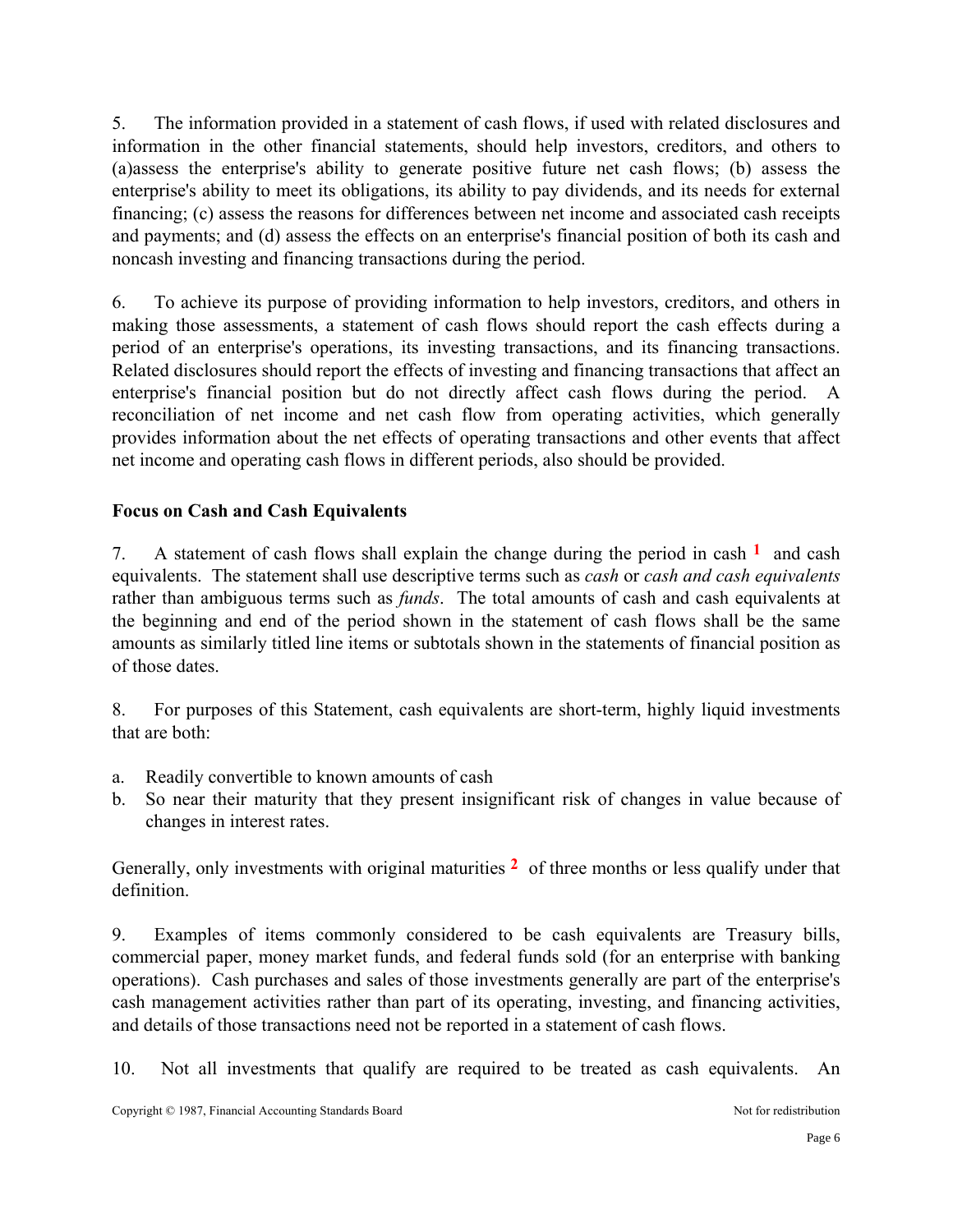enterprise shall establish a policy concerning which short-term, highly liquid investments that satisfy the definition in paragraph 8 are treated as cash equivalents. For example, an enterprise having banking operations might decide that all investments that qualify except for those purchased for its trading account will be treated as cash equivalents, while an enterprise whose operations consist largely of investing in short-term, highly liquid investments might decide that all those items will be treated as investments rather than cash equivalents. An enterprise shall disclose its policy for determining which items are treated as cash equivalents. Any change to that policy is a change in accounting principle that shall be effected by restating financial statements for earlier years presented for comparative purposes.

# **Gross and Net Cash Flows**

11. Generally, information about the gross amounts of cash receipts and cash payments during a period is more relevant than information about the net amounts of cash receipts and payments. However, the net amount of related receipts and payments provides sufficient information not only for cash equivalents, as noted in paragraph 9, but also for certain other classes of cash flows specified in paragraphs 12, 13, and 28.

12. For certain items, the turnover is quick, the amounts are large, and the maturities are short. For certain other items, such as demand deposits of a bank and customer accounts payable of a broker-dealer, the enterprise is substantively holding or disbursing cash on behalf of its customers. Only the net changes during the period in assets and liabilities with those characteristics need be reported because knowledge of the gross cash receipts and payments related to them may not be necessary to understand the enterprise's operating, investing, and financing activities.

13. Items that qualify for net reporting because their turnover is quick, their amounts are large, and their maturities are short are cash receipts and payments pertaining to (a) investments (other than cash equivalents), (b) loans receivable, and (c) debt, providing that the original maturity of the asset or liability is three months or les[s.](#page-62-0)**3**

## **Classification of Cash Receipts and Cash Payments**

14. A statement of cash flows shall classify cash receipts and cash payments as resulting from investing, financing, or operating activitie[s.](#page-62-0)**4**

## **Cash Flows from Investing Activities**

15. Investing activities include making and collecting loans and acquiring and disposing of debt or equity instruments and property, plant, and equipment and other productive assets, that is, assets held for or used in the production of goods or services by the enterprise (other than materials that are part of the enterprise's inventory).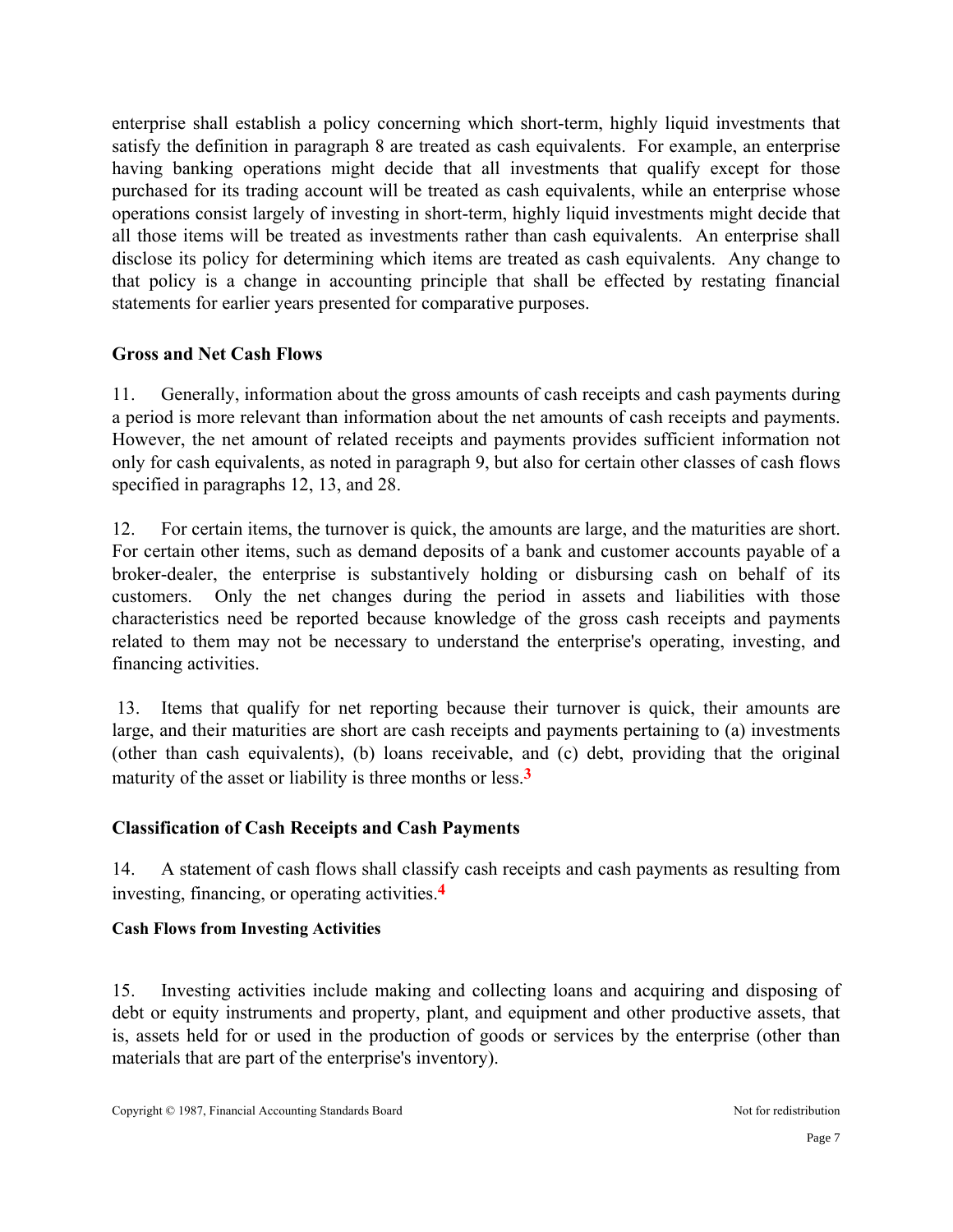- 16. Cash inflows from investing activities ar[e:](#page-62-0) **5**
- a. Receipts from collections or sales of loans made by the enterprise and of other entities' debt instruments (other than cash equivalents) that were purchased by the enterprise
- b. Receipts from sales of equity instruments of other enterprises and from returns of investment in those instruments
- c. Receipts from sales of property, plant, and equipment and other productive assets.
- 17. Cash outflows for investing activities are:
- a. Disbursements for loans made by the enterprise and payments to acquire debt instruments of other entities (other than cash equivalents)
- b. Payments to acquire equity instruments of other enterprises
- c. Payments at the time of purchase or soon before or after purcha[se](#page-62-0) **6** to acquire property, plant, and equipment and other productive asse[ts.](#page-62-0)**7**

## **Cash Flows from Financing Activities**

18. Financing activities include obtaining resources from owners and providing them with a return on, and a return of, their investment; borrowing money and repaying amounts borrowed, or otherwise settling the obligation; and obtaining and paying for other resources obtained from creditors on long-term credit.

- 19. Cash inflows from financing activities are:
- a. Proceeds from issuing equity instruments
- b. Proceeds from issuing bonds, mortgages, notes, and from other short- or long-term borrowing.
- 20. Cash outflows for financing activities are:
- a. Payments of dividends or other distributions to owners, including outlays to reacquire the enterprise's equity instruments
- b. Repayments of amounts borrowed
- c. Other principal payments to creditors who have extended long-term cred[it.](#page-63-0)**8**

## **Cash Flows from Operating Activities**

21. Operating activities include all transactions and other events that are not defined as investing or financing activities in paragraphs 15-20. Operating activities generally involve producing and delivering goods and providing services. Cash flows from operating activities are generally the cash effects of transactions and other events that enter into the determination of net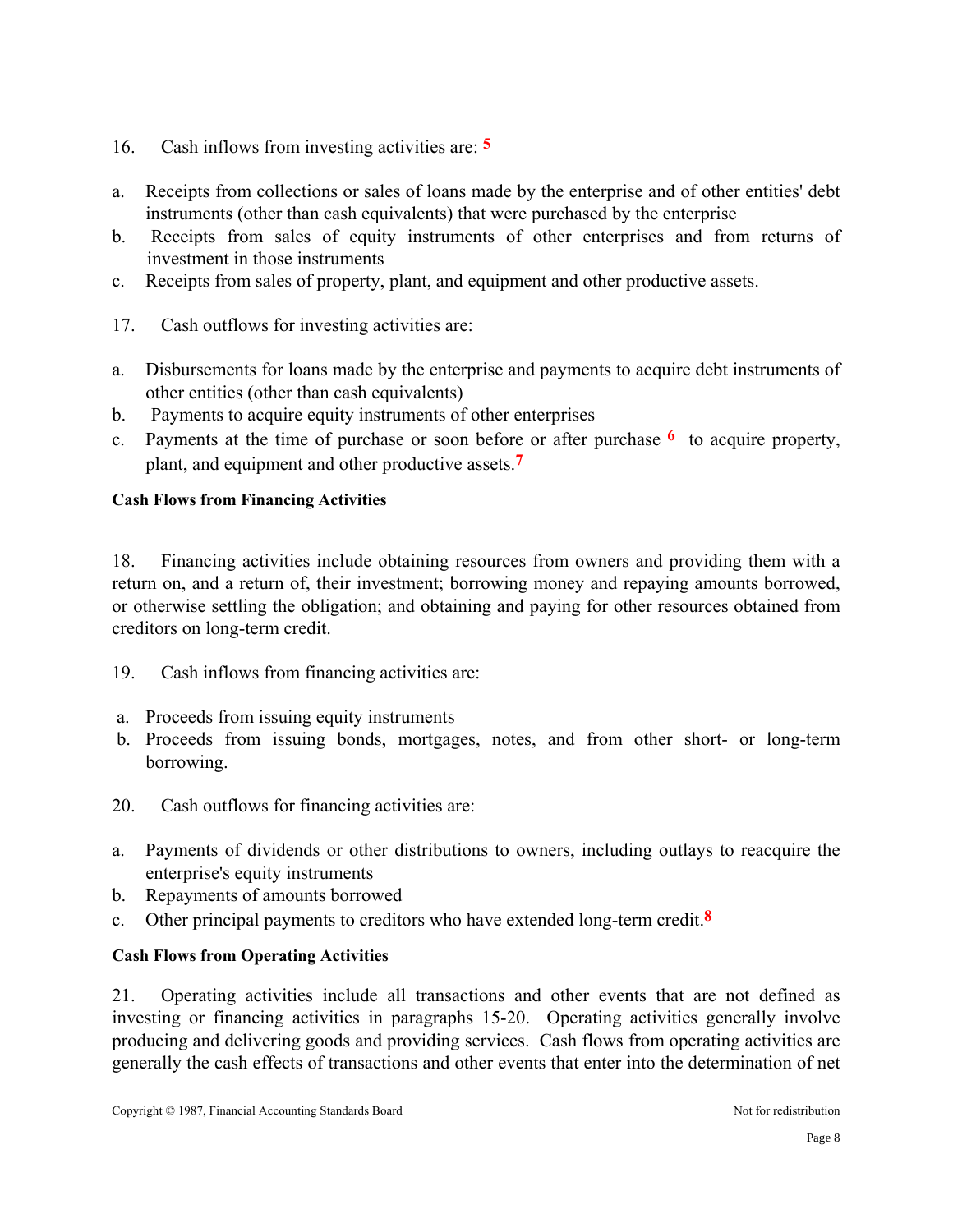income.

- 22. Cash inflows from operating activities are:
- a. Cash receipts from sales of goods or services, including receipts from collection or sale of accounts and both short- and long-term notes receivable from customers arising from those sales
- b. Cash receipts from returns on loans, other debt instruments of other entities, and equity securities—interest and dividends
- c. All other cash receipts that do not stem from transactions defined as investing or financing activities, such as amounts received to settle lawsuits; proceeds of insurance settlements except for those that are directly related to investing or financing activities, such as from destruction of a building; and refunds from suppliers.
- 23. Cash outflows for operating activities are:
- a. Cash payments to acquire materials for manufacture or goods for resale, including principal payments on accounts and both short- and long-term notes payable to suppliers for those materials or goods
- b. Cash payments to other suppliers and employees for other goods or services
- c. Cash payments to governments for taxes, duties, fines, and other fees or penalties
- d. Cash payments to lenders and other creditors for interest
- e. All other cash payments that do not stem from transactions defined as investing or financing activities, such as payments to settle lawsuits, cash contributions to charities, and cash refunds to customers.

24. Certain cash receipts and payments may have aspects of more than one class of cash flows. For example, a cash payment may pertain to an item that could be considered either inventory or a productive asset. If so, the appropriate classification shall depend on the activity that is likely to be the predominant source of cash flows for the item. For example, the acquisition and sale of equipment to be used by the enterprise or rented to others generally are investing activities. However, equipment sometimes is acquired or produced to be used by the enterprise or rented to others for a short period and then sold. In those circumstances, the acquisition or production and subsequent sale of those assets shall be considered operating activities.

# **Foreign Currency Cash Flows**

25. A statement of cash flows of an enterprise with foreign currency transactions or foreign operations shall report the reporting currency equivalent of foreign currency cash flows using the exchange rates in effect at the time of the cash flows. An appropriately weighted average exchange rate for the period may be used for translation if the result is substantially the same as if the rates at the dates of the cash flows were use[d.](#page-63-0)**9** The statement shall report the effect of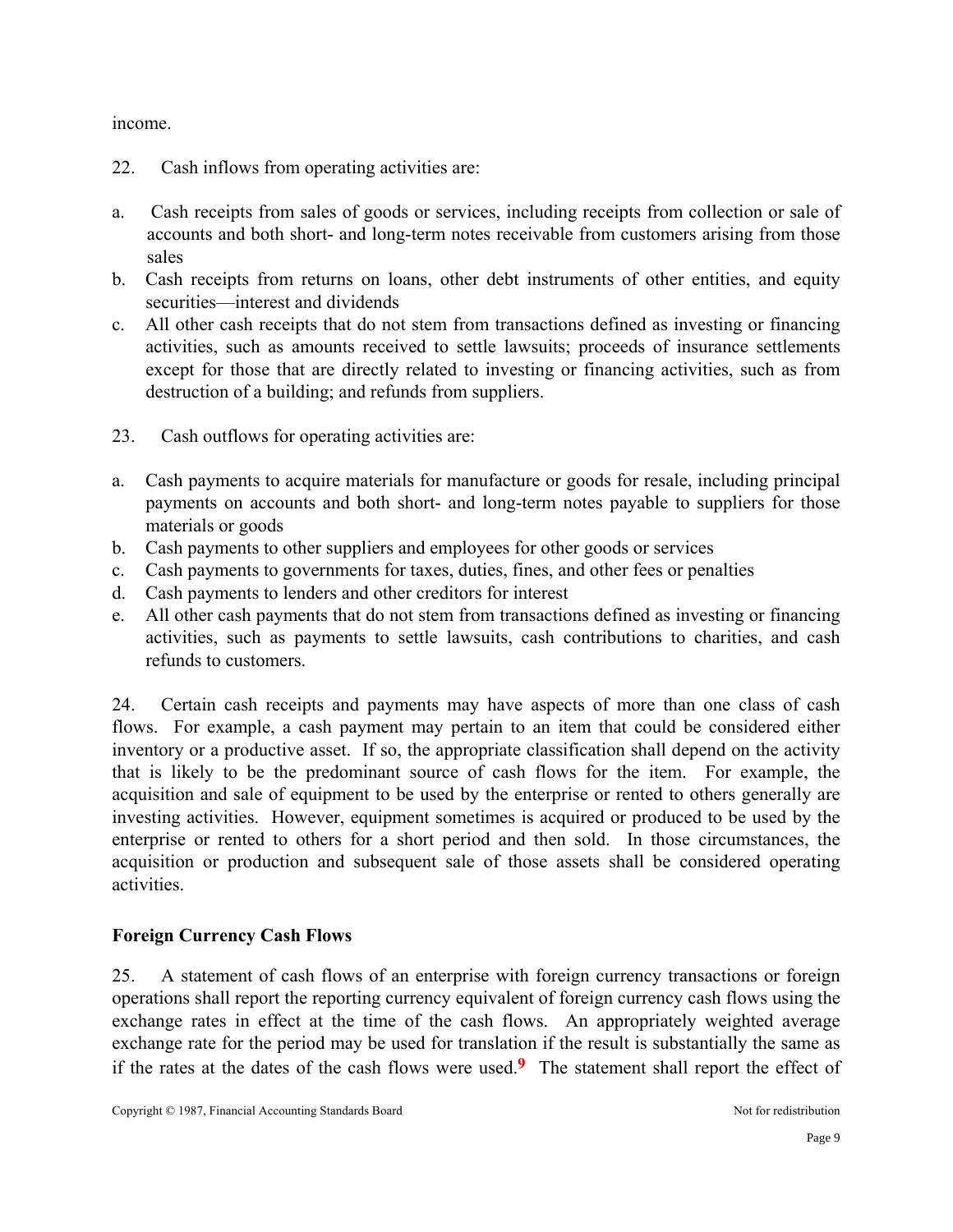exchange rate changes on cash balances held in foreign currencies as a separate part of the reconciliation of the change in cash and cash equivalents during the period.

# **Content and Form of the Statement of Cash Flows**

26. A statement of cash flows for a period shall report net cash provided or used by operating, investing, and financing activities **[10](#page-63-0)** and the net effect of those flows on cash and cash equivalents during the period in a manner that reconciles beginning and ending cash and cash equivalents.

27. In reporting cash flows from operating activities, enterprises are encouraged to report major classes of gross cash receipts and gross cash payments and their arithmetic sum—the net cash flow from operating activities (the direct method). Enterprises that do so should, at a minimum, separately report the following classes of operating cash receipts and payments:**[11](#page-63-0)**

- a. Cash collected from customers, including lessees, licensees, and the like
- b. Interest and dividends received
- c. Other operating cash receipts, if any
- d. Cash paid to employees and other suppliers of goods or services, including suppliers of insurance, advertising, and the like
- e. Interest paid
- f. Income taxes paid
- g. Other operating cash payments, if any.

Enterprises are encouraged to provide further breakdowns of operating cash receipts and payments that they consider meaningful and feasible. For example, a retailer or manufacturer might decide to further divide cash paid to employees and suppliers (category (d) above) into payments for costs of inventory and payments for selling, general, and administrative expenses.

28. Enterprises that choose not to provide information about major classes of operating cash receipts and payments by the direct method as encouraged in paragraph 27 shall determine and report the same amount for net cash flow from operating activities indirectly by adjusting net income to reconcile it to net cash flow from operating activities (the indirect or reconciliation method). That requires adjusting net income to remove (a) the effects of all deferrals of past operating cash receipts and payments, such as changes during the period in inventory, deferred income, and the like, and all accruals of expected future operating cash receipts and payments, such as changes during the period in receivables and payables,**[12](#page-63-0)** and (b) the effects of all items whose cash effects are investing or financing cash flows, such as depreciation, amortization of goodwill, and gains or losses on sales of property, plant, and equipment and discontinued operations (which relate to investing activities), and gains or losses on extinguishment of debt (which is a financing activity).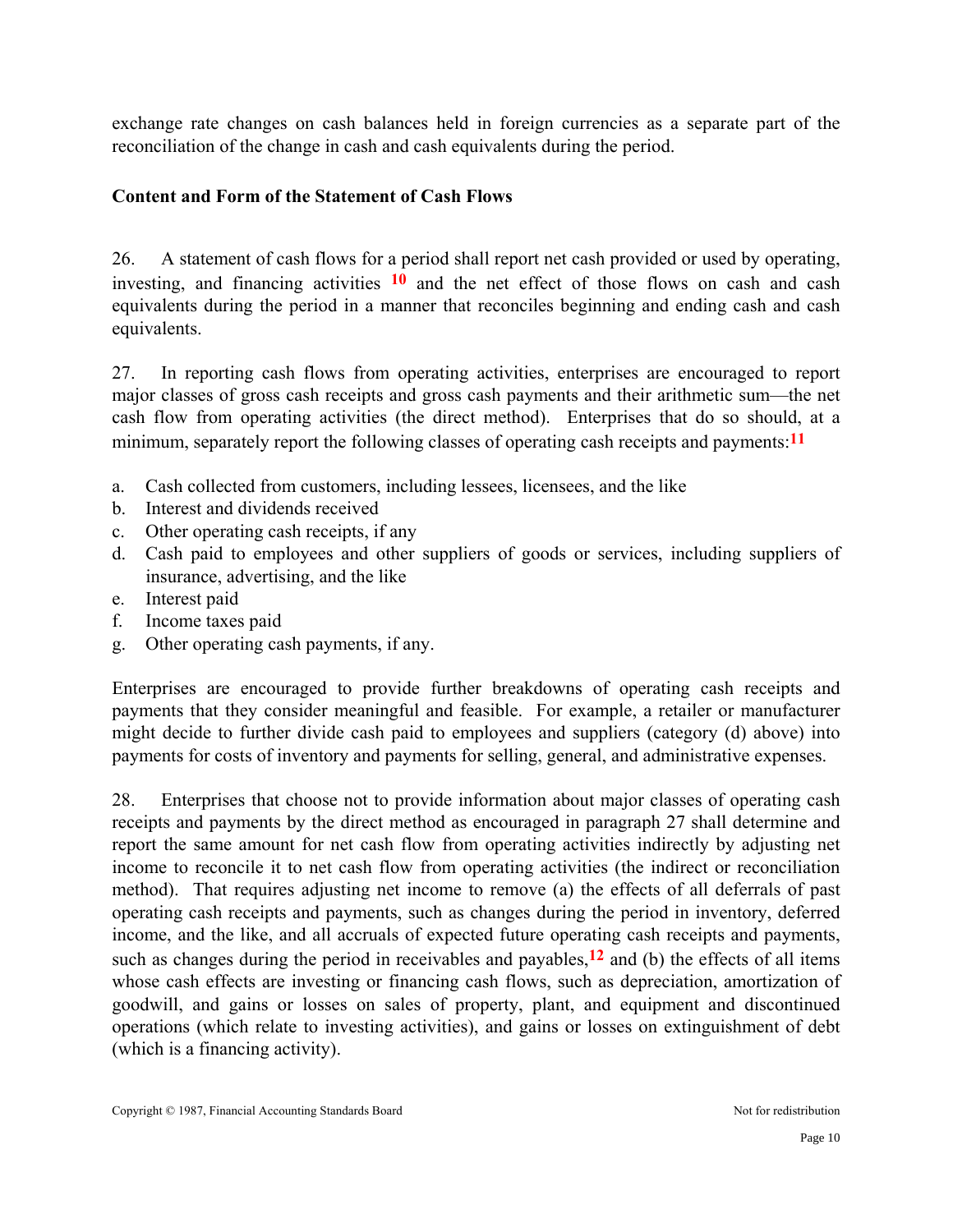29. The reconciliation of net income to net cash flow from operating activities described in paragraph 28 shall be provided regardless of whether the direct or indirect method of reporting net cash flow from operating activities is used. That reconciliation shall separately report all major classes of reconciling items. For example, major classes of deferrals of past operating cash receipts and payments and accruals of expected future operating cash receipts and payments, including at a minimum changes during the period in receivables pertaining to operating activities, in inventory, and in payables pertaining to operating activities, shall be separately reported. Enterprises are encouraged to provide further breakdowns of those categories that they consider meaningful. For example, changes in receivables from customers for an enterprise's sale of goods or services might be reported separately from changes in other operating receivables. In addition, if the indirect method is used, amounts of interest paid (net of amounts capitalized) and income taxes paid during the period shall be provided in related disclosures.

30. If the direct method of reporting net cash flow from operating activities is used, the reconciliation of net income to net cash flow from operating activities shall be provided in a separate schedule. If the indirect method is used, the reconciliation may be either reported within the statement of cash flows or provided in a separate schedule, with the statement of cash flows reporting only the net cash flow from operating activities. If the reconciliation is presented in the statement of cash flows, all adjustments to net income to determine net cash flow from operating activities shall be clearly identified as reconciling items.

31. Except for items described in paragraphs 12 and 13, both investing cash inflows and outflows and financing cash inflows and outflows shall be reported separately in a statement of cash flows—for example, outlays for acquisitions of property, plant, and equipment shall be reported separately from proceeds from sales of property, plant, and equipment; proceeds of borrowings shall be reported separately from repayments of debt; and proceeds from issuing stock shall be reported separately from outlays to reacquire the enterprise's stock.

## **Information about Noncash Investing and Financing Activities**

32. Information about all investing and financing activities of an enterprise during a period that affect recognized assets or liabilities but that do not result in cash receipts or cash payments in the period shall be reported in related disclosures. Those disclosures may be either narrative or summarized in a schedule, and they shall clearly relate the cash and noncash aspects of transactions involving similar items. Examples of noncash investing and financing transactions are converting debt to equity; acquiring assets by assuming directly related liabilities, such as purchasing a building by incurring a mortgage to the seller; obtaining an asset by entering into a capital lease; and exchanging noncash assets or liabilities for other noncash assets or liabilities. Some transactions are part cash and part noncash; only the cash portion shall be reported in the statement of cash flows.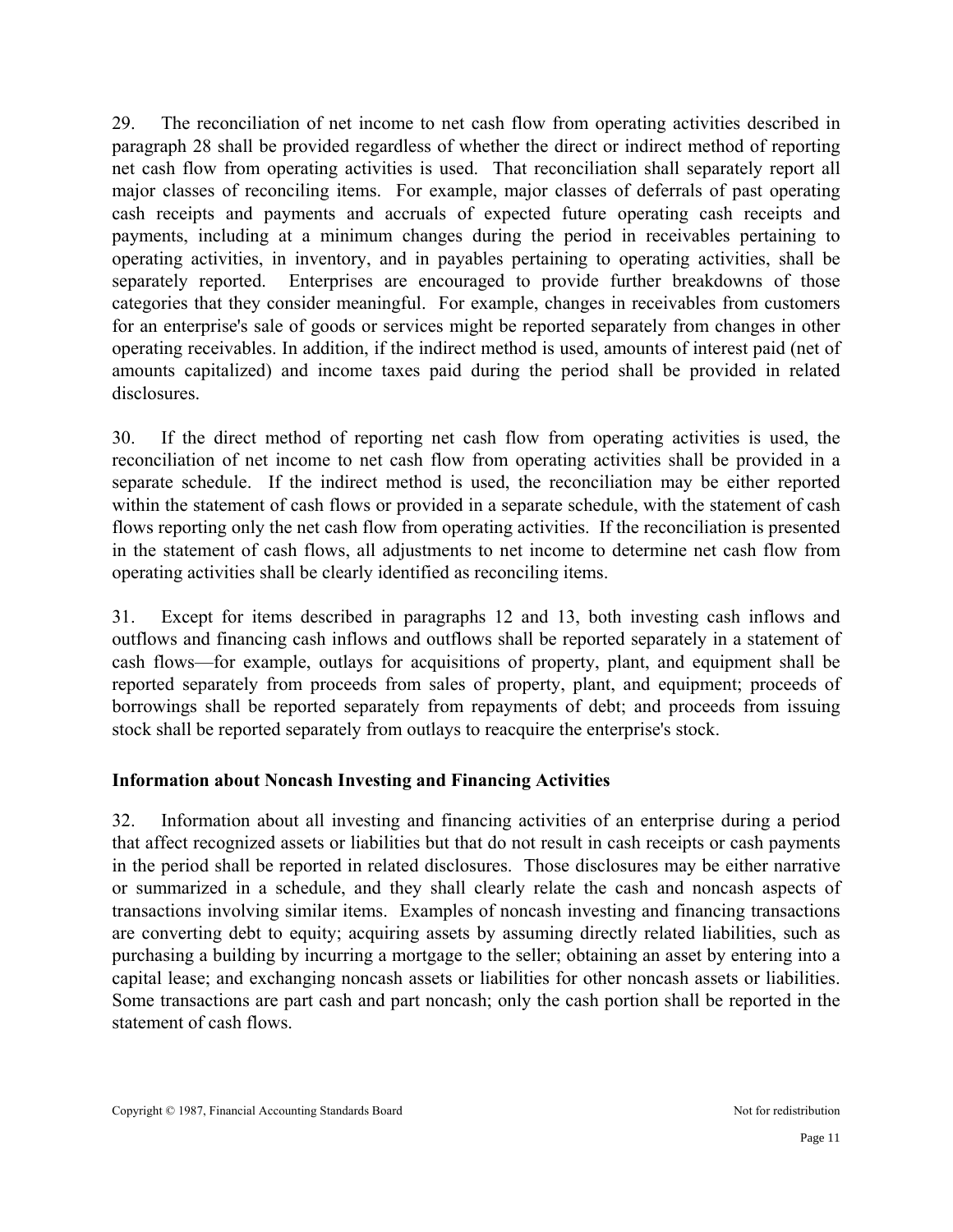## **Cash Flow per Share**

33. Financial statements shall not report an amount of cash flow per share. Neither cash flow nor any component of it is an alternative to net income as an indicator of an enterprise's performance, as reporting per share amounts might imply.

## **Effective Date and Transition**

34. The provisions of this Statement shall be effective for annual financial statements for fiscal years ending after July 15, 1988. Earlier application is encouraged. This Statement need not be applied in financial statements for interim periods in the initial year of application, but cash flow information for those interim periods shall be restated if reported with annual financial statements for that fiscal year. Restatement of comparative annual financial statements for earlier years is encouraged but not required.

## **The provisions of this Statement need not be applied to immaterial items.**

 *This Statement was adopted by the affirmative votes of four members of the Financial Accounting Standards Board. Messrs. Lauver, Leisenring, and Swieringa dissented.*

 Messrs. Lauver, Leisenring, and Swieringa dissent to this Statement's requirements to classify interest and dividends received and interest paid as cash flows from operating activities. They believe that interest and dividends received are returns on investments in debt and equity securities that should be classified as cash inflows from investing activities. They believe that interest paid is a cost of obtaining financial resources that should be classified as a cash outflow for financing activities.

 Messrs. Lauver, Leisenring, and Swieringa also dissent to this Statement's requirement to classify certain cash receipts and payments according to the nature of an earlier transaction rather than according to the nature of the cash receipts and payments. Under this Statement, an enterprise that sells merchandise in one year for an installment note receivable and receives principal payments on the note in subsequent years will classify those principal payments as operating cash inflows. They believe that those principal payments should be classified as cash inflows from investing activities because they represent a return of the enterprise's investment in the installment note. Classifying those principal payments as operating cash inflows denies receipt of the installment note as a noncash investing activity, is inconsistent with the enterprise's recovery of its investment in that note, and is inconsistent with the treatment of the receipt of principal payments on other investments in debt instruments as cash inflows from investing activities. They also note that this Statement will result in similar inconsistencies for the purchase of inventory in exchange for a note payable.

Messrs. Lauver and Swieringa also dissent to this Statement's permitted use of the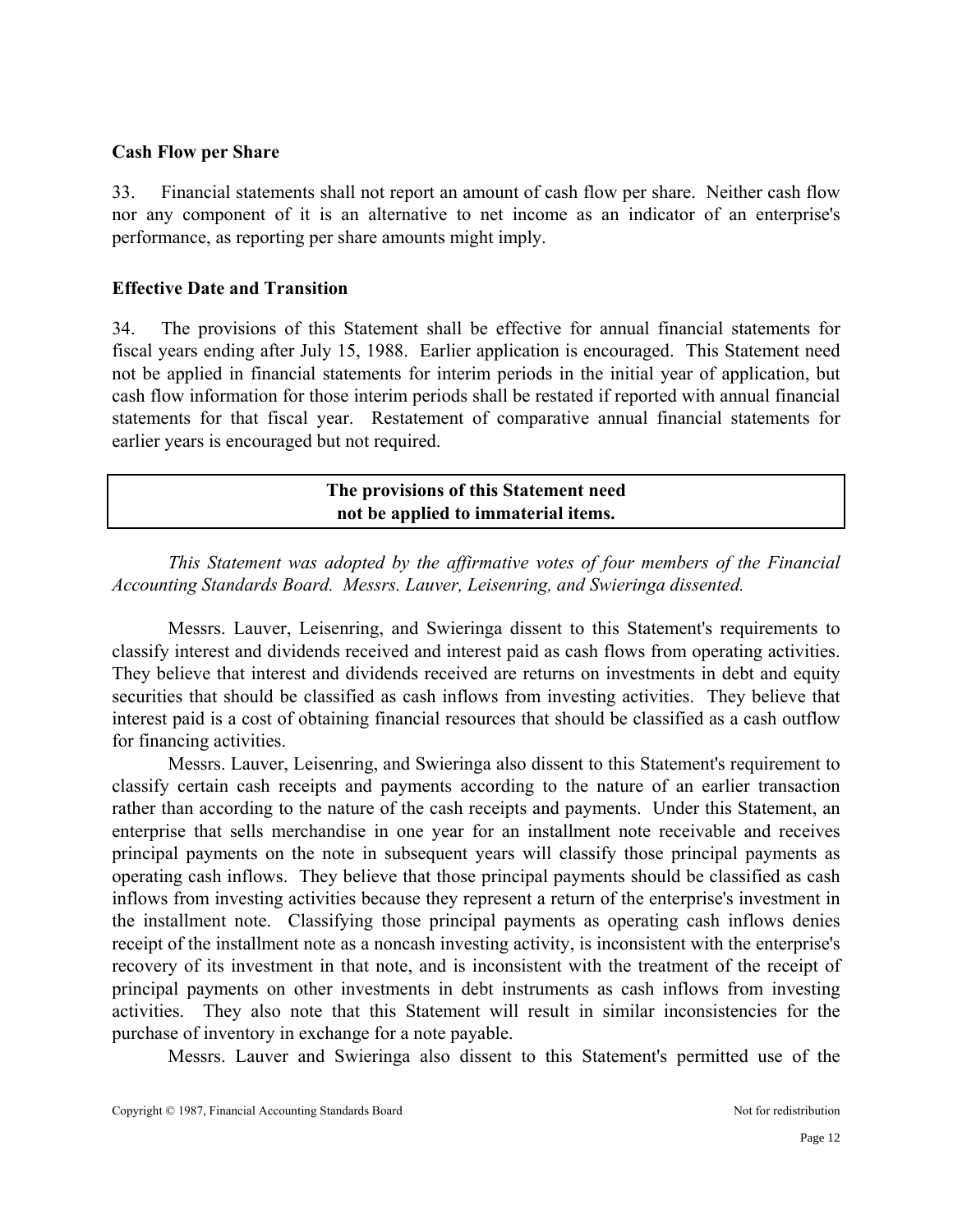indirect method of reporting net cash flow from operating activities. They believe that by permitting the continued use of the indirect method, the Board has foregone the opportunity to make a significant contribution to the quality of financial reporting and to enhanced user understanding of cash flows from operating activities. Reporting information about cash received from customers, cash paid to suppliers and employees, income taxes paid, and other operating receipts and payments (the direct method) provides a description of the operating activities of an entity during a period that is both more informative and more consistent with the primary purpose of a statement of cash flows, which is described in paragraph 4 of this Statement as "to provide relevant information about the cash receipts and cash payments of an enterprise during a period."

 Because the indirect method does not result in reporting separately major classes of gross operating cash flows, Messrs. Lauver and Swieringa believe that method is inconsistent with the conclusion in paragraph 11 that " generally, information about gross amounts of cash receipts and cash payments during a period is more relevant than information about the net amounts of cash receipts and payments." Further, permitting use of the indirect method makes this Statement internally inconsistent because major classes of gross cash flows from investing and financing activities are required to be reported separately while major classes of gross operating cash flows are not. In addition, presenting a reconciliation of net income and net cash flow from operating activities within the statement of cash flows rather than in a separate schedule results in including the effects of certain noncash transactions and other events within the statement of cash flows. Messrs. Lauver and Swieringa believe that is confusing and counter to the primary purpose of a statement of cash flows.

 Mr. Lauver believes the internal inconsistencies in the provisions of this Statement concerning the classification of cash flows identified in the preceding paragraphs result from putting other objectives ahead of the Statement's stated objective of providing relevant information about cash receipts and payments. He believes that by adopting the view that the cash effects of transactions and events that enter into the determination of net income are cash flows from operating activities (paragraph 21), this Statement, in spite of comments to the contrary (paragraph 33), attempts to establish net cash from operating activities as an alternative performance indicator, an objective that he believes is undesirable. Further, that objective makes each of the three categories misleading by excluding from investing and financing categories cash receipts and payments that stem from investing and financing activities and ought to be included in those categories. The result is that none of the three required categories of cash flows is aptly named and all of them are, therefore, likely to be misunderstood.

 Mr. Lauver observes that a statement of cash flows involves no issues of recognition, measurement, or estimation; by definition it includes only the effects of identifiable, unquestioned transactions. In that circumstance, the financial reporting function involves only two tasks. The first is to aggregate similar cash receipts and payments to facilitate communication and understanding and to do so consistently. The second is to accurately characterize the various aggregations so that they are unlikely to be misunderstood. He believes this Statement fails to do either.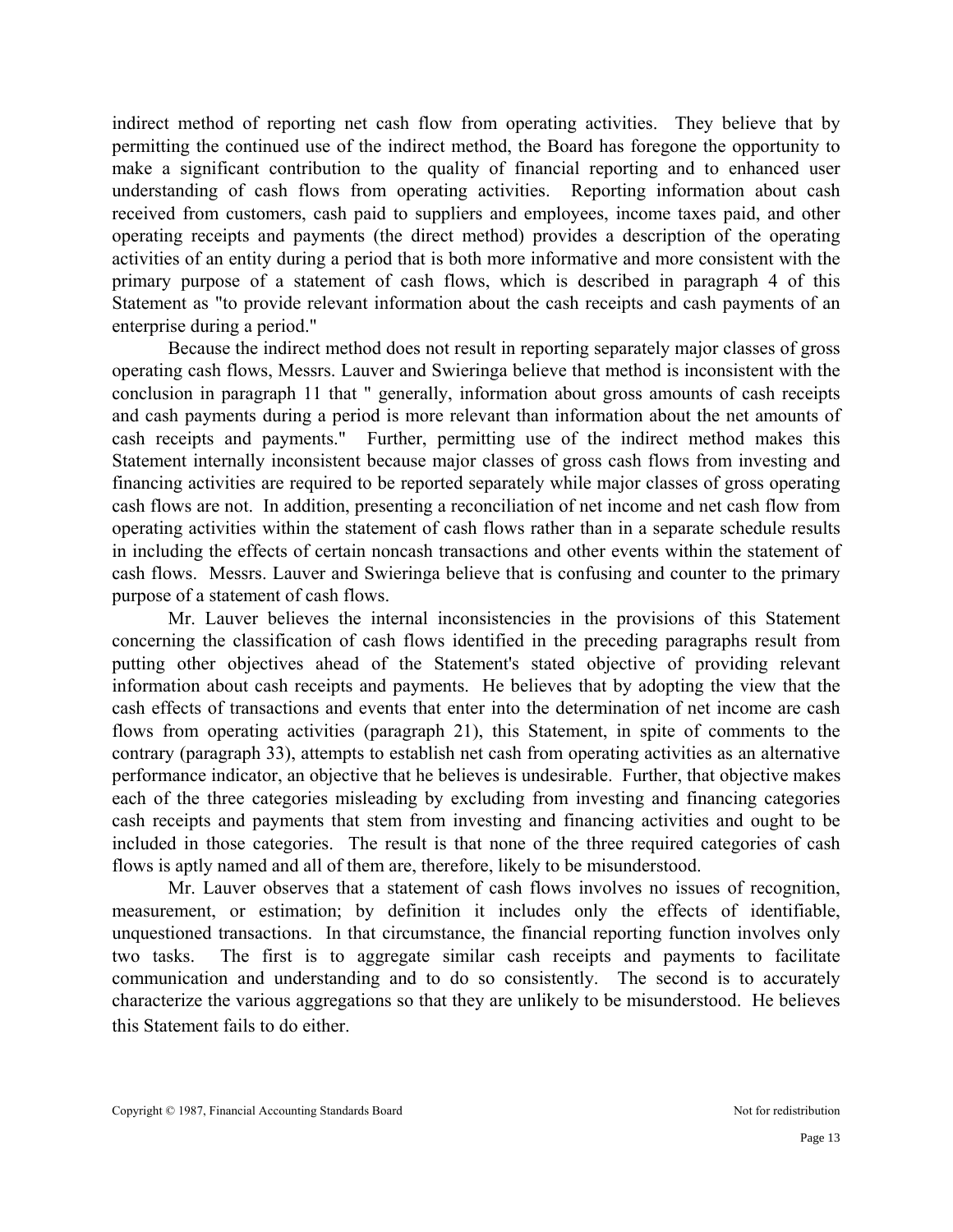*Members of the Financial Accounting Standards Board:*

 Dennis R. Beresford, *Chairman* Victor H. Brown Raymond C. Lauver James J. Leisenring David Mosso C. Arthur Northrop Robert J. Swieringa

# **Appendix A: BACKGROUND INFORMATION**

35. As part of its work on the conceptual framework, the FASB issued a Discussion Memorandum in December 1980, *Reporting Funds Flows, Liquidity, and Financial Flexibility*, which discussed funds flow reporting issues. Major issues raised in the Discussion Memorandum relating to funds flow reporting included (a) the concept of funds that should be adopted as the focus of the funds flow statement, (b) the reporting of transactions that have no direct impact on funds, (c) the approaches for presenting information about funds flows, (d) the presentation of information about funds flows from operations, (e) the separation of funds flow information about investing activities into outflows for maintenance of operating capacity, expansion of operating capacity, or nonoperating purposes, and (f) summary indicators of funds flows. The Board received 190 letters of comment in response to the Discussion Memorandum. In May 1981, a public hearing was held to discuss the issues raised in the Discussion Memorandum. Thirty-two individuals and organizations appeared at the hearing.

36. In November 1981, the Board issued an Exposure Draft of a proposed concepts Statement, *Reporting Income, Cash Flows, and Financial Position of Business Enterprises*. That Exposure Draft discussed the role of a funds statement and guides for reporting components of funds flows, concluding that funds flow reporting should focus on cash rather than on working capital. One hundred twenty-six comment letters were received in response to the November 1981 Exposure Draft. After considering those comment letters, the Board decided not to issue a final Statement on that subject. Instead, the Board chose to consider the subject in connection with its study of recognition and measurement concepts. In December 1983, the Board issued another Exposure Draft of a concepts Statement, *Recognition and Measurement in Financial Statements of Business Enterprises*, which also discussed the role of the cash flow statement. One hundred four comment letters were received on that Exposure Draft. In December 1984, the Board issued FASB Concepts Statement No. 5, *Recognition and Measurement in Financial Statements of Business Enterprises*, which includes general guidance on a statement of cash flows and concludes that, in concept, a cash flow statement should be part of a full set of financial statements.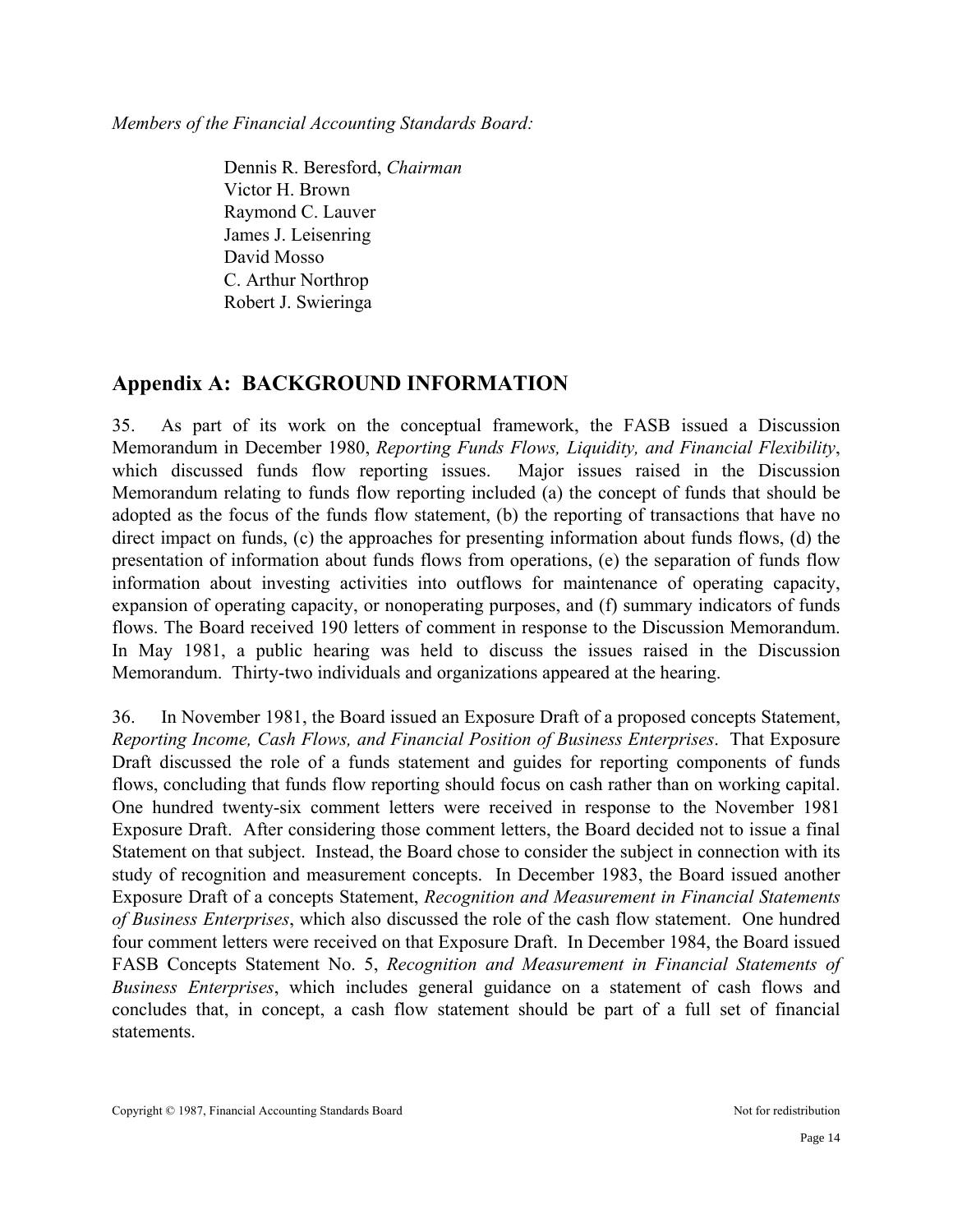37. During its deliberations on the 1981 Exposure Draft, the FASB decided that detailed cash flow reporting issues should be addressed only at the standards level, but deferred consideration of the standards project until the results of a voluntary initiative by the Financial Executives Institute(FEI) were assessed. In late 1981, the FEI encouraged its members to change to a focus on cash and short-term investments in their funds statements. It also encouraged enterprises to experiment with alternative formats, such as grouping items by operating, investing, and financing activities. That experimentation with cash flow reporting in statements of changes in financial position was in keeping with the existing authoritative literature, Opinion 19, which allowed flexibility in the focus and form of the statement.

38. In 1984, the Financial Executives Research Foundation of the FEI published *The Funds Statement: Structure and Use*, a research study on funds statements that solicited views of both preparers and users on virtually all of the issues pertaining to funds flows discussed in the Discussion Memorandum and that analyzed the results of the experimentation encouraged by the FEI. The study pointed out several areas of diversity in current practice, including different definitions of *funds*, different definitions of *cash* and *cash flow from operations*, and different forms of presentation in the statement.

39. In April 1985, the Board added to its agenda a cash flow reporting project of limited scope to (a) establish the objectives of a statement of cash flows, (b) define the few major components of cash flows to be presented in the statement, and (c) decide whether to require a statement of cash flows as part of a full set of financial statements for all enterprises.

40. In May 1985, the FASB staff organized a Task Force on Cash Flow Reporting. In June 1985, the FASB staff met with the task force to discuss appropriate objectives for a statement of cash flows. In November 1985, the staff met again with the task force to discuss the identification and definition of the major elements of cash flows, the classification of certain transactions, the reporting of noncash transactions, and the methods for presenting cash flow from operating activities. In March 1986, an Advisory Group on Cash Flow Reporting by Financial Institutions was organized. In April 1986, the FASB staff met with the advisory group to discuss whether a statement of cash flows should be included in a complete set of financial statements of a financial institution as well as other cash flow reporting issues related to financial institutions. In March and April 1986, the staff communicated with the FASB Small Business Advisory Group and the Technical Issues Committee of the Private Companies Practice Section of the American Institute of Certified Public Accountants (AICPA) on whether a statement of cash flows should be required of small businesses as part of a full set of financial statements.

41. The Board issued an Exposure Draft, *Statement of Cash Flows*, in July 1986. It proposed standards for cash flow reporting to require a statement of cash flows as part of a full set of financial statements of all business enterprises in place of a statement of changes in financial position.

42. The Board received more than 450 comment letters in response to that Exposure Draft. In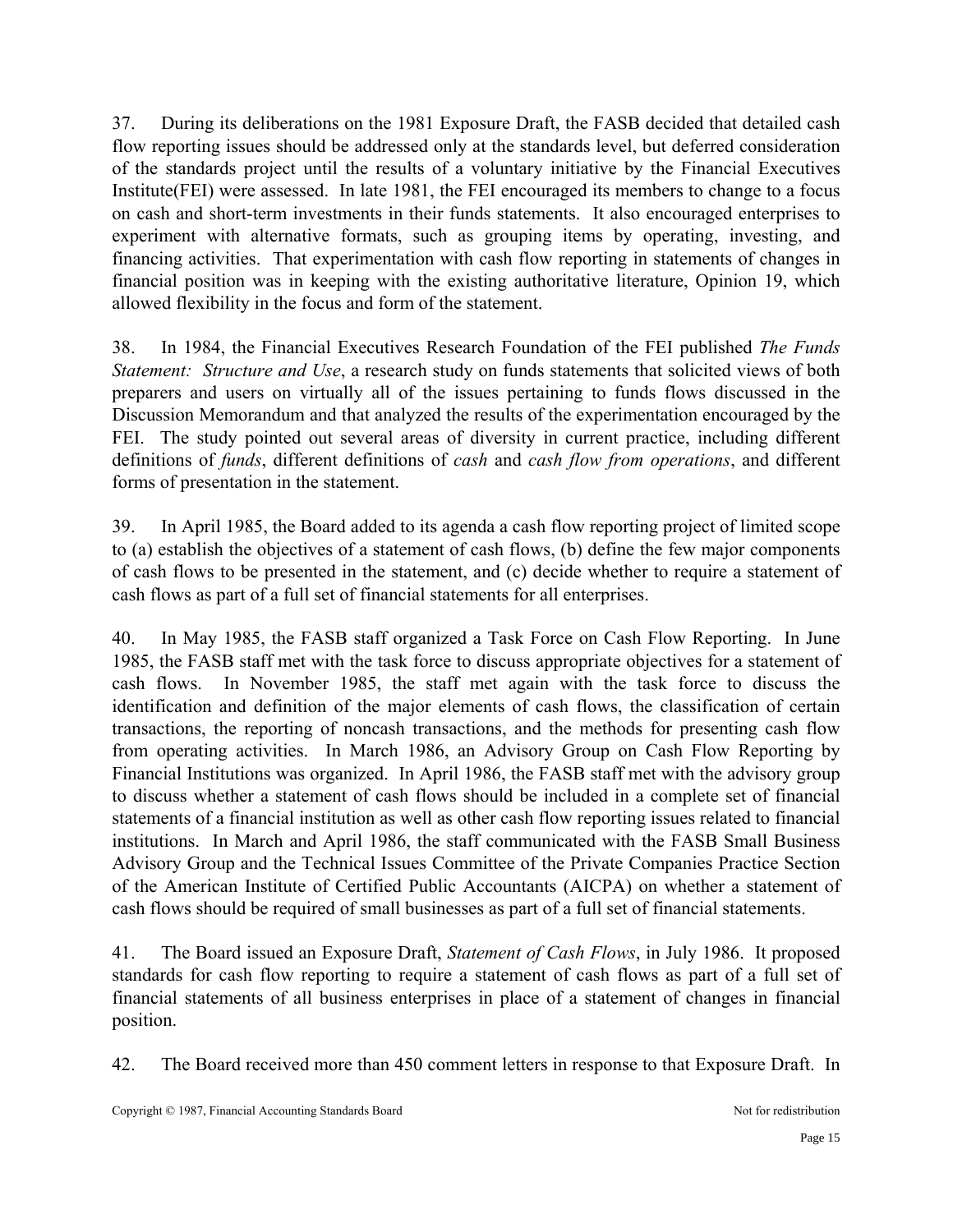December 1986, the FASB staff met with an informal group of securities analysts who specialize in financial institutions to discuss users' needs for information about a financial institution's cash flows. In January 1987, the FASB staff held a special meeting to discuss the numerous comments received on the manner of reporting cash flows from operating activities. Representatives of the Financial Analysts Federation, the Financial Executives Institute, the National Association of Accountants, and the Robert Morris Associates participated in that meeting. In February 1987, the FASB staff met with the task force to discuss comments received on the Exposure Draft, and in March 1987, the staff met with the Advisory Group on Cash Flow Reporting by Financial Institutions.

43. The Board considered the comment letters and information obtained at those meetings in developing this Statement. Appendix B discusses the basis for the Board's conclusions, including changes made to the provisions of the 1986 Exposure Draft.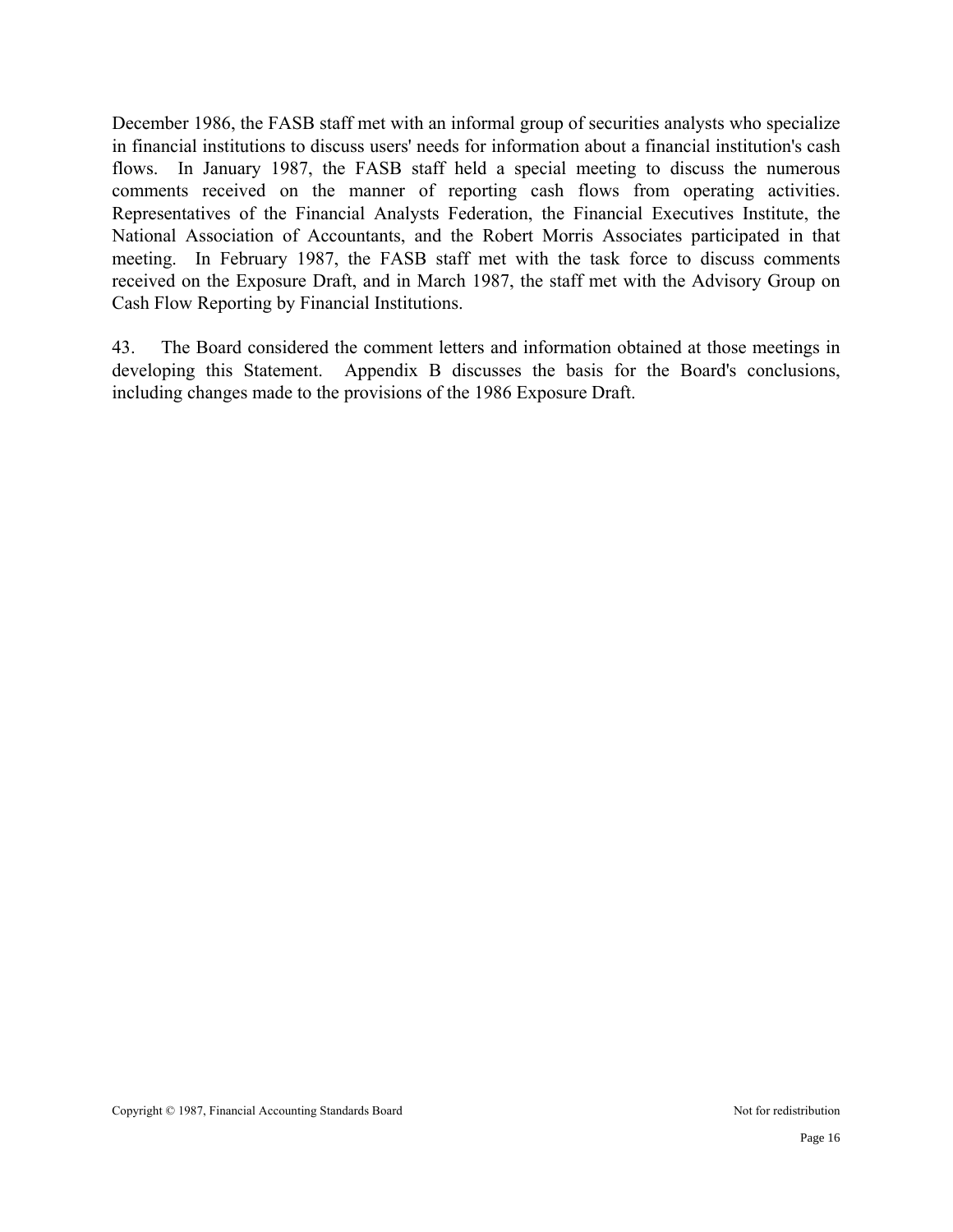# **Appendix B**

# **BASIS FOR CONCLUSIONS**

# **CONTENTS**

# Paragraph

## Numbers

| Statements of Cash Flows and Other Information on              |  |
|----------------------------------------------------------------|--|
|                                                                |  |
|                                                                |  |
|                                                                |  |
|                                                                |  |
|                                                                |  |
|                                                                |  |
|                                                                |  |
|                                                                |  |
|                                                                |  |
|                                                                |  |
|                                                                |  |
|                                                                |  |
|                                                                |  |
|                                                                |  |
|                                                                |  |
|                                                                |  |
|                                                                |  |
| Indirectly Determining Amounts of Operating Cash Receipts      |  |
|                                                                |  |
| Conclusion on Reporting Net Cash Flow from Operations  119–121 |  |
|                                                                |  |
|                                                                |  |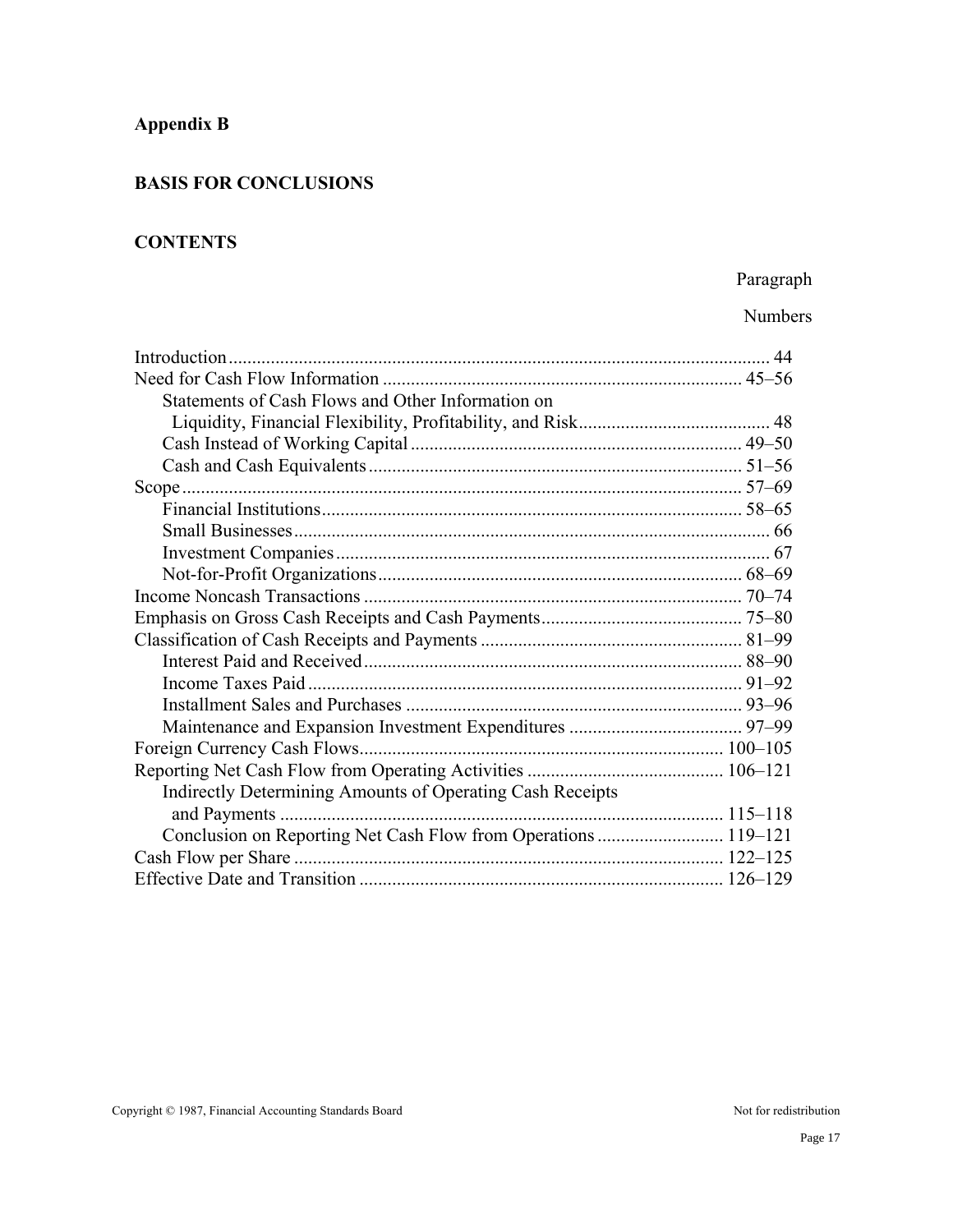# **Appendix B: BASIS FOR CONCLUSIONS**

## **Introduction**

44. This appendix discusses factors deemed significant by members of the Board in reaching the conclusions in this Statement. It includes descriptions of alternatives considered by the Board with reasons for accepting some and rejecting others. Individual Board members gave greater weight to some factors than to others.

#### **Need for Cash Flow Information**

45. The Board decided to require a statement of cash flows as part of a full set of financial statements on the basis of the objectives and concepts set forth in FASB Concepts Statement No. 1, *Objectives of Financial Reporting by Business Enterprises*, and Concepts Statement 5.

46. Paragraph 37 of Concepts Statement 1 states that:

 Financial reporting should provide information to help present and potential investors and creditors and other users in assessing the amounts, timing, and uncertainty of prospective cash receipts from dividends or interest and the proceeds from the sale, redemption, or maturity of securities or loans. The prospects for those cash receipts are affected by an enterprise's ability to generate enough cash to meet its obligations when due and its other cash operating needs, to reinvest in operations, and to pay cash dividends. . . .

Paragraph 39 states that:

 . . . since an enterprise's ability to generate favorable cash flows affects both its ability to pay dividends and interest and the market prices of its securities, expected cash flows to investors and creditors are related to expected cash flows to the enterprise in which they have invested or to which they have loaned funds.

Paragraph 49 states that:

 Financial reporting should provide information about how an enterprise obtains and spends cash, about its borrowing and repayment of borrowing, about its capital [equity] transactions, including cash dividends and other distributions of enterprise resources to owners, and about other factors that may affect an enterprise's liquidity or solvency.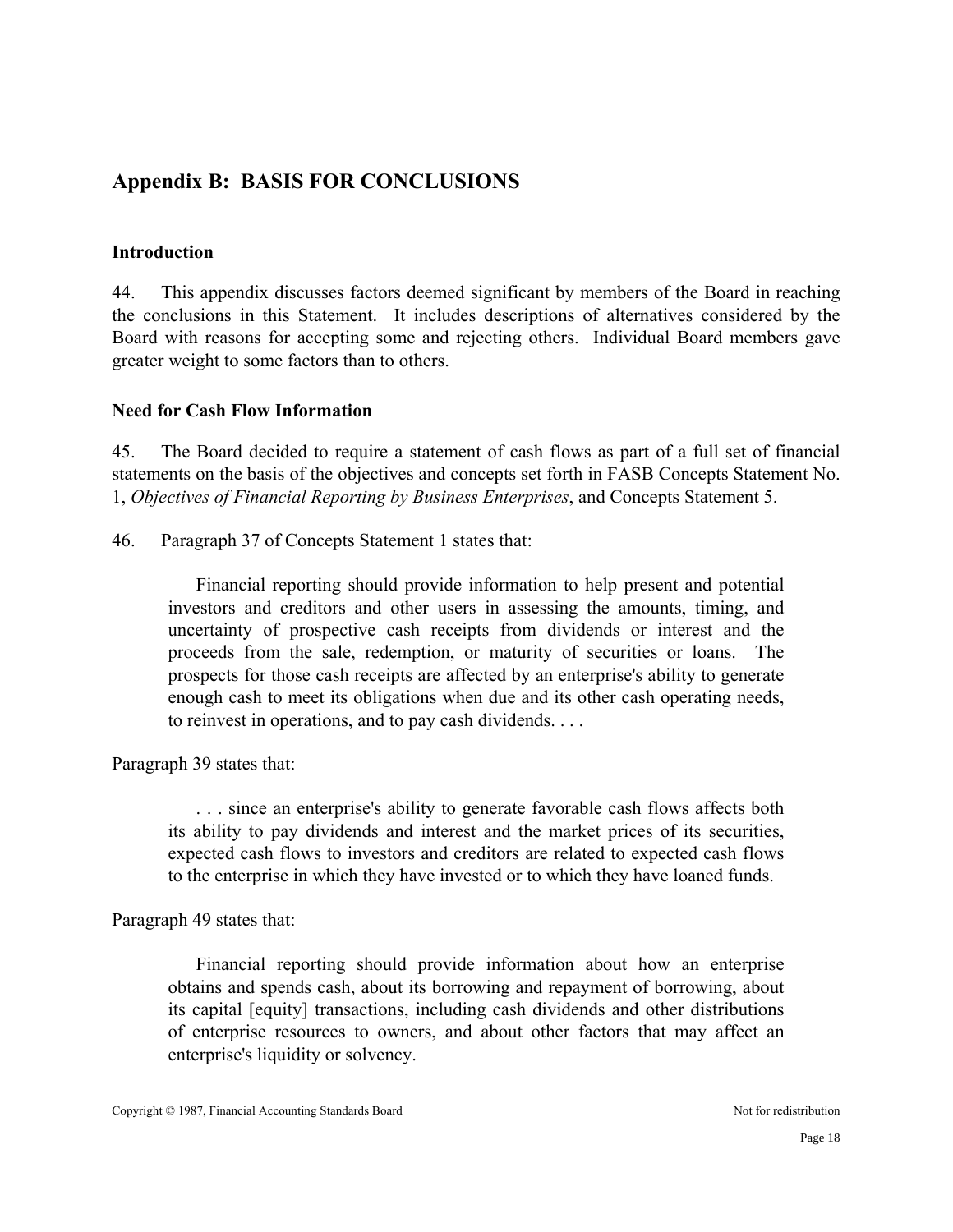47. Paragraph 13 of Concepts Statement 5 states that the "amount and variety of information that financial reporting should provide about an entity require several financial statements." A full set of financial statements for a period should show cash flows during the period. Paragraph 52 describes the role of information in the statement of cash flows as follows:

 It provides useful information about an entity's activities in generating cash through operations to repay debt, distribute dividends, or reinvest to maintain or expand operating capacity; about its financing activities, both debt and equity; and about its investing or spending of cash. Important uses of information about an entity's current cash receipts and payments include helping to assess factors such as the entity's liquidity, financial flexibility, profitability, and risk.

#### **Statements of Cash Flows and Other Information on Liquidity, Financial Flexibility, Profitability, and Risk**

48. The statement of cash flows is not the only financial statement that provides information on liquidity, financial flexibility, profitability, and risk. Concepts Statement 5 discusses the complementary role of the other financial statements:

 A statement of financial position provides information about an entity's assets, liabilities, and equity and their relationships to each other at a moment in time. The statement delineates the entity's resource structure—major classes and amounts of assets—and its financing structure—major classes and amounts of liabilities and equity. [paragraph 26]

 Important uses of information about an entity's financial position include helping users to assess factors such as the entity's liquidity, financial flexibility, profitability, and risk. [paragraph 29]

Financial statements complement each other. For example:

- a. Statements of financial position include information that is often used in assessing an entity's liquidity and financial flexibility, but a statement of financial position provides only an incomplete picture of either liquidity or financial flexibility unless it is used in conjunction with at least a cash flow statement. . . .
- c. Statements of cash flows commonly show a great deal about an entity's current cash receipts and payments, but a cash flow statement provides an incomplete basis for assessing prospects for future cash flows because it cannot show interperiod relationships. Many current cash receipts, especially from operations, stem from activities of earlier periods, and many current cash payments are intended or expected to result in future, not current, cash receipts. Statements of earnings and comprehensive income, especially if used in conjunction with statements of financial position, usually provide a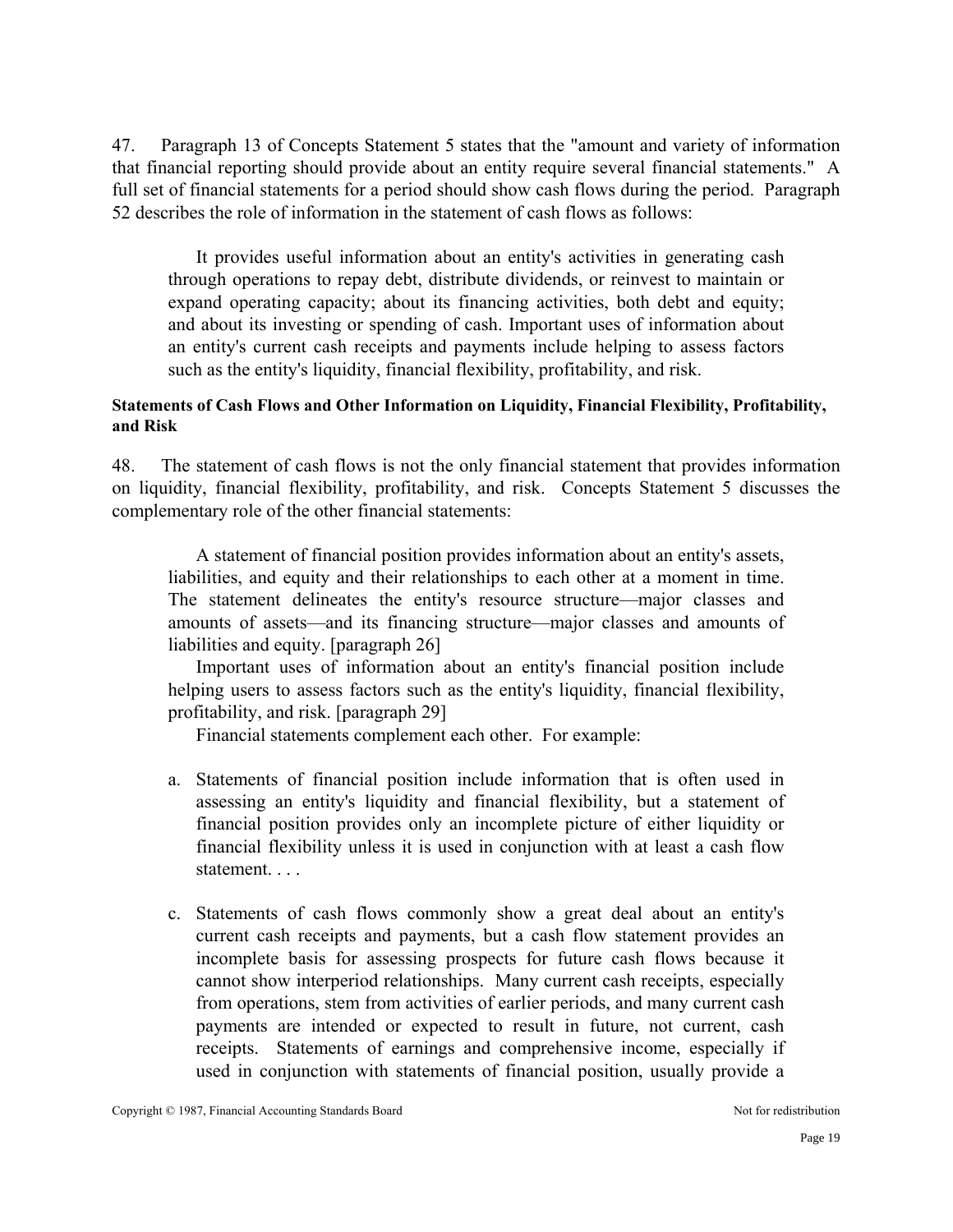better basis for assessing future cash flow prospects of an entity than do cash flow statements alone. [paragraph 24, subparagraphs b and d and footnote references omitted]

## **Cash Instead of Working Capital**

49. In light of those objectives and concepts, which were reinforced by the Board's observation of a trend in practice toward statements of changes in financial position that focused on cash flows, the Board concluded that a statement of cash flows should be required to help investors, creditors, and others assess future cash flows, provide feedback about actual cash flows, evaluate the availability of cash for dividends and investment and the enterprise's ability to finance growth from internal sources, and identify the reasons for differences between income and net cash flows. Nearly all of the respondents to both the Discussion Memorandum and the Exposure Draft **[13](#page-63-0)** agreed with those objectives of a statement of cash flows.

50. To achieve those objectives requires that the statement focus on flows of cash rather than flows of working capital. An overwhelming majority of respondents agreed with that focus. Many made negative comments on the usefulness of working capital as a concept of funds, generally questioning its relevance since positive working capital does not necessarily indicate liquidity nor does negative working capital necessarily indicate illiquidity.

## **Cash and Cash Equivalents**

51. Cash is the most useful concept of funds because decisions of investors, creditors, and others focus on assessments of future cash flows. However, enterprises commonly invest cash in excess of immediate needs in short-term, highly liquid investments, and whether cash is on hand, on deposit, or invested in a short-term financial instrument that is readily convertible to a known amount of cash is largely irrelevant to users' assessments of liquidity and future cash flows. The Board therefore decided that a statement of cash flows should focus on the aggregate of cash and cash equivalents.

52. Respondents to the Exposure Draft generally agreed with the focus on cash and cash equivalents. Many, however, asked the Board to provide more guidance on which short-term, highly liquid investments qualify as cash equivalents. Others questioned whether particular instruments, such as marketable equity securities that management intends to hold for only a short period of time, might qualify.

53. The Board agreed to provide more guidance on the short-term, highly liquid investments that qualify as cash equivalents. In developing the guidance in paragraph 8 of this Statement, the Board noted that the objective of enterprises' cash management programs generally is to earn interest on temporarily idle funds rather than to put capital at risk in the hope of benefiting from favorable price changes that may result from changes in interest rates or other factors. Although any limit to the maturity of items that can qualify as cash equivalents is somewhat arbitrary, the Board decided to specify a limit of three months or less. The Board believes that that limit will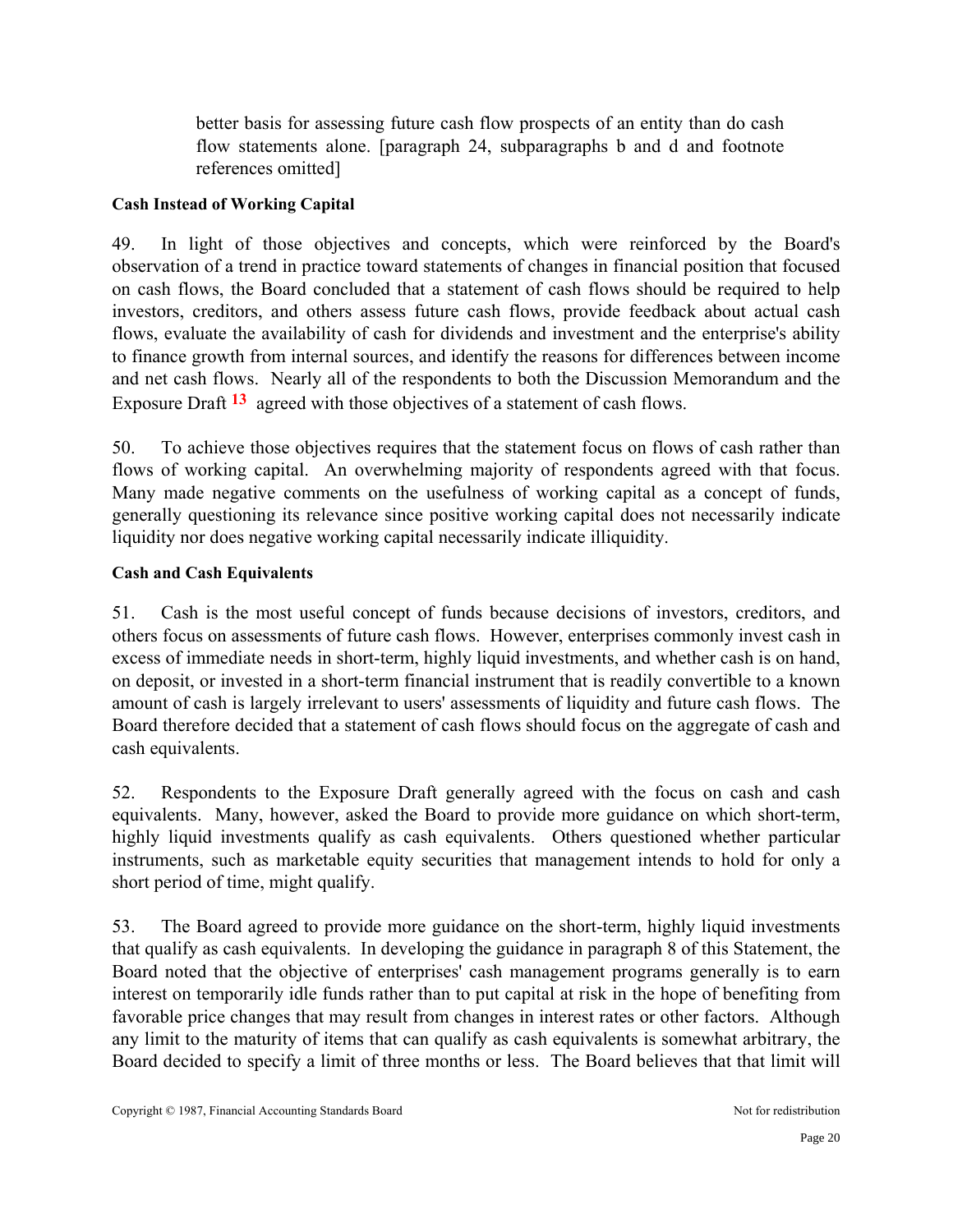result in treating as cash equivalents only those items that are so near cash that it is appropriate to refer to them as the "equivalent" of cash.

54. Some respondents to the Exposure Draft expressed concern that a reader of the financial statements might not be able to relate the amount of cash and cash equivalents in the statement of cash flows to a line item in the statement of financial position. The Board agreed that being able to trace the change in cash and cash equivalents in the statement of cash flows to related amounts in successive statements of financial position is desirable. It therefore decided to require that the total amounts of cash and cash equivalents at the beginning and end of the period shown in the statement of cash flows be the same amounts as similarly titled line items or subtotals in the statements of financial position as of those dates.

55. Banks and other financial institutions commonly carry three-month Treasury bills, commercial paper, and similar short-term financial instruments in their trading and investments accounts, in which they are commingled with longer-term investments. Those institutions generally contend that purchases and sales of those items are part of their trading or investing activities—not part of their cash management program—and they prefer not to treat those items as cash equivalents in a statement of cash flows, which would require segregating them from other items in their trading and investment accounts.

56. The Board noted that the reason for focusing a statement of cash flows on cash and cash equivalents is to recognize and accommodate common practices in cash management. Accordingly, the Board agreed that items that meet the definition of cash equivalents that are part of a larger pool of investments properly considered investing activities need not be segregated and treated as cash equivalents. Because that decision will result in differences between enterprises in the items treated as cash equivalents, the Board decided that each enterprise should disclose its policy for treating items as cash equivalents.

# **Scope**

57. Respondents from financial institutions, particularly commercial banks, generally said that a statement of cash flows would not be useful for their industry. Some commentators specifically mentioned that a statement of cash flows would be particularly useful for small businesses, but a few asked that small businesses be exempted from at least some provisions of the Exposure Draft. A few respondents to the Exposure Draft referred to the fact that investment companies were permitted to provide a statement of changes in net assets rather than a statement of changes in financial position and asked that they be exempted from a requirement to provide a statement of cash flows.

## **Financial Institutions**

58. Financial institutions, particularly commercial banks, have long contended that their statements of changes in financial position are not meaningful. In response to the Exposure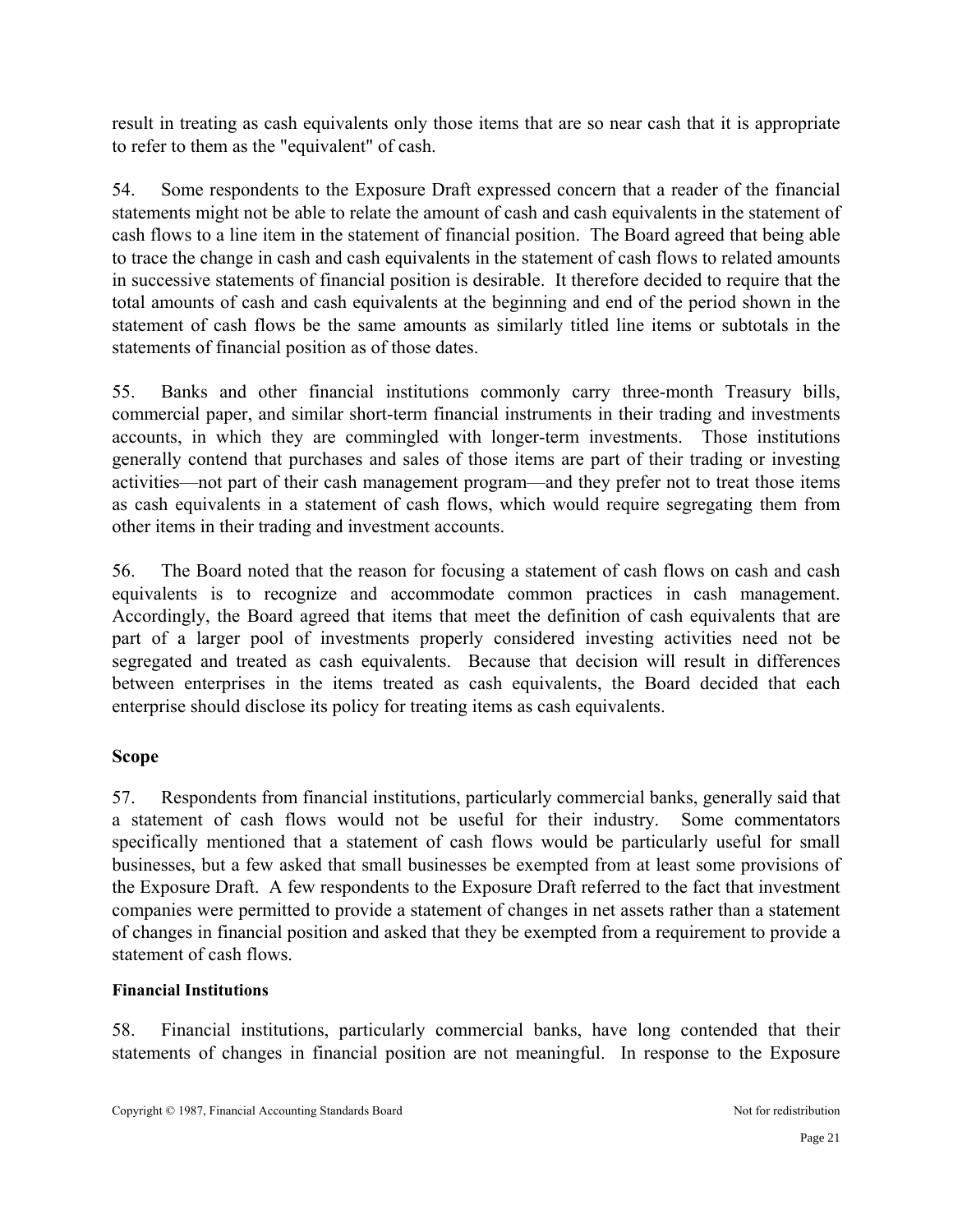Draft, most asserted that a statement of cash flows would be equally meaningless. Banks **[14](#page-63-0)** generally have contended that the nature of their business and the resulting nature of their cash flows are significantly different from the cash flows of nonfinancial enterprises and that those differences render information about a bank's cash flows virtually meaningless. Banks who responded to the Exposure Draft generally said that their cash flows are much more complex and interrelated than those of other enterprises and that a bank's cash flows are much larger in relation to net income and net assets than are the cash flows of a nonfinancial enterprise. They commented that a bank creates money through its lending activities. That, they said, makes cash the "product" of a bank's earning activities, just as finished goods are the product of a manufacturer's earning activities. Accordingly, banks often asserted that a statement of cash flows for a bank is analogous to a combined statement of cash and inventory flows for a nonfinancial company. For those reasons, banks argued that a statement of cash flows would not prove helpful in evaluating their liquidity.

59. The Board considered, but was not persuaded by, the arguments that a statement of cash flows of a financial institution, especially a bank, would not provide useful information. The Board concluded that the differences between the activities of banks and the activities of other business enterprises do not warrant excluding banks from a requirement to provide a statement of cash flows as part of a full set of financial statements. The Board recognizes that banks are unique in some ways, just as each other kind of business enterprise has unique attributes. While a bank is unique in the sense that cash can be viewed as its product, a bank needs cash for essentially the same reasons a manufacturer does—to invest in its operations, to pay its obligations, and to provide returns to its investors. To survive, a bank—like a manufacturer—must generate positive (or at least neutral) cash flows from its operating, investing, and financing activities over the long run.

60. A bank raises cash from depositors, money market operations and other purchases of funds, issuing long-term debt and equity securities, loan repayments by borrowers, investment sales and maturities, and net interest and fees earned. It uses cash to meet deposit withdrawals, liability maturities, loan commitments, and for investment and other purposes. Those cash flows are integral to a bank's investing (largely lending) activities and its financing (largely borrowing and deposit gathering) activities and should be reflected in its financial statements. As is true for nonbank enterprises, a bank's net cash flow from operating activities may differ significantly from its net income because of noncash revenue and expense items, such as interest accruals, depreciation, amortization of goodwill, provision for probable credit losses, and deferred income taxes. While the cash flows of a bank may be larger, the turnover faster, and the reliance on borrowed funds greater than for a nonfinancial enterprise, the Board decided that the substance of a bank's cash flows is similar to that of a nonfinancial enterprise. Concerning the relative size of a bank's cash flows, the Board noted that a bank's assets and liabilities also are much larger in relation to its equity than is common for nonfinancial enterprises; that does not mean that the gross amounts of a bank's assets, liabilities, and changes in them are unimportant information.

61. The Board considered the argument that the solvency of a bank depends more on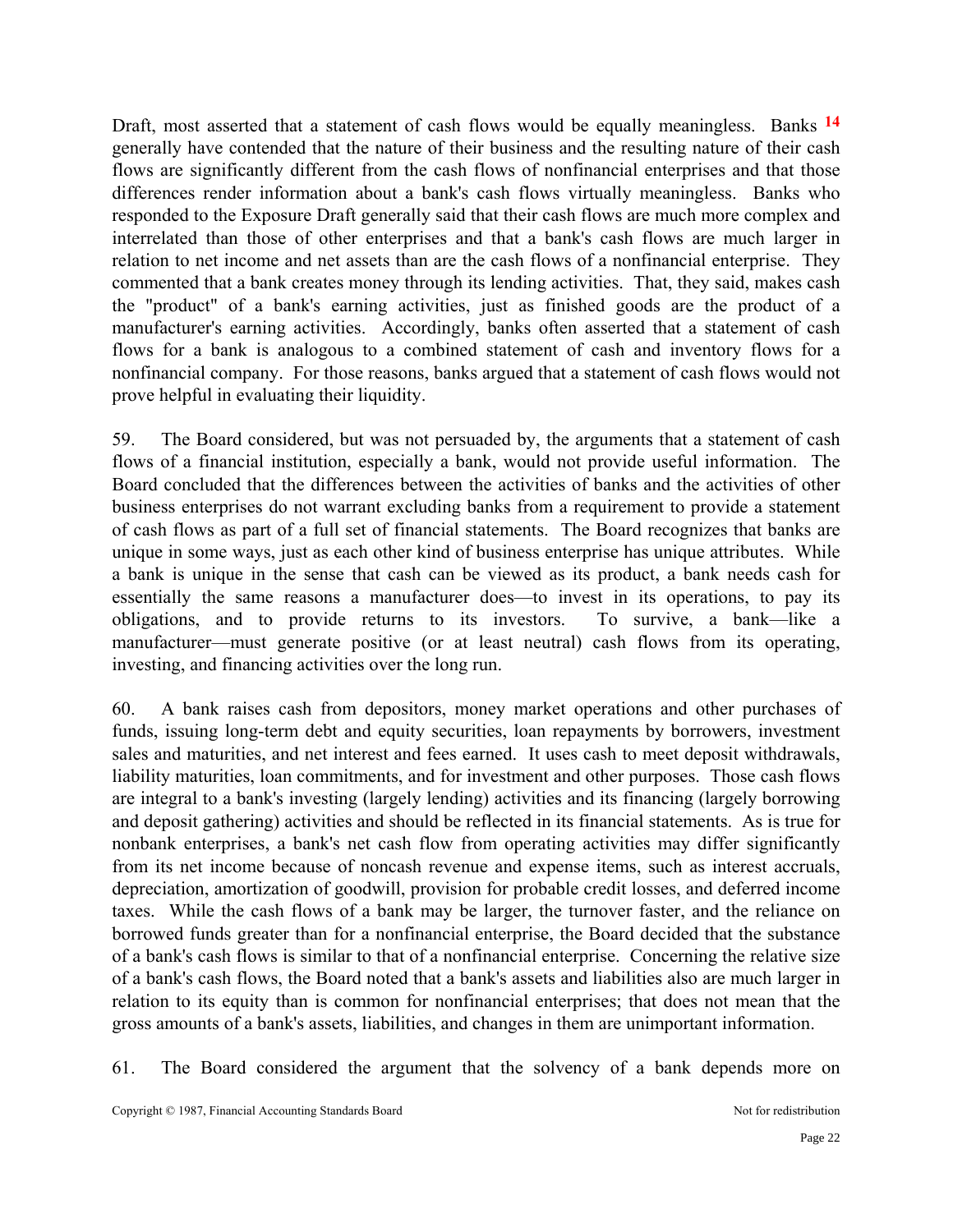maintaining an adequate spread between the cost of funds and interest received than on adequate cash flows. The Board noted that maintenance of an adequate margin between expenses and revenues is essential to the viability of all enterprises and is not unique to banks and other financial institutions.

62. The Board also considered the argument that other information such as interest rate sensitivities and maturity schedules of loans and borrowings is more useful than a statement of cash flows in assessing a bank's liquidity, financial flexibility, profitability, and risk and that this other information should therefore be substituted for a statement of cash flows. The Board acknowledged the potential usefulness of that information but rejected the argument for substitution, noting that, as Concepts Statement 5 states, the assessment of liquidity, financial flexibility, profitability, and risk for any enterprise requires more information than just a statement of cash flows.**[15](#page-63-1)**

63. The Board also considered the proposal in the AICPA Exposure Draft of a proposed Statement of Position, *Reporting Funds Flows, Liquidity, and Financial Flexibility for Banks* (October 1, 1985), cited by several respondents to the Exposure Draft, that a funds flow statement for banks should focus on changes in "earning assets" (for example, loans and investments in securities) rather than cash. The Board rejected that proposal, noting that a statement with that focus would not be a statement of cash flows and would be analogous to providing a statement for a manufacturing company that focused on changes in inventories and fixed assets as if they constituted "funds."

64. Banks who responded to the Exposure Draft generally said that they do not now have the systems in place to obtain all the information on gross cash flows pertaining to loans and various other items that would be needed to comply with the provisions of the Exposure Draft. If the Board decided not to exempt them from a requirement to provide a statement of cash flows, the banks asked to be permitted to report net rather than gross cash flows for more items than the Exposure Draft permitted. They also asked for more flexibility in designating items as cash equivalents.

65. After considering the comments of financial institutions and other enterprises on the Exposure Draft, the Board decided to permit all enterprises to report net rather than gross cash flows for the items specified in paragraphs 12-13 and discussed in paragraphs 78-80 of this appendix. The Board also decided to permit all enterprises a specified degree of flexibility to establish a policy on what items are treated as cash equivalents, as provided in paragraph 10 and discussed in paragraphs 52-56 of this appendix.

# **Small Businesses**

66. The Board considered information provided by its Small Business Advisory Group and others in deciding whether small businesses should be exempted from providing a statement of cash flows. Many commentators said that cash flow information is particularly useful for small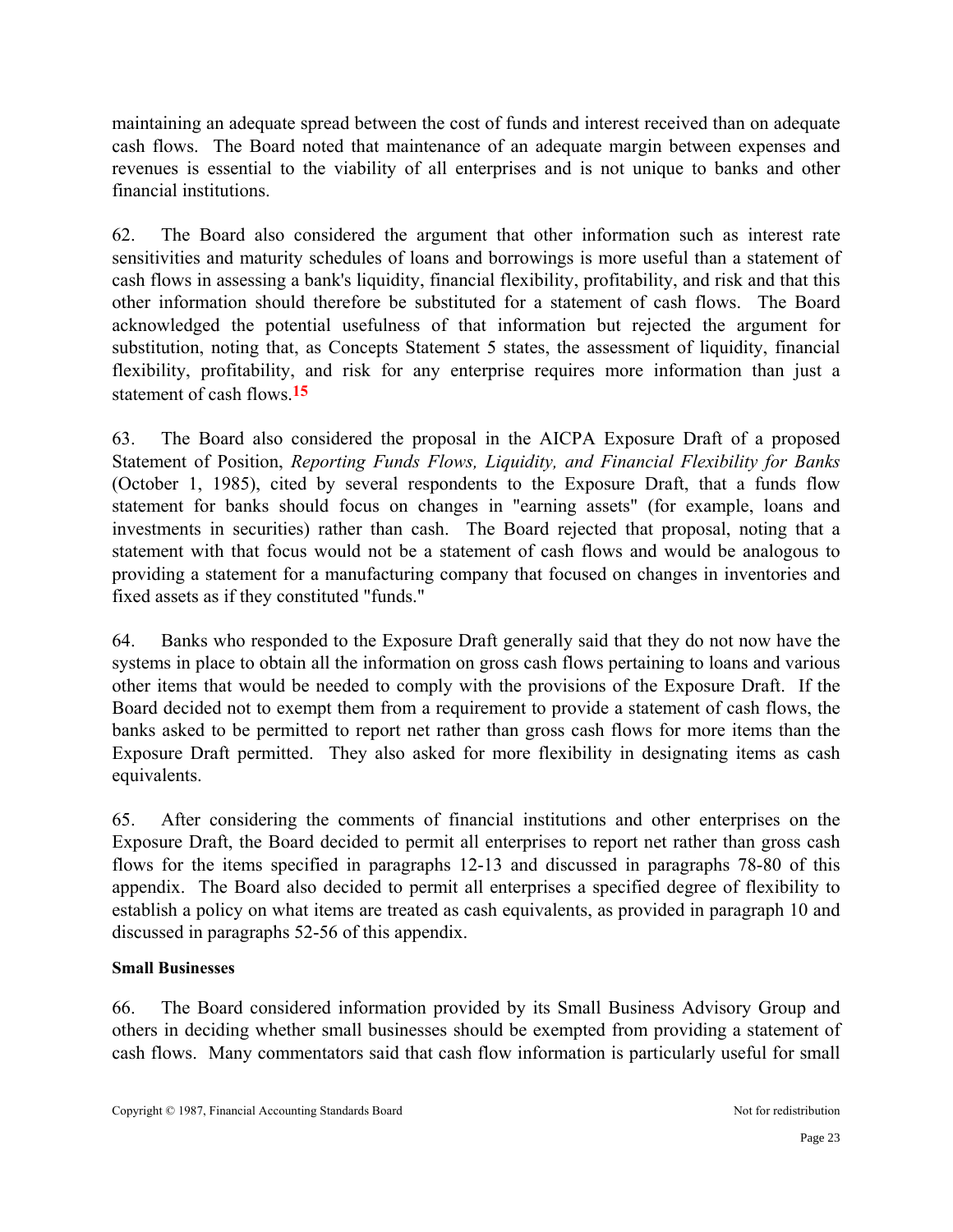businesses, and very few asked that small business be exempted from a requirement to provide a statement of cash flows as part of a full set of financial statements. The Board concluded that a statement of cash flows is useful to those who use the financial statements of small businesses and that no exemption should be provided.

## **Investment Companies**

67. As mentioned in paragraph 57, a few respondents to the Exposure Draft asked that investment companies be permitted to substitute a statement of changes in net assets for a statement of cash flows. The Board noted that the content and format of the two statements are quite different. While the Board recognizes that information about some investment companies' cash flows may be less important than similar information for other kinds of enterprises, the Board decided that information about cash flows is still relevant and that investment companies should not be exempted from a requirement to provide a statement of cash flows.

## **Not-for-Profit Organizations**

68. The Exposure Draft did not include not-for-profit organizations within its scope. A few respondents to that document said that a statement of cash flows is also useful for not-for-profit organizations and suggested that those organizations be included in the scope of the final **Statement** 

69. Exclusion of not-for-profit organizations from the scope of this document means only that the Board has not yet decided whether not-for-profit organizations should be required to provide a statement of cash flows. The Board has completed work on concepts of financial reporting for not-for-profit organizations and is currently considering certain standards issues. The FASB staff is currently working with a task force of the AICPA that is developing a paper on financial statement display for not-for-profit organizations. That paper will consider, among other things, whether not-for-profit organizations should report cash receipts and payments and, if so, how. Upon consideration of that paper, the Board will decide whether to add to its agenda a project on financial statement display for not-for-profit organizations.

# **Noncash Transactions**

70. Noncash transactions commonly recognized in financial statements include conversion of debt to equity, acquisition of assets by assuming liabilities including capital lease obligations, and some of the nonmonetary transactions addressed in APB Opinion No. 29, *Accounting for Nonmonetary Transactions*. Those transactions result in no cash inflows or outflows in the period in which they occur but generally have a significant effect on the prospective cash flows of a company. For example, a capitalized lease obligation requires future lease payments in cash, and conversion of debt to equity generally will eliminate nondiscretionary payments of interest on the debt. The net effect on assets and liabilities of assuming debt to acquire an asset is similar to that of borrowing cash to buy the asset.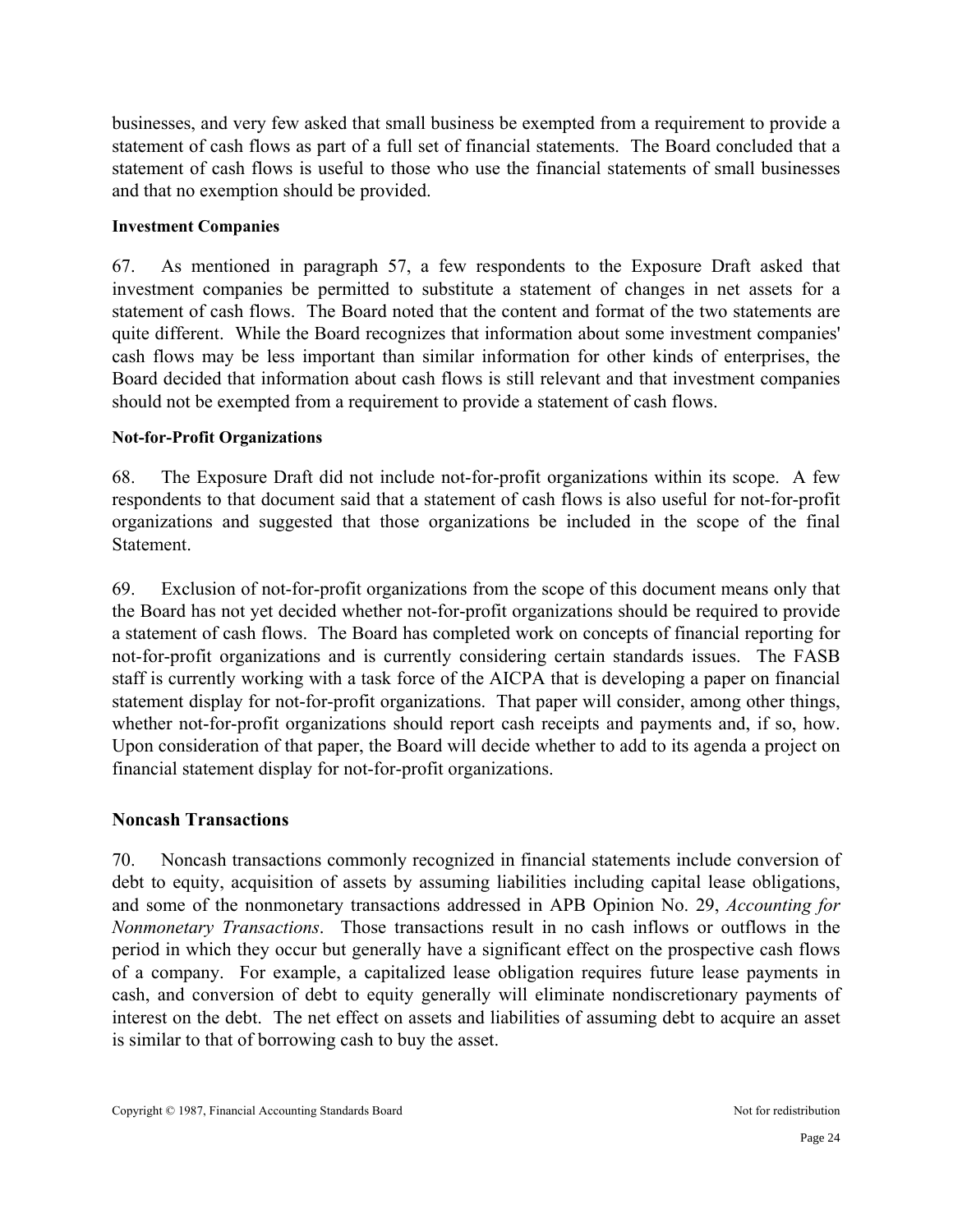71. Many respondents to the Discussion Memorandum said that certain types of noncash transactions should be treated as cash flow equivalents and that they should be included in the body of the statement. That generally is the way in which those transactions have been reported in the statement of changes in financial position under Opinion 19. Other respondents, however, said that noncash transactions should be disclosed in the notes to a statement of cash flows because to include them in the statement would complicate it and limit its ability to provide meaningful information about cash flows.

72. The Exposure Draft required noncash investing and financing transactions to be disclosed either in the statement of cash flows or in a separate schedule to provide more complete information about an enterprise's investing and financing activities during the period. If included in the statement of cash flows, the Exposure Draft required that the reporting distinguish between activities that involved cash receipts and payments in the current period and those that did not.

73. A majority of the respondents to the Exposure Draft who addressed this issue urged that noncash transactions be excluded from the statement of cash flows and reported in a separate schedule. They generally said that to include those transactions within the statement would unduly complicate it and detract from its objective of providing information about an enterprise's cash receipts and cash payments during a period.

74. The Board agreed that excluding noncash transactions from the statement of cash flows would better achieve the statement's objective without resulting in implementation difficulties. This Statement thus requires that information about noncash investing and financing transactions be reported in related disclosures. If there are only a few such transactions, it may be convenient to include them on the same page as the statement of cash flows. Otherwise, the transactions may be reported elsewhere in the financial statements, clearly referenced to the statement of cash flows.

# **Emphasis on Gross Cash Receipts and Cash Payments**

75. The Board decided that, in general, meaningful assessments of cash flows require reporting of gross, rather than net, cash receipts and cash payments.**[16](#page-64-0)** For example, reporting only the net change in property, plant, and equipment would obscure the investing activities of the enterprise by not disclosing separately the capital expenditures and proceeds from sales of assets.

76. For a few items, information on both cash receipts and cash payments may be no more relevant than information about only the net change. For example, the gross payments and receipts from purchasing and selling short-term, highly liquid investments—cash equivalents—are, in essence, merely movements from one form of "cash" to another and thus are not meaningfully reported as cash flows. For other items, the gross cash flows may be frequent and large in relation to other cash flows, and for others, such as demand deposits in a bank, the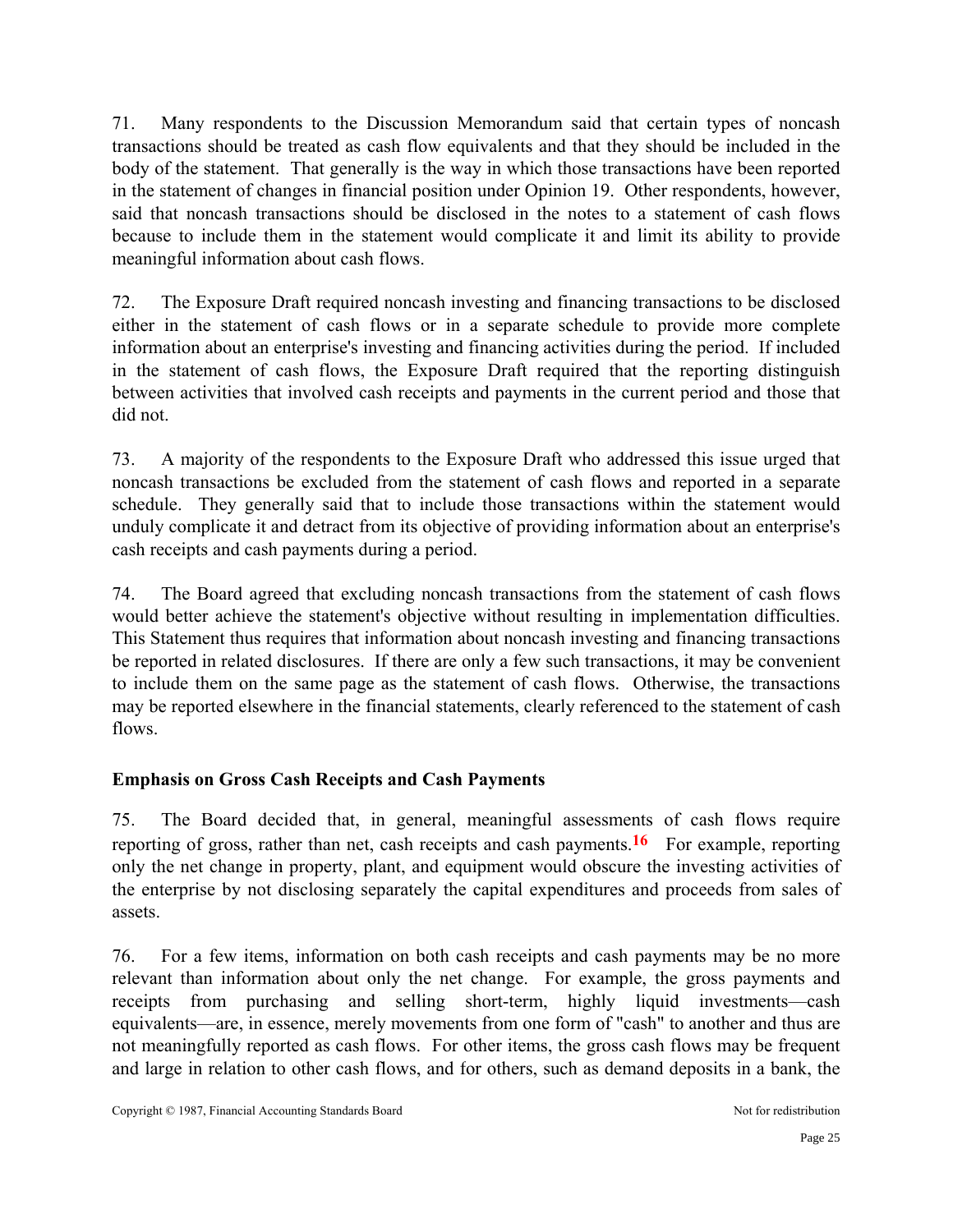enterprise is holding or disbursing cash on behalf of its customers. For items with those characteristics, the net cash flow during a period generally is sufficient to assess an enterprise's liquidity.

77. The Exposure Draft noted that the issue of which cash flows should be reported gross and which can be netted without unduly obscuring useful information is of special significance to banks and other financial institutions. For those enterprises as well as for nonfinancial enterprises, the Board decided that information about gross cash flows should generally be presumed to be relevant. However, reporting only net cash flows is acceptable for certain items. Examples include assets and liabilities in which the amounts are turned over very quickly, sometimes overnight, or in which an enterprise receives and pays cash for the convenience of a customer (for example, the demand deposits of a bank or the customer accounts payable of a broker-dealer). The Exposure Draft indicated that those items are common for financial institutions. Accordingly, the Exposure Draft discussed the very limited netting of cash flows that it permitted in the context of financial institutions.

78. Many respondents to the Exposure Draft said that nonfinancial enterprises also may have items for which the turnover is quick, the maturities are short, and the amounts are large. Short-term debt such as revolving credit arrangements and commercial paper obligations were frequently cited examples. Respondents generally expressed the view that net reporting of those items also should be permitted. In addition, as discussed in paragraph 64, financial institutions who responded to the Exposure Draft generally asked the Board to permit more reporting of net cash flows for items such as loans, investments, and short-term debt.

79. The Board generally agreed that nonfinancial as well as financial enterprises may have items for which the gross cash flows are not sufficiently relevant to require reporting them. For very short-term investments, loans, and debt, relatively insignificant differences in the maturities of items may result in large differences in gross cash flows between enterprises or between periods that are not particularly meaningful. For example, an enterprise that issues seven-day commercial paper and rolls it over every week would report financing cash inflows and outflows four times those of an enterprise that issues one-month paper. While all gross cash flows are potentially relevant, the large reported differences in situations such as that described may not be sufficiently meaningful to require reporting of gross cash flows. The Board therefore decided to permit cash flows stemming from all investments, loans, and debt with original maturities of three months or less to be reported net.

80. Some respondents specifically asked that cash flows stemming from credit card receivables be reported net. The Board noted that credit card receivables, including those with extended payment terms, might be considered to fall within the category of loans with original, scheduled maturities of three months or less since they generally may, at the customer's option, be paid in full when first billed without incurring interest charges. As a practical expedient, the Board decided to permit cash flows stemming from credit card receivables to be reported net.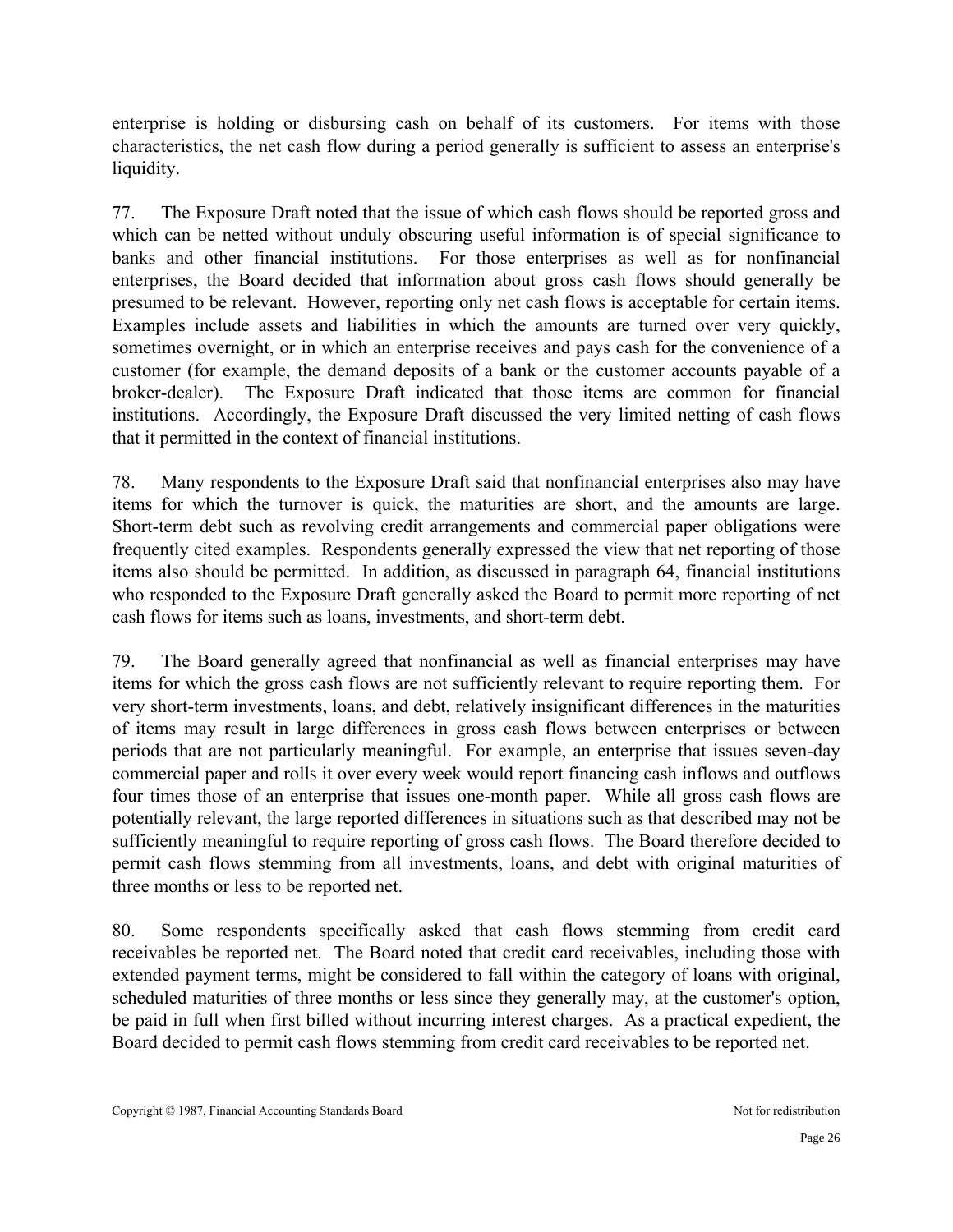## **Classification of Cash Receipts and Payments**

81. The Board believes that a statement of cash flows is more useful if cash flows are classified into meaningful groups. The usefulness of classification in financial statements is addressed by Concepts Statement 5, paragraph 20:

 Classification in financial statements facilitates analysis by grouping items with essentially similar characteristics and separating items with essentially different characteristics. Analysis aimed at objectives such as predicting amounts, timing, and uncertainty of future cash flows requires financial information segregated into reasonably homogeneous groups. For example, components of financial statements that consist of items that have similar characteristics in one or more respects, such as continuity or recurrence, stability, risk, and reliability, are likely to have more predictive value than if their characteristics are dissimilar.

82. A popular classification of cash (or funds) flows in the past has been to separate sources from uses of cash (or funds). Many companies, especially smaller ones and financial institutions, continue to use that classification, which enables investors, creditors, and others to identify the total funds (however defined) obtained and disposed of during the period. The disadvantage of a sources and uses classification is that it does not focus on categories of related cash flows. Investors, creditors, and others consider the relationships among certain components of cash flows to be important to their analysis of financial performance. Also, the sources and uses classification has sometimes led to a listing of changes in balance sheet amounts that explains little about the enterprise's ability to meet obligations and pay dividends or about its needs for external financing.

83. Classification of cash flows according to whether they stem from operating, investing, or financing activities has become more popular in recent years. One reason the Board cited for adding this project to its agenda was that transactions were not being classified comparably across companies and that clearer guidelines for classification of cash flows were necessary.

84. The Board decided that grouping cash flows provided by or used in operating, investing, and financing activities enables significant relationships within and among the three kinds of activities to be evaluated. It links cash flows that are often perceived to be related, such as cash proceeds from borrowing transactions and cash repayments of borrowings. Thus, the statement reflects the cash flow effects of each of the major activities of the enterprise. Those relationships and trends in them provide information useful to investors and creditors. Almost all of the respondents to the Exposure Draft agreed that cash flows should be classified as operating, investing, and financing.

85. The Exposure Draft provided general guidelines for classifying cash flows. Some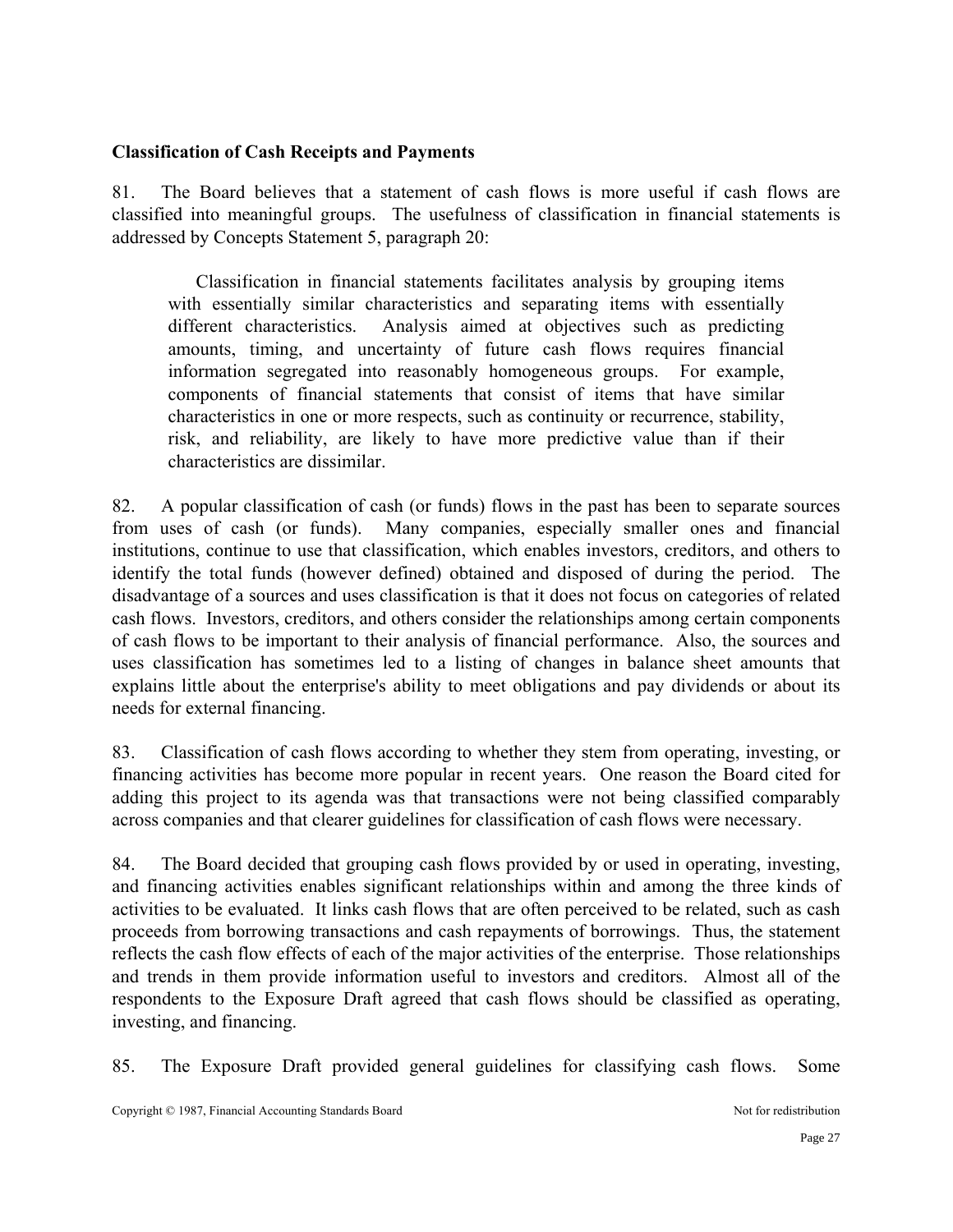respondents asked the Board to provide more precise definitions. Others asked that enterprises be given more flexibility to classify their cash flows in accordance with what they consider to be the nature of their business.

86. While there is widespread agreement that the classification of cash flows according to whether they stem from operating, investing, or financing activities provides useful information, the Board notes that the three categories are not clearly mutually exclusive. For items at the margin, a reasonable case often may be made for alternative classifications. Paragraphs 88-90 and 93-96 discuss certain of those items. The Board concluded that, in general, comparability across enterprises in classifying similar items is desirable. This Statement therefore provides somewhat more precise definitions of the three categories of cash flows than did the Exposure Draft.

87. Notwithstanding the desirability of reasonably clear and precise definitions of the three categories of cash flows, the Board recognizes that the most appropriate classification of items will not always be clear. In those circumstances, the appropriate classification generally should depend on the nature of the activity that is likely to be the predominate source of cash flows for the item. For example, the presumption is that the acquisition or production of productive assets is an investing activity. However, productive assets are sometimes acquired or produced to be a direct source of the enterprise's revenues, such as assets to be rented to others for a short period and then sold. In those circumstances, the nature of those assets may be similar to inventory in a retailing business. Accordingly, the acquisition or production and subsequent sale of such assets are appropriately classified as operating activities.

## **Interest Paid and Received**

88. The Exposure Draft required interest paid and interest and dividends received to be classified as cash flows from operating activities. That classification is consistent with the view that, in general, cash flows from operating activities should reflect the cash effects of transactions and other events that enter into the determination of net income.

89. Some respondents to the Exposure Draft favored classifying interest paid as a cash outflow for financing activities and interest and dividends received as cash inflows from investing activities. Those respondents generally said that interest paid, like dividends paid, is a direct consequence of a financing decision and thus should be classified as a cash outflow for financing activities. That is, both interest and dividends are returns *on* the capital provided by creditors and investors, and both should be classified with returns *of* those amounts because the distinction between returns *of* and returns *on* investment is largely irrelevant in the context of cash flows. Respondents made similar comments for interest and dividends received.

90. The Board considered those views and, as mentioned in paragraph 86, noted that a reasonable case can be made for alternative classifications of certain items. However, the Board also noted that virtually all enterprises classify interest received and paid as operating cash flows under Opinion 19. In particular, interest received and paid were commonly considered to be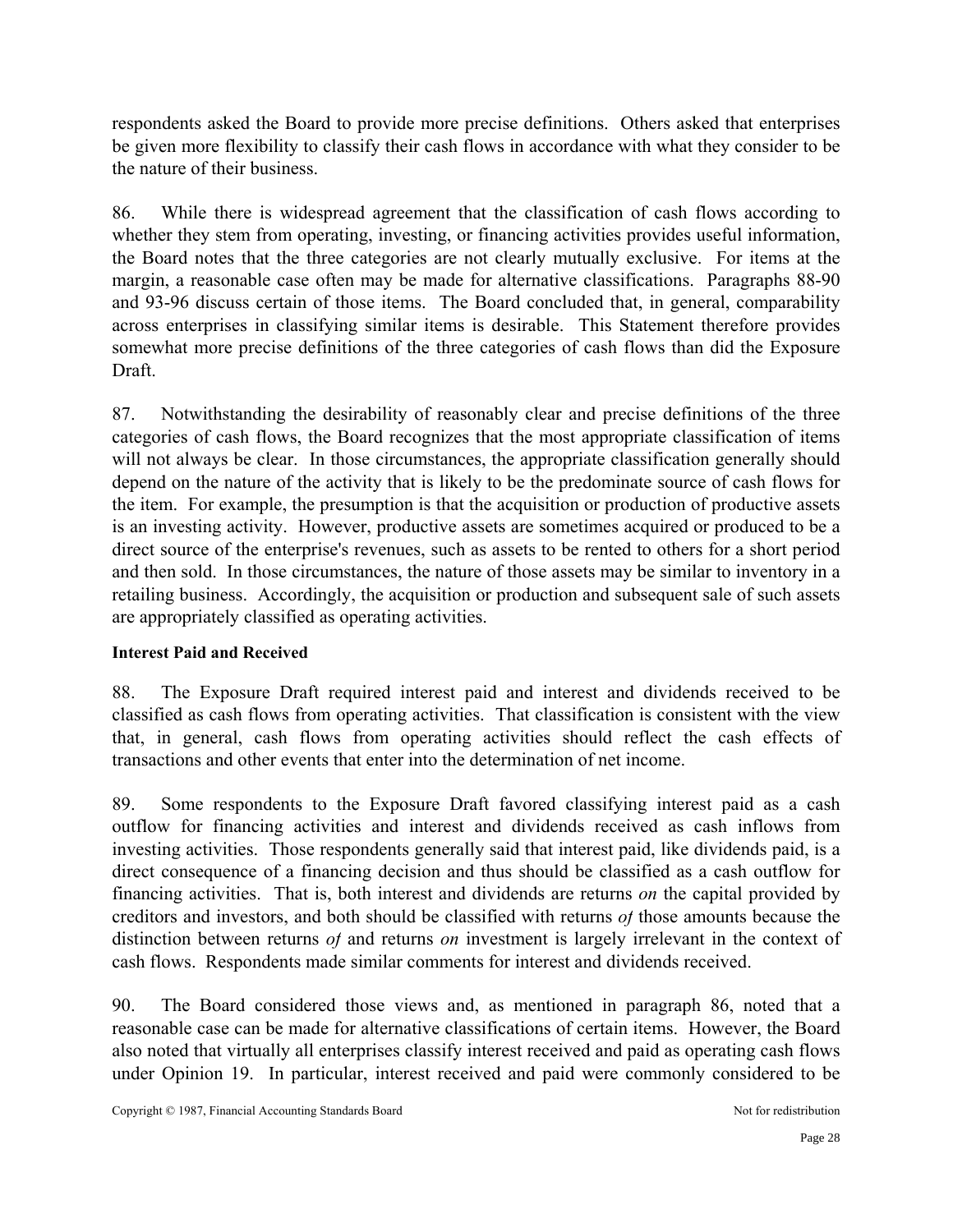operating cash flows of banks and other financial institutions. In addition, the Board perceived widespread support for the notion that operating cash flows should, insofar as possible, include items whose effects are included in determining net income to facilitate an understanding of the reasons for differences between net income and net cash flow from operating activities and net income. The Board therefore was not convinced that changing the prevalent practice in classifying interest received and paid would necessarily result in a more meaningful presentation of cash flows. This Statement does, however, require that the amount of interest paid during a period (net of amounts capitalized) be disclosed, which will permit users of financial statements who wish to consider interest paid as a financing cash outflow to do so.

## **Income Taxes Paid**

91. The Exposure Draft required all income taxes paid to be classified as operating cash outflows. A few respondents suggested allocating income taxes paid to investing and financing transactions.

92. The Board decided that allocation of income taxes paid to operating, investing, and financing activities would be so complex and arbitrary that the benefits, if any, would not justify the costs involved. This Statement requires that the total amount of income taxes paid be disclosed for reasons discussed in paragraph 121.

## **Installment Sales and Purchases**

93. A somewhat difficult classification issue arises for installment sales and purchases of inventory by an enterprise for which cash inflows or outflows may occur several years after the date of the transaction. Those transactions can be viewed as having aspects of both operating and investing activities (for a sale by the enterprise) or operating and financing activities (for a purchase by the enterprise). The Exposure Draft treated cash flows stemming from installment sales and purchases in accordance with that view. Only cash flows occurring "soon before or after" the time of sale or purchase would have been operating cash flows. Subsequent principal payments on the related notes would have been investing cash inflows or financing cash outflows.

94. Some respondents to the Exposure Draft suggested that the classification of a cash receipt or payment should be determined by the original purpose for which it is received or paid. Thus, all cash flows related to the sale or purchase of inventory would be operating cash flows regardless of when they were received or paid. Those respondents generally pointed out that, under the approach in the Exposure Draft, cumulative net cash flow from operating activities over the life of an enterprise that finances most of its sales under installment plans might be negative. They considered that to be an inappropriate and confusing result.

95. The Board agreed that all cash collected from customers or paid to suppliers from the sale or purchase of inventory should be classified as operating cash flows. That classification is consistent with the notion that operating cash flows generally should include items that are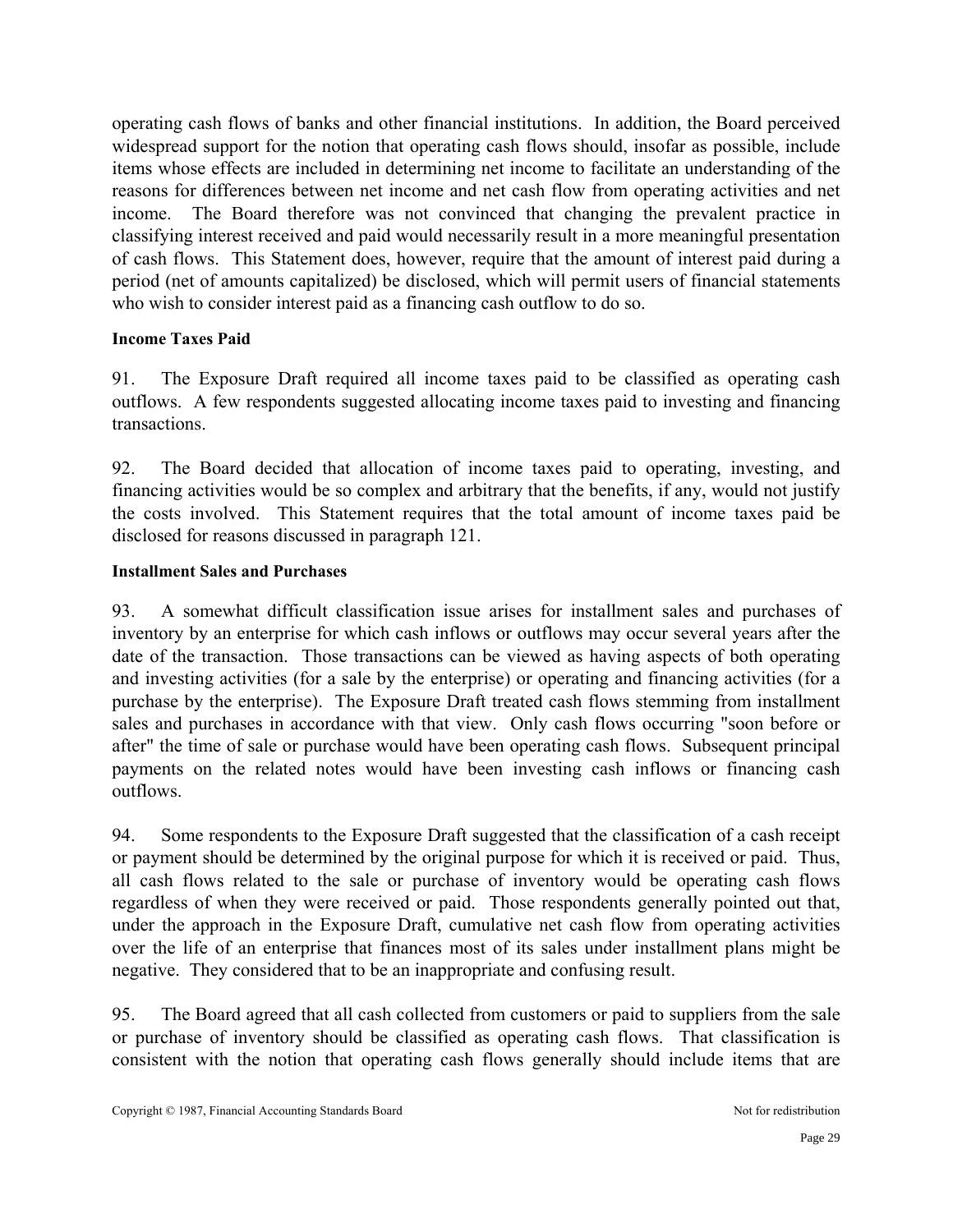included in net income.

96. A related issue involves principal payments on a seller-financed mortgage on productive assets. Some have argued that all such principal payments should be classified as investing cash outflows rather than financing cash outflows. They said that they consider that classification to be more consistent with classifying all principal receipts and payments on sales and purchases of inventory as operating cash flows. The Board decided, however, that all principal payments on mortgages should be classified as financing cash outflows. The reason for that conclusion is largely pragmatic—the Board believes that it would be unduly burdensome to require enterprises to keep track of seller-financed versus third-party mortgages throughout the generally long period of time that a mortgage is outstanding. Some also consider all principal payments on mortgages to be financing cash outflows.

# **Maintenance and Expansion Investment Expenditures**

97. The Board considered whether to require further classification of investment expenditures into expenditures for maintenance of existing capacity and expenditures for expansion into new capacity. That further classification would provide information designed to be used by investors, creditors, and others in calculating an amount sometimes described as "discretionary cash flow," with the idea that maintenance expenditures are nondiscretionary and only the cash remaining after such expenditures is free for discretionary purposes, such as paying dividends.

98. Most respondents said that the cash flows related to investing activities should not be allocated between those for maintenance of capacity and those for expansion. They said that those allocations would necessarily be arbitrary and the costs to compile the information would exceed the benefits provided.

99. The Board noted that substantial implementation difficulties would result if all enterprises were required to distinguish between expenditures for maintenance and those for expansion and that the subjectivity involved in making that distinction could result in numbers that would be unreliable. Accordingly, the Board decided not to require that disclosure.

# **Foreign Currency Cash Flows**

100. The purpose of a statement of changes in financial position under Opinion 19 was to explain all important changes in financial position, regardless of whether they directly affected cash or working capital. That purpose suggested that the effects of changes in exchange rates on items reported in the statement of changes in financial position should be disclosed if material. Opinion 19 permitted a degree of flexibility in the statement of changes in financial position, and enterprises used alternative formats and terminology to report the effects of exchange rate changes.

101. The purpose of a statement of cash flows, on the other hand, is to report cash receipts and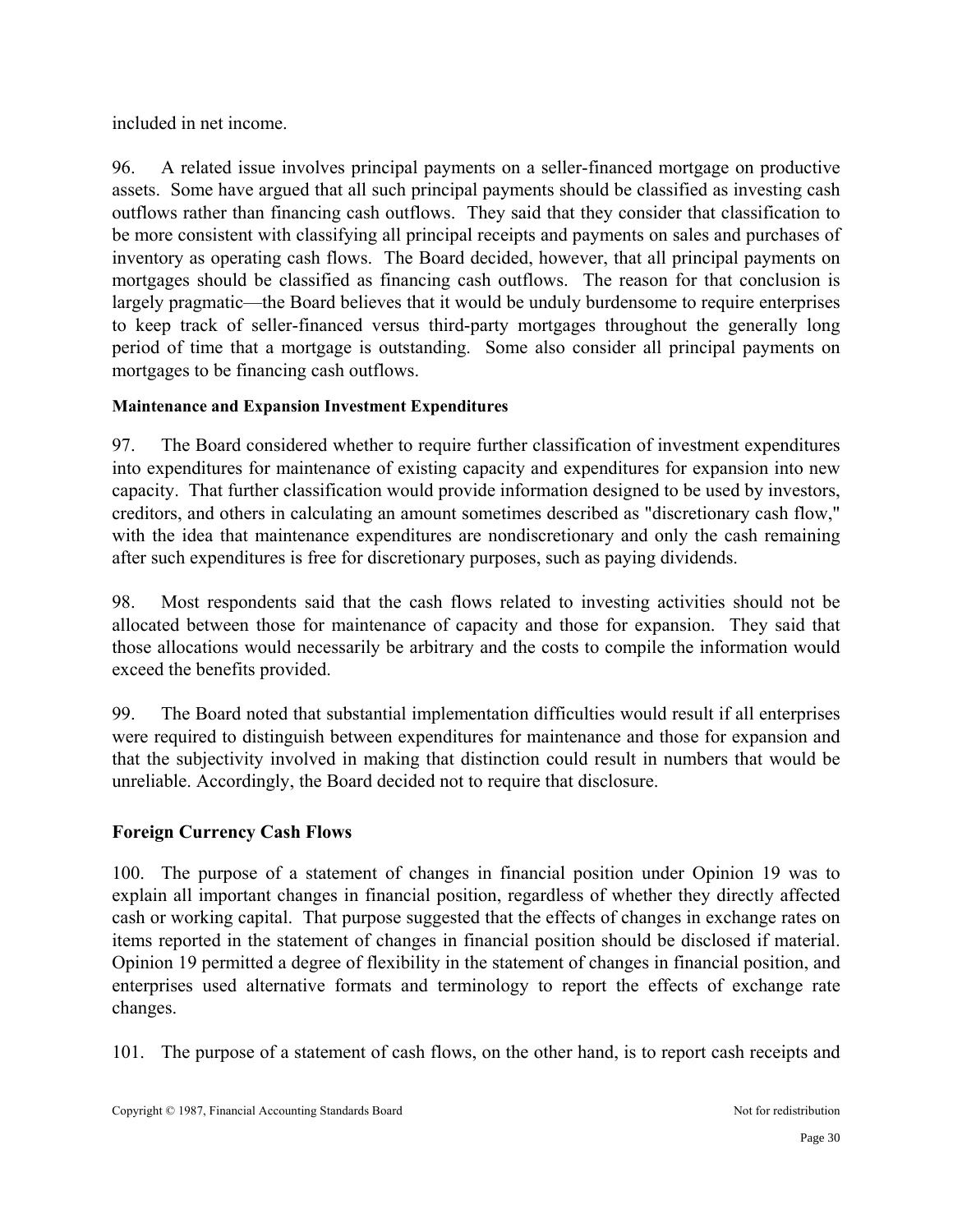cash payments during a period, classified into meaningful categories. The effects of exchange rate changes on assets and liabilities denominated in foreign currencies, like those of other price changes, may affect the amount of a cash receipt or payment. But exchange rate changes do not themselves give rise to cash flows, and their effects on items other than cash thus have no place in a statement of cash flows. To achieve its objective, a statement of cash flows should reflect the reporting currency equivalent of cash receipts and payments that occur in a foreign currency. Because the effect of exchange rate changes on the reporting currency equivalent of cash held in foreign currencies affects the change in an enterprise's cash balance during a period but is not a cash receipt or payment, the Board decided that the effect of exchange rate changes on cash should be reported as a separate item in the reconciliation of beginning and ending balances of cash.

102. Some respondents to the Exposure Draft objected to the requirement to report the reporting currency equivalent of foreign currency cash receipts and payments. They generally said that they do not obtain cash flow information from their foreign subsidiaries but rather prepare the consolidated statement of changes in financial position from the consolidated balance sheet and income statement, perhaps supplemented by certain information about gross increases and decreases in asset and liability accounts after translation to U.S. dollars. Other respondents supported the Exposure Draft's requirement only for foreign subsidiaries whose functional currency is other than the reporting currency. For foreign subsidiaries whose functional currency is the reporting currency, they generally favored some variation of a method that would include in the statement of cash flows the effects of exchange rate changes on all items classified as cash flows from operating, investing, and financing activities.

103. The Board noted that exchange rate changes affect only the amount of a cash receipt or payment (that is, the effects of rate changes are not themselves cash flows) regardless of whether the asset or liability on which an effect arises is held directly by a domestic enterprise, by a foreign subsidiary whose functional currency is the reporting currency, or by a foreign subsidiary whose functional currency is other than the reporting currency. Accordingly, this Statement clarifies that the requirement to report the reporting currency equivalents of cash receipts and payments denominated in foreign currencies applies to all such cash flows.

104. The Board considered the assertions that the requirements concerning reporting cash receipts and payments that occur in a foreign currency would be unduly burdensome because they would require enterprises to obtain cash flow information from their foreign subsidiaries. Although Opinion 19 did not directly address how to report the effects of exchange rate changes, the Board noted that Opinion 19 did require the reporting of gross funds flows, including, for example, both outlays to acquire property, plant, and equipment and proceeds from disposing of property, plant, and equipment. That is, while Opinion 19 required that the effects of exchange rate changes be included in a statement of changes in financial position, it did not necessarily provide that those effects should be reported in a way that results in line items that are not funds flows but rather are net changes, or gross increases and decreases, in translated asset and liability accounts. The Board therefore believes that full compliance with Opinion 19 would require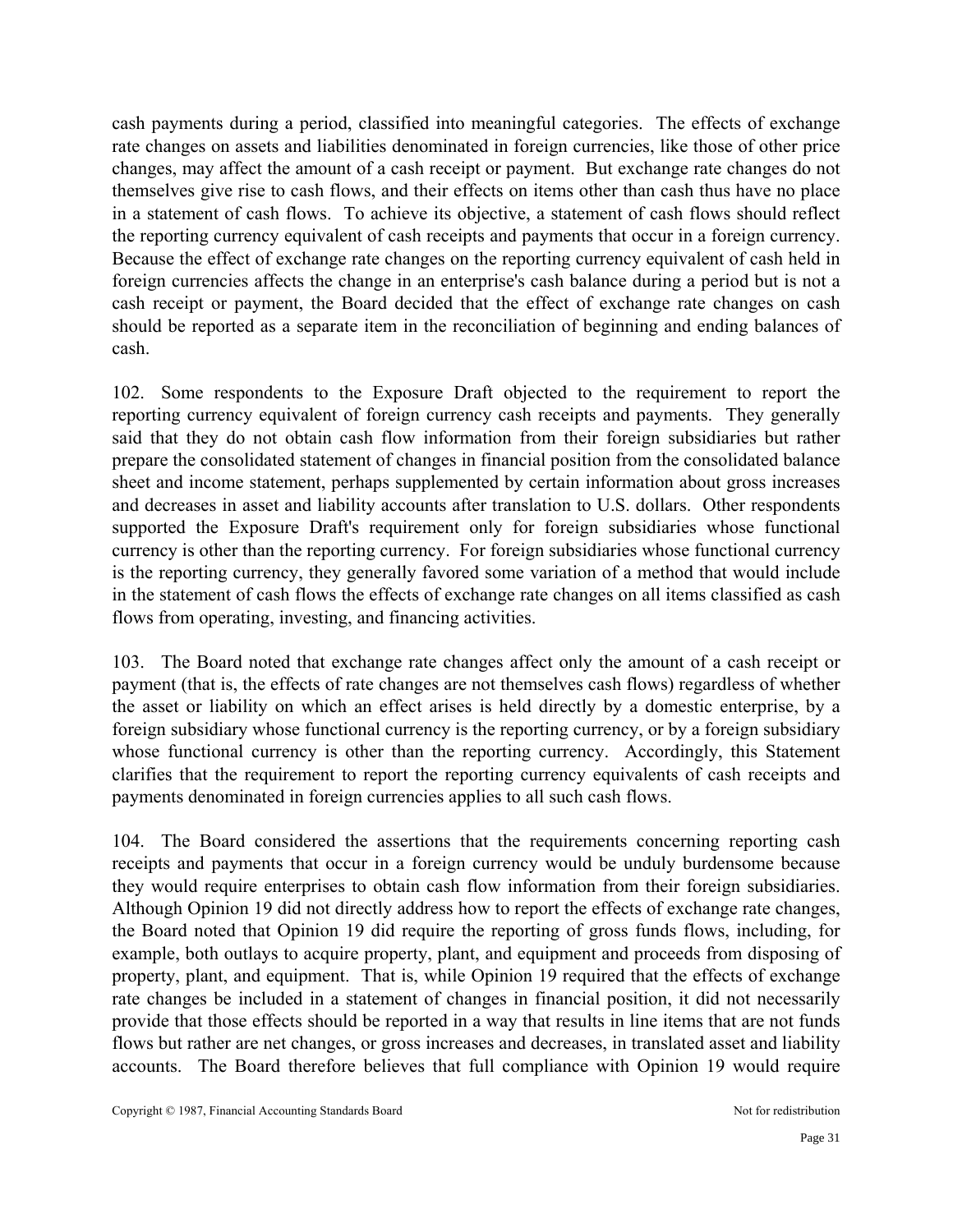obtaining some information about the cash flows of foreign subsidiaries. As exchange rates change, the methods that some respondents advocate might report, for example, an asset acquisition or disposition in a period in which none occurred and might even report an asset acquisition when in fact a disposition occurred. Whether or not Opinion 19 intended that result, it is inappropriate in a statement intended to report cash receipts and payments.

105. The Board is aware that enterprises use various approximation techniques to meet the present requirements of reporting foreign-currency denominated assets, liabilities, revenues, expenses, and other items in the income statement and the statement of financial position. For example, appropriately weighted average exchange rates generally are used to translate revenues and expenses. Such methods also are acceptable in complying with the provisions of this Statement concerning foreign-currency-denominated cash flows provided that it is reasonable to expect that the results are substantially the same as if more precise data were used.

# **Reporting Net Cash Flow from Operating Activities**

106. The Board considered two principal alternatives for reporting net cash flow from operating activities. The *direct method* shows as its principal components operating cash receipts and payments, such as cash received from customers and cash paid to suppliers and employees, the sum of which is *net cash flow from operating activities*. The *indirect method* starts with net income and adjusts it for revenue and expense items that were not the result of operating cash transactions in the current period to reconcile it to *net cash flow from operating activities*. The indirect method thus does not disclose operating cash receipts and payments. Paragraph 10 of Opinion 19 permitted either method, but the indirect method prevailed in practice under that Opinion.

107. The principal advantage of the direct method is that it shows operating cash receipts and payments. Knowledge of the specific sources of operating cash receipts and the purposes for which operating cash payments were made in past periods may be useful in estimating future operating cash flows. The relative amounts of major classes of revenues and expenses and their relationship to other items in the financial statements are presumed to be more useful than information only about their arithmetic sum—net income—in assessing enterprise performance. Likewise, amounts of major classes of operating cash receipts and payments presumably would be more useful than information only about their arithmetic sum—net cash flow from operating activities—in assessing an enterprise's ability to generate sufficient cash from operating activities to pay its debt, to reinvest in its operations, and to make distributions to its owners.

108. The principal advantage of the indirect method is that it focuses on the differences between net income and net cash flow from operating activities. Concepts Statement 1, paragraph 43, states that:

 The primary focus of financial reporting is information about an enterprise's performance provided by measures of earnings [comprehensive income] and its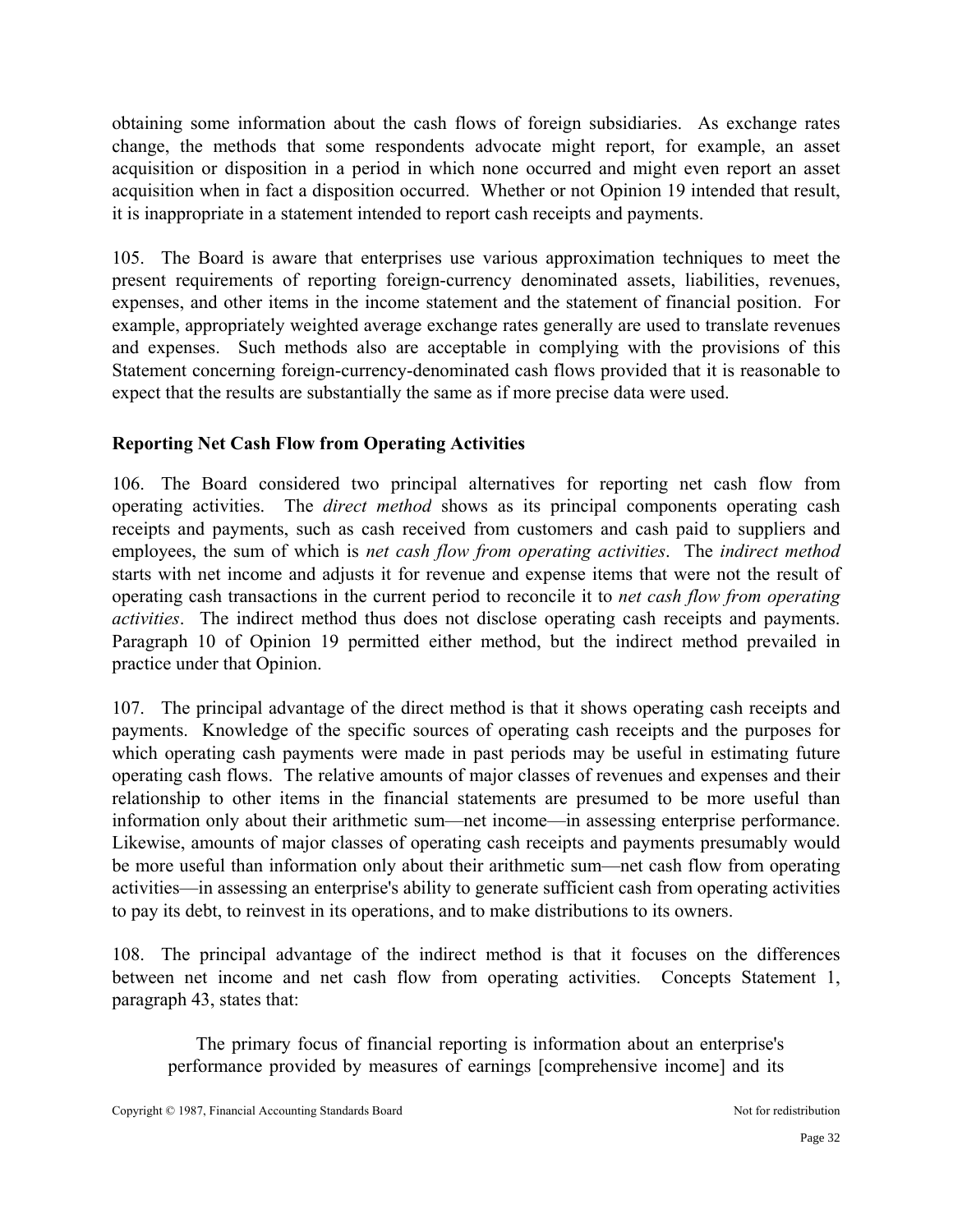components. Investors, creditors, and others who are concerned with assessing the prospects for enterprise net cash inflows are especially interested in that information. Their interest in an enterprise's future cash flows . . . leads primarily to an interest in information about its earnings [comprehensive income] rather than information directly about its cash flows. Financial statements that show only cash receipts and payments during a short period, such as a year, cannot adequately indicate whether or not an enterprise's performance is successful.

Some investors and creditors may assess future cash flows in part by first estimating future income based in part on reports of past income and then converting those future income estimates to estimates of future cash flows by allowing for leads and lags between cash flows and income. Information about similar leads and lags in the past are likely to be helpful in that process. Identifying differences between income items and related cash flows also can assist investors and creditors who want to identify the differences between enterprises in the measurement and recognition of noncash items that affect income.

109. Many providers of financial statements have said that it would be costly for their companies to report gross operating cash receipts and payments. They said that they do not presently collect information in a manner that will allow them to determine amounts such as cash received from customers or cash paid to suppliers directly from their accounting systems.

110. The Exposure Draft said that the Board recognized the advantages of both approaches and concluded that neither method provided benefits sufficient to justify requiring one and prohibiting the other. Enterprises therefore would have been permitted to use either method.

111. A majority of respondents to the Exposure Draft asked the Board to require use of the direct method. Those respondents, most of whom were commercial lenders, generally said that amounts of operating cash receipts and payments are particularly important in assessing an enterprise's external borrowing needs and its ability to repay borrowings. They indicated that creditors are more exposed to fluctuations in net cash flow from operating activities than to fluctuations in net income and that information on the amounts of operating cash receipts and payments is important in assessing those fluctuations in net cash flow operating activities. They also pointed out that the direct method is more consistent with the objective of a statement of cash flows—to provide information about cash receipts and cash payments—than the indirect method, which does not report operating cash receipts and payments.

112. Both commercial lenders and equity analysts who responded to the Exposure Draft asked that more detail on cash flows from operating activities be required. Some said that degree of detail is more important than manner of presentation.

113. Most of the providers of financial statements who addressed the issue supported allowing a choice between the direct and indirect methods. They generally said that requiring the direct method would impose excessive implementation costs and that they believe that the indirect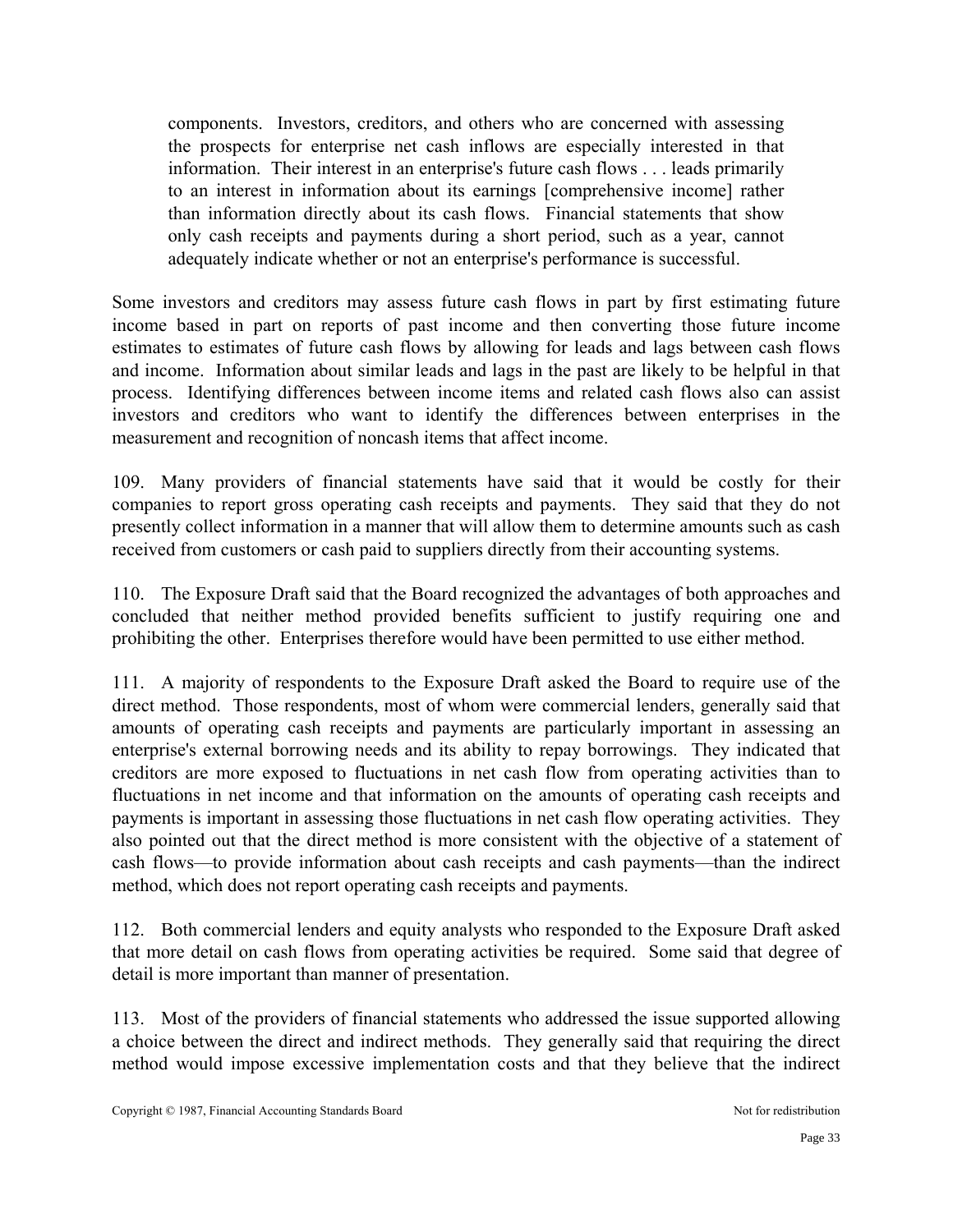method provides more meaningful information.

114. Because of the extensive attention in the comment letters on the Exposure Draft to the manner of reporting operating cash flows, the Board gave particular consideration to that issue in its deliberations leading to the issuance of this Statement. As mentioned in paragraph 42, the FASB staff held a special meeting with representatives of interested groups of constituents to obtain more information about the benefits and costs of the direct and indirect methods. Because most enterprises said that they cannot now obtain amounts of gross operating cash receipts and payments directly from their accounting systems, the Board considered means by which those amounts might be determined indirectly. Together with other efforts, the FASB staff commissioned an informal interview survey of a limited number of enterprises concerning the potential costs they might incur in indirectly determining amounts of operating cash receipts and payments.

# **Indirectly Determining Amounts of Operating Cash Receipts and Payments**

115. Given sufficiently detailed information, major classes of operating cash receipts and payments may be determined indirectly by adjusting revenue and expense amounts for the change during the period in related asset and liability accounts. For example, cash collected from customers may be determined indirectly by adjusting sales for the change during the period in receivables from customers for the enterprise's delivery of goods or services. Likewise, cash paid to suppliers and employees may be determined indirectly by adjusting cost of sales and expenses (exclusive of depreciation, interest, and income taxes) for the change during the period in inventories and payables for operating items. That procedure, of course, requires the availability of information concerning the change during the period in the appropriate classes of receivables and payables.**17**The more detailed the categories of operating cash receipts and payments to be reported, the more complex the procedure for determining them.

116. Based on information available to the Board during its deliberations, it seems likely that amounts of operating cash receipts and payments at the minimum level of detail specified in paragraph 27 often may be determined indirectly without incurring unduly burdensome costs over those involved in appropriately applying the indirect method. For example, determining net cash flow from operating activities by the indirect method requires the availability of the total amount of operating receivables. That is, any receivables for investing or financing items must be segregated. Within the total amount of operating receivables, information on receivables from customers for an enterprise's delivery of goods or services may well be available separately from those for interest and dividends. Thus, it may be possible to determine indirectly cash collected from customers and interest and dividends received using much the same information needed to determine net cash flow from operating activities using the indirect method.

117. The same procedure may be used to determine cash paid to suppliers and employees. Determining net cash flow from operating activities by the direct method requires the availability of the total amount of payables pertaining to operating activities. Within that amount, payables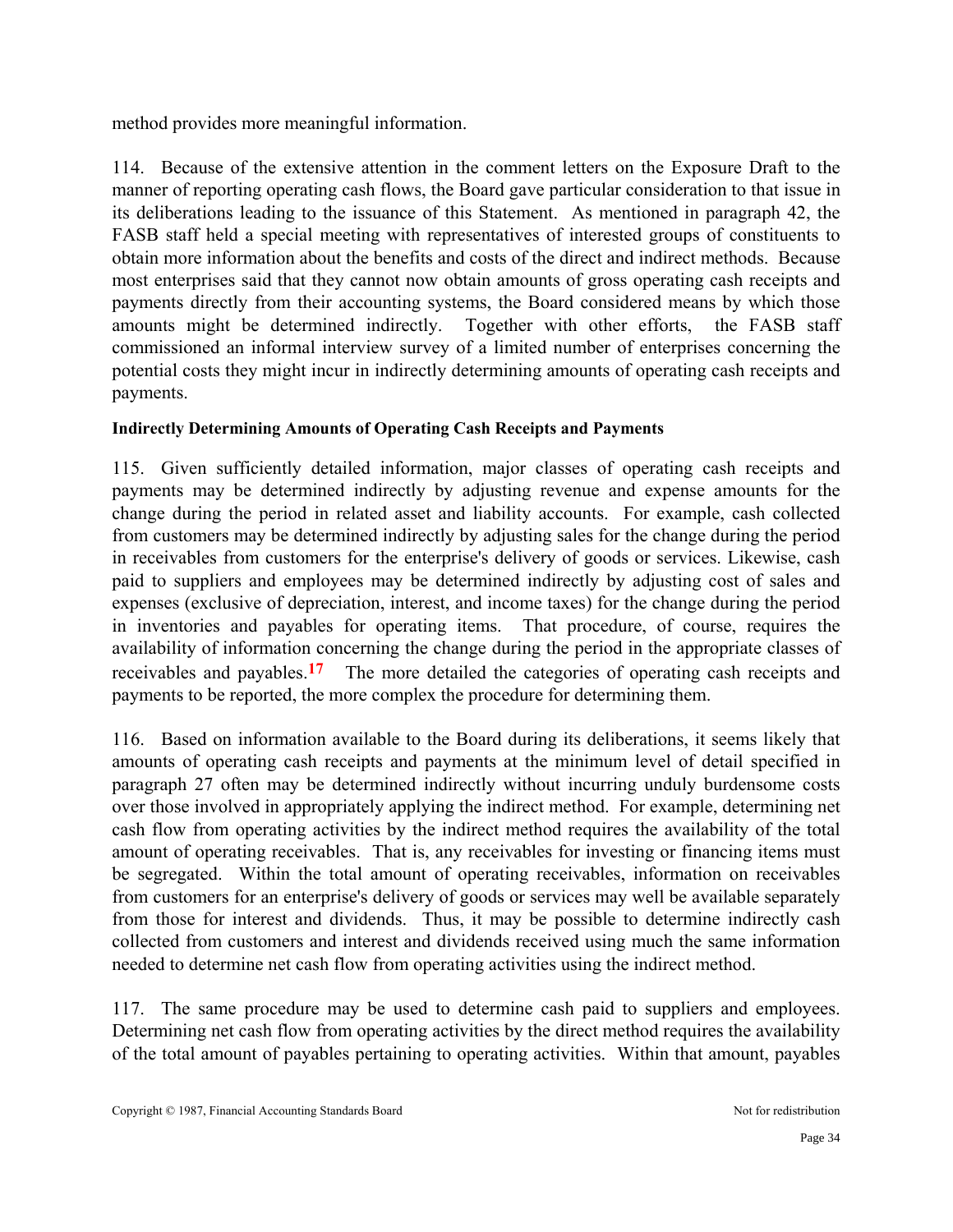to suppliers and employees may well be available separately from those for interest and taxes. The Board understands, however, that determining operating cash payments in more detail than the minimum specified in paragraph 27 might involve significant incremental costs over those already required to apply the indirect method because information on subcategories of payables to suppliers and employees may not be available.

118. The Board believes that many enterprises may well be able to determine amounts of operating cash receipts and payments at the minimum level of detail that this Statement encourages (paragraph 27) indirectly at reasonable cost by the procedure discussed in the foregoing paragraphs. But few, if any, companies have experimented with the procedure, and the degree of difficulty encountered in applying it undoubtedly would vary depending on the nature of an enterprise's operations and the features of its current accounting system.

# **Conclusion on Reporting Net Cash Flow from Operating Activities**

119. The Board believes that both the direct and the indirect methods provide potentially important information. The more comprehensive and presumably more useful approach would be to use the direct method in the statement of cash flows and to provide a reconciliation of net income and net cash flow from operating activities in a separate schedule—thereby reaping the benefits of both methods while maintaining the focus of the statement of cash flows on cash receipts and payments. This Statement therefore encourages enterprises to follow that approach. But most providers and users of financial statements have little or no experience and only limited familiarity with the direct method, while both have extensive experience with the indirect method. Not only are there questions about the ability of enterprises to determine gross amounts of operating cash receipts and payments, as already discussed, but also little information is available on which specific categories of operating cash receipts and payments would be most meaningful.

120. Major change in financial reporting often is the result of an evolutionary process, which may involve interactions between the voluntary efforts of providers of financial statements and the actions of standards setters. Many areas of financial reporting, and reporting cash flows in particular, have benefited from the voluntary efforts of enterprises to improve their reporting practices. The Board decided that further movement toward a more comprehensive approach to reporting operating cash flows should be permitted to develop as both providers and users of financial statements gain experience with information on cash flows prepared in accordance with the provisions of this Statement.

121. To provide information about the gross amounts of at least those operating cash flows that are likely to be readily available, this Statement requires enterprises that use the indirect method of reporting net cash flow from operating activities to disclose amounts of interest and income taxes paid. The Board believes that that information usually will be readily available. This Statement also requires enterprises that use the indirect method to report separately changes in inventory, receivables, and payables. With that information, users may be able to make their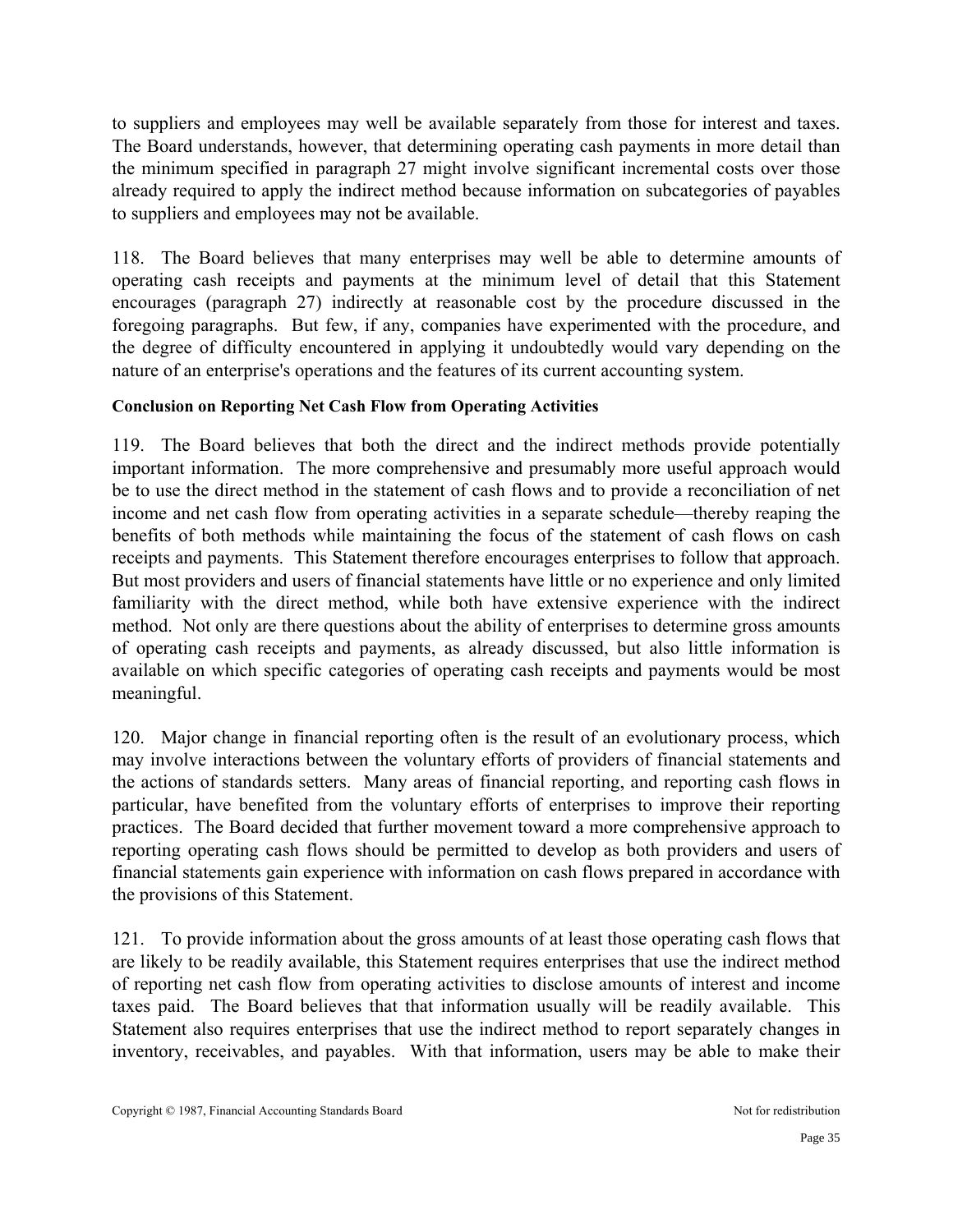own rough approximations of operating cash receipts and payments at a minimum level of detail using the indirect procedure discussed in paragraphs 116 and 117.

# **Cash Flow per Share**

122. The Board considered whether cash flow per share should be reported. The Board concluded that reporting cash flow per share would falsely imply that cash flow, or some component of it, is a possible alternative to earnings per share as a measure of performance. The Board also noted other problems with calculating cash flow per share, including differing opinions about the appropriate numerator for the indicator (for example, whether it should be net cash flow from operating activities or an amount after deducting principal repayments on debt) and the appropriate denominator for the indicator (for example, whether it should be the same as the number of shares outstanding used for the earnings per share calculation).

123. A major problem in reporting cash flow per share data is investor understanding. Investors over many years have become accustomed to seeing operating data per share computed only for earnings. Moreover, the measurement problems associated with reporting earnings on a per share basis have been considered and largely settled. To report other data on a per share basis invites the danger that investors, creditors, and others may confuse those measures with the conventional accounting measure of earnings per share.

124. Earnings per share focuses attention on earnings available for common stockholders, and that concept guides the calculation of, and adjustments to, the numerator and denominator of the ratio. Earnings is suitable for the numerator of the ratio because the concepts underlying its calculation, such as capital maintenance (the distinction between the return *of* capital and return *on* capital), focus on return to stockholders *on* their investment. Net cash flow from operating activities is not comparable to net income because recovery of capital is not a factor in its calculation, and net cash flow from operating activities includes both returns *on* and returns *of* investment.

125. A majority of the respondents to the Exposure Draft who addressed the issue agreed that cash flow per share should not be reported. A few, however, asked whether the Board intended to preclude reporting of per unit amounts of cash flow distributable under the terms of a partnership agreement or other agreement between an enterprise and its owners. Reporting a contractually determined per unit amount is not the same as reporting a cash flow per share amount intended to provide information useful to all investors and creditors and thus is not precluded by this Statement.

# **Effective Date and Transition**

126. The Exposure Draft would have been effective for fiscal years ending after June 30, 1987 and would have required enterprises to effect the change in accounting by restating financial statements for earlier years presented for comparative purposes.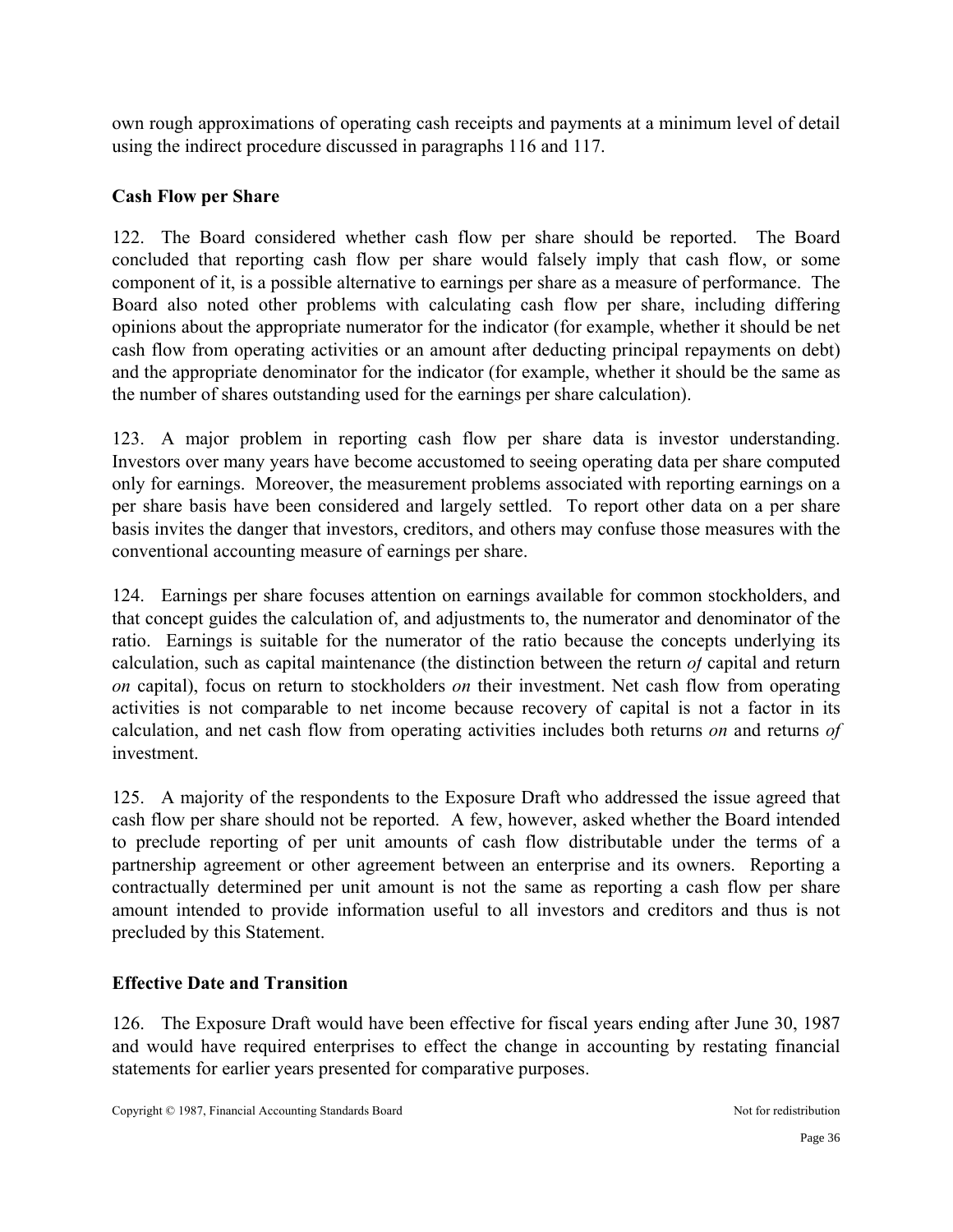127. Some respondents to the Exposure Draft said that restatement of prior years' financial statements for their companies would be difficult and expensive, if not virtually impossible, because certain data on gross cash flows were not collected for earlier periods. The major problem areas mentioned were foreign subsidiaries' cash flows and gross cash flows pertaining to loans and deposits of banks. Because of the need to develop systems for gathering that information, those respondents generally asked that the effective date of a final Statement be deferred at least a year from that in the Exposure Draft. A few banks asked that the effective date be deferred until years ending after December 15, 1989. They said that they needed additional time to get data-gathering systems in place by the beginning of the year of adoption.

128. The Board recognizes that some enterprises will need to develop data-gathering systems and thus decided to make this Statement effective for fiscal years ending after July 15, 1988 and not to require its application in interim statements during the year of adoption. The Board, however, decided against a further delay of the effective date. The Board noted that reasonable approximations are generally acceptable.

129. The Board also was persuaded by respondents that requiring restatement of prior years' financial statements might be unduly burdensome for some enterprises and thus decided to encourage but not require restatement. However, not restating prior years' statements of changes in financial position to comply with the provisions of this Statement may result in a significant degree of noncomparability and may also make for an awkward presentation. For example, an enterprise that formerly presented its statement of changes in financial position in a sources and uses format and considered "funds" to be working capital might find it difficult to present those statements on the same page as a statement of cash flows. The Board therefore expects that enterprises with the ability to restate generally will do so.

# **Appendix C: ILLUSTRATIVE EXAMPLES**

130. This appendix provides illustrations for the preparation of statements of cash flows. Example 1 illustrates a statement of cash flows under both the direct method and the indirect method for a domestic manufacturing company. Example 2 illustrates a statement of cash flows under the direct method for a manufacturing company with foreign operations. Example 3 illustrates a statement of cash flows under the direct method for a financial institution. These illustrations are intended as examples only. Also, the illustrations of the reconciliation of net income to net cash provided by operating activities may provide detailed information in excess of that required for a meaningful presentation. Other formats or levels of detail may be appropriate for particular circumstances.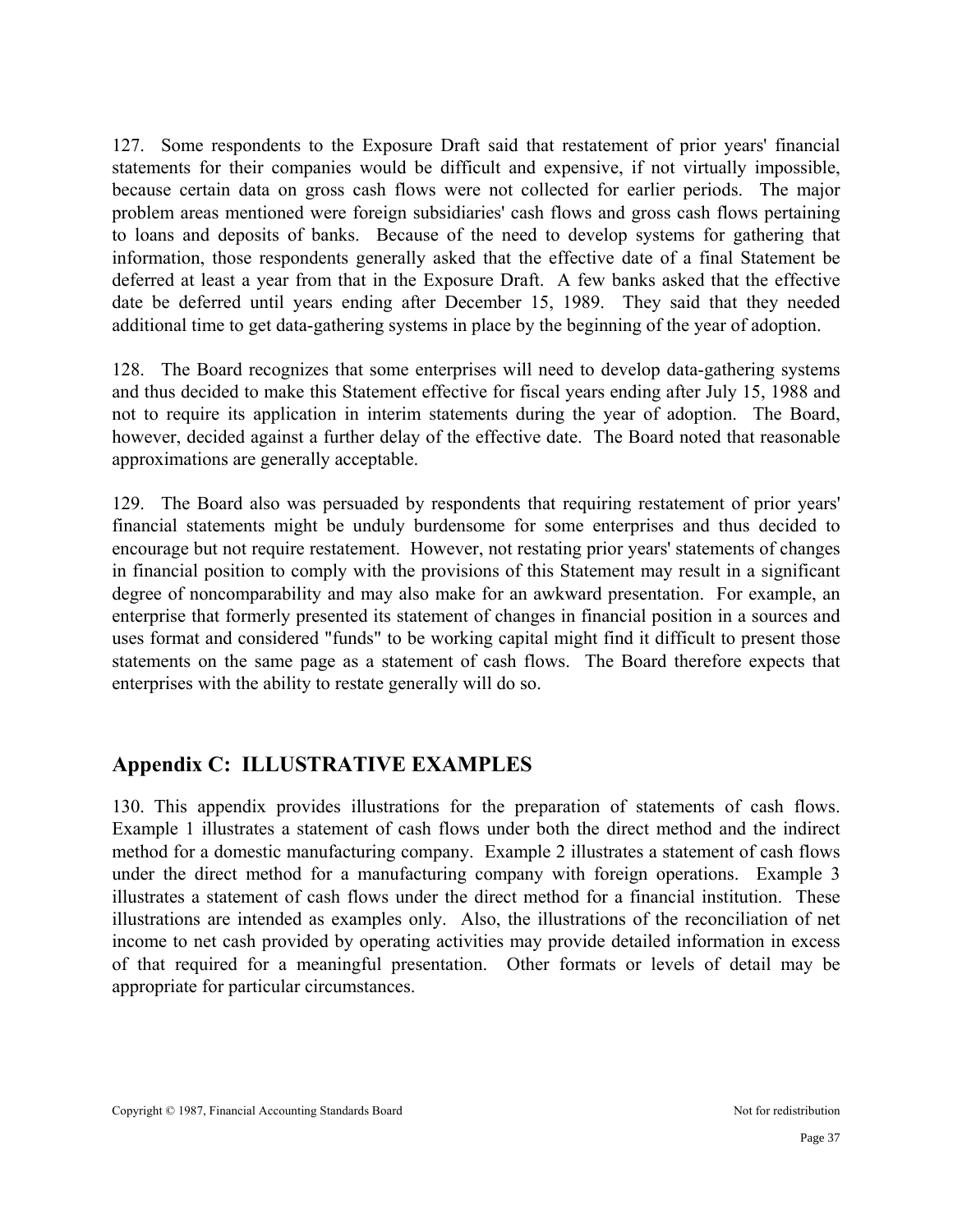## **Example 1**

131. Presented below is a statement of cash flows for the year ended December 31, 19X1 for Company M, a U.S. corporation engaged principally in manufacturing activities. This statement of cash flows illustrates the direct method of presenting cash flows from operating activities, as encouraged in paragraph 27 of this Statement.

# **COMPANY M CONSOLIDATED STATEMENT OF CASH FLOWS FOR THE YEAR ENDED DECEMBER 31, 19X1 Increase(Decrease) in Cash and Cash Equivalents**

| Cash flows from operating activities:                   |          |          |
|---------------------------------------------------------|----------|----------|
| Cash received from customers                            | \$13,850 |          |
| Cash paid to suppliers and employees                    | (12,000) |          |
| Dividend received from affiliate                        | 20       |          |
| Interest received                                       | 55       |          |
| Interest paid (net of amount capitalized)               | (220)    |          |
| Income taxes paid                                       | (325)    |          |
| Insurance proceeds received                             | 15       |          |
| Cash paid to settle lawsuit for patent infringement     | (30)     |          |
| Net cash provided by operating activities               |          | \$1,365  |
| Cash flows from investing activities:                   |          |          |
| Proceeds from sale of facility                          | 600      |          |
| Payment received on note for sale of plant              | 150      |          |
| Capital expenditures                                    | (1,000)  |          |
| Payment for purchase of Company S, net of cash acquired | (925)    |          |
| Net cash used in investing activities                   |          | (1, 175) |
| Cash flows from financing activities:                   |          |          |
| Net borrowings under line-of-credit agreement           | 300      |          |
| Principal payments under capital lease obligation       | (125)    |          |
| Proceeds from issuance of long-term debt                | 400      |          |
| Proceeds from issuance of common stock                  | 500      |          |
| Dividends paid                                          | (200)    |          |
| Net cash provided by financing activities               |          | 875      |
| Net increase in cash and cash equivalents               |          | 1,065    |
| Cash and cash equivalents at beginning of year          |          | 600      |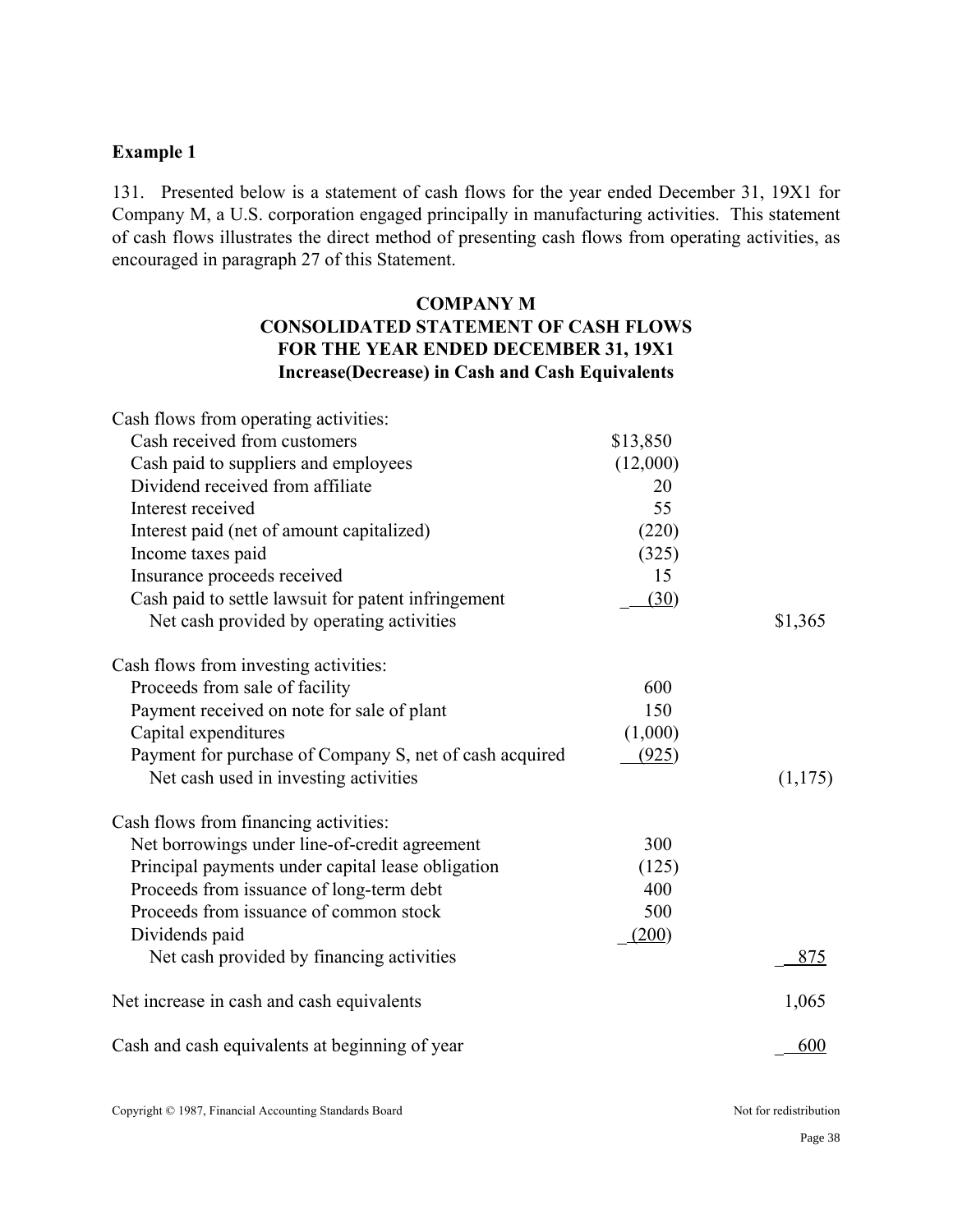Cash and cash equivalents at end of year  $$1,665$ 

### **Reconciliation of net income to net cash provided by operating activities:**

| Net income                                                    |           | S.<br>760   |
|---------------------------------------------------------------|-----------|-------------|
| Adjustments to reconcile net income to net cash provided by   |           |             |
| operating activities:                                         |           |             |
| Depreciation and amortization                                 | \$<br>445 |             |
| Provision for losses on accounts receivable                   | 200       |             |
| Gain on sale of facility                                      | (80)      |             |
| Undistributed earnings of affiliate                           | (25)      |             |
| Payment received on installment note receivable for sale      |           |             |
| of inventory                                                  | 100       |             |
| Change in assets and liabilities net of effects from purchase |           |             |
| of Company S:                                                 |           |             |
| Increase in accounts receivable                               | (215)     |             |
| Decrease in inventory                                         | 205       |             |
| Increase in prepaid expenses                                  | (25)      |             |
| Decrease in accounts payable and accrued expenses             | (250)     |             |
| Increase in interest and income taxes payable                 | 50        |             |
| Increase in deferred taxes                                    | 150       |             |
| Increase in other liabilities                                 | 50        |             |
| Total adjustments                                             |           | 605         |
| Net cash provided by operating activities                     |           | <u>.365</u> |

## **Supplemental schedule of noncash investing and financing activities:**

The Company purchased all of the capital stock of Company S for \$950. In conjunction with the acquisition, liabilities were assumed as follows:

| Fair value of assets acquired   | \$1,580 |
|---------------------------------|---------|
| Cash paid for the capital stock | (950)   |
| Liabilities assumed             | \$630   |

A capital lease obligation of \$850 was incurred when the Company entered into a lease for new equipment.

Additional common stock was issued upon the conversion of \$500 of long-term debt.

#### **Disclosure of accounting policy:**

For purposes of the statement of cash flows, the Company considers all highly liquid debt instruments purchased with a maturity of three months or less to be cash equivalents.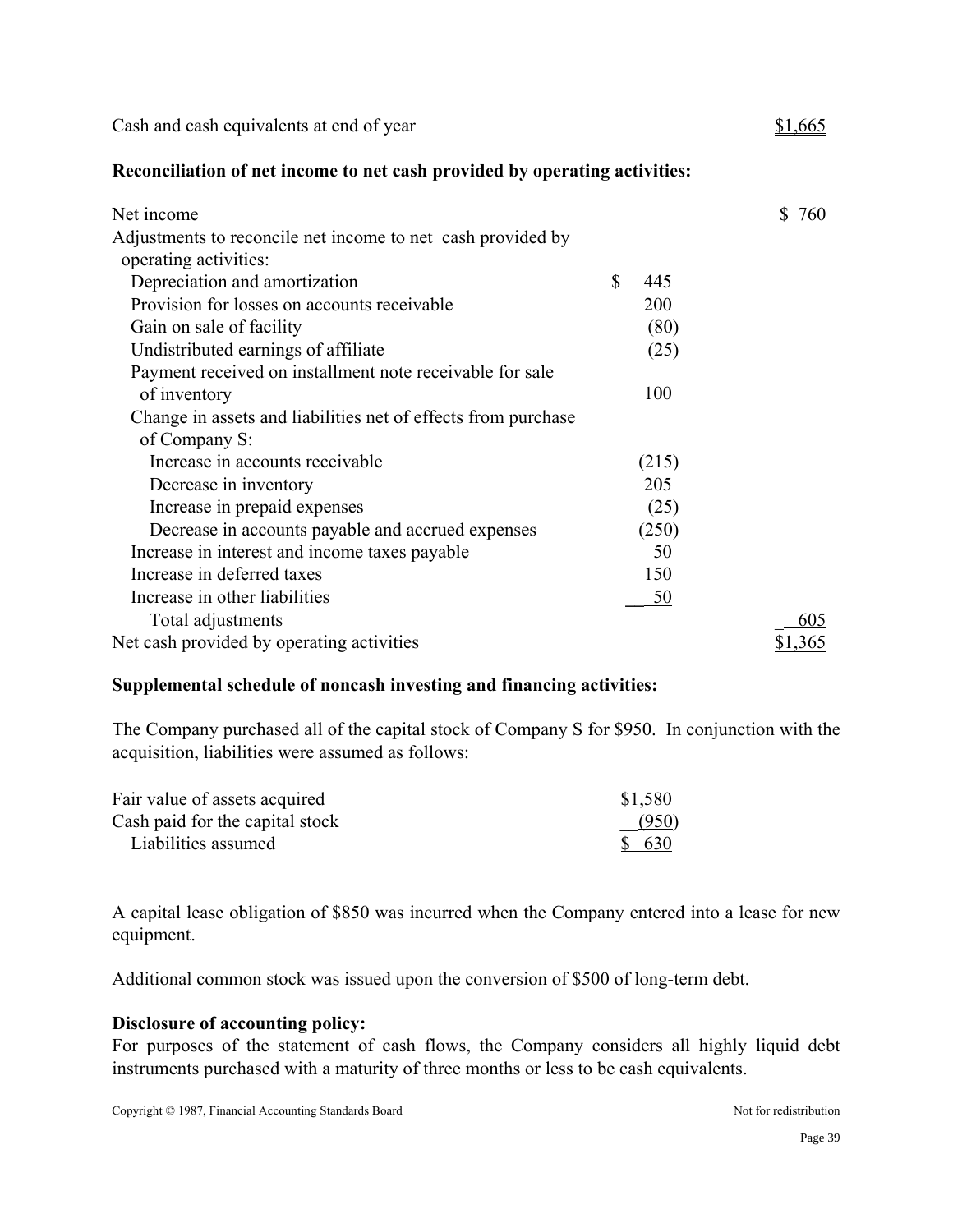132. Presented below is Company M's statement of cash flows for the year ended December 31, 19X1 prepared using the indirect method, as described in paragraph 28 of this Statement.

# **Company M Consolidated Statement of Cash Flows For the Year Ended December 31, 19X1 Increase (Decrease) in Cash and Cash Equivalents**

| Cash flows from operating activities:                    |         |         |
|----------------------------------------------------------|---------|---------|
| Net income                                               |         | \$760   |
| Adjustments to reconcile net income to net cash provided |         |         |
| by operating activities:                                 |         |         |
| Depreciation and amortization                            | \$445   |         |
| Provision for losses on accounts receivable              | 200     |         |
| Gain on sale of facility                                 | (80)    |         |
| Undistributed earnings of affiliate                      | (25)    |         |
| Payment received on installment note receivable for sale |         |         |
| of inventory                                             | 100     |         |
| Change in assets and liabilities net of effects from     |         |         |
| purchase of Company S:                                   |         |         |
| Increase in accounts receivable                          | (215)   |         |
| Decrease in inventory                                    | 205     |         |
| Increase in prepaid expenses                             | (25)    |         |
| Decrease in accounts payable and accrued expenses        | (250)   |         |
| Increase in interest and income taxes payable            | 50      |         |
| Increase in deferred taxes                               | 150     |         |
| Increase in other liabilities                            | 50      |         |
| Total adjustments                                        |         | 605     |
| Net cash provided by operating activities                |         | 1,365   |
| Cash flows from investing activities:                    |         |         |
| Proceeds from sale of facility                           | 600     |         |
| Payment received on note for sale of plant               | 150     |         |
| Capital expenditures                                     | (1,000) |         |
| Payment for purchase of Company S, net of cash acquired  | (925)   |         |
| Net cash used in investing activities                    |         | (1,175) |
| Cash flows from financing activities:                    |         |         |
| Net borrowings under line-of-credit agreement            | 300     |         |
| Principal payments under capital lease obligation        | (125)   |         |
| Proceeds from issuance of long-term debt                 | 400     |         |
| Proceeds from issuance of common stock                   | 500     |         |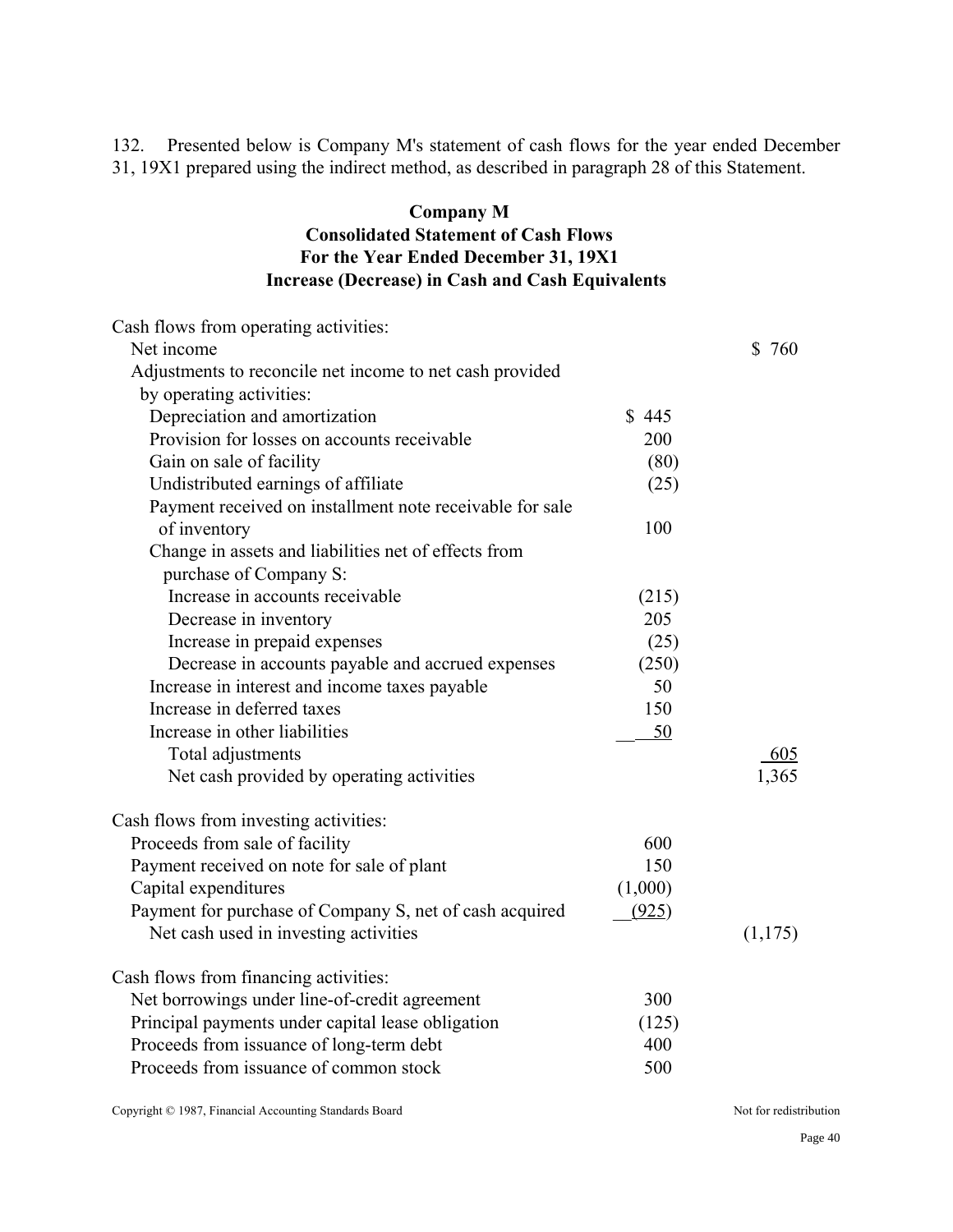| Dividends paid                                     |       |
|----------------------------------------------------|-------|
| Net cash provided by financing activities          | 875   |
| Net increase in cash and cash equivalents          | 1,065 |
| Cash and cash equivalents at beginning of year     | 600   |
| Cash and cash equivalents at end of year           | 1,665 |
| Supplemental disclosures of cash flow information: |       |

| Cash paid during the year for:       |       |
|--------------------------------------|-------|
| Interest (net of amount capitalized) | \$220 |
| Income taxes                         | 325   |

#### **Supplemental schedule of noncash investing and financing activities**

The Company purchased all of the capital stock of Company S for \$950. In conjunction with the acquisition, liabilities were assumed as follows:

| Fair value of assets acquired   | \$1,580 |
|---------------------------------|---------|
| Cash paid for the capital stock | (950)   |
| Liabilities assumed             | \$630   |

A capital lease obligation of \$850 was incurred when the Company entered into a lease for new equipment.

Additional common stock was issued upon the conversion of \$500 of long-term debt.

#### **Disclosure of accounting policy:**

For purposes of the statement of cash flows, the Company considers all highly liquid debt instruments purchased with a maturity of three months or less to be cash equivalents.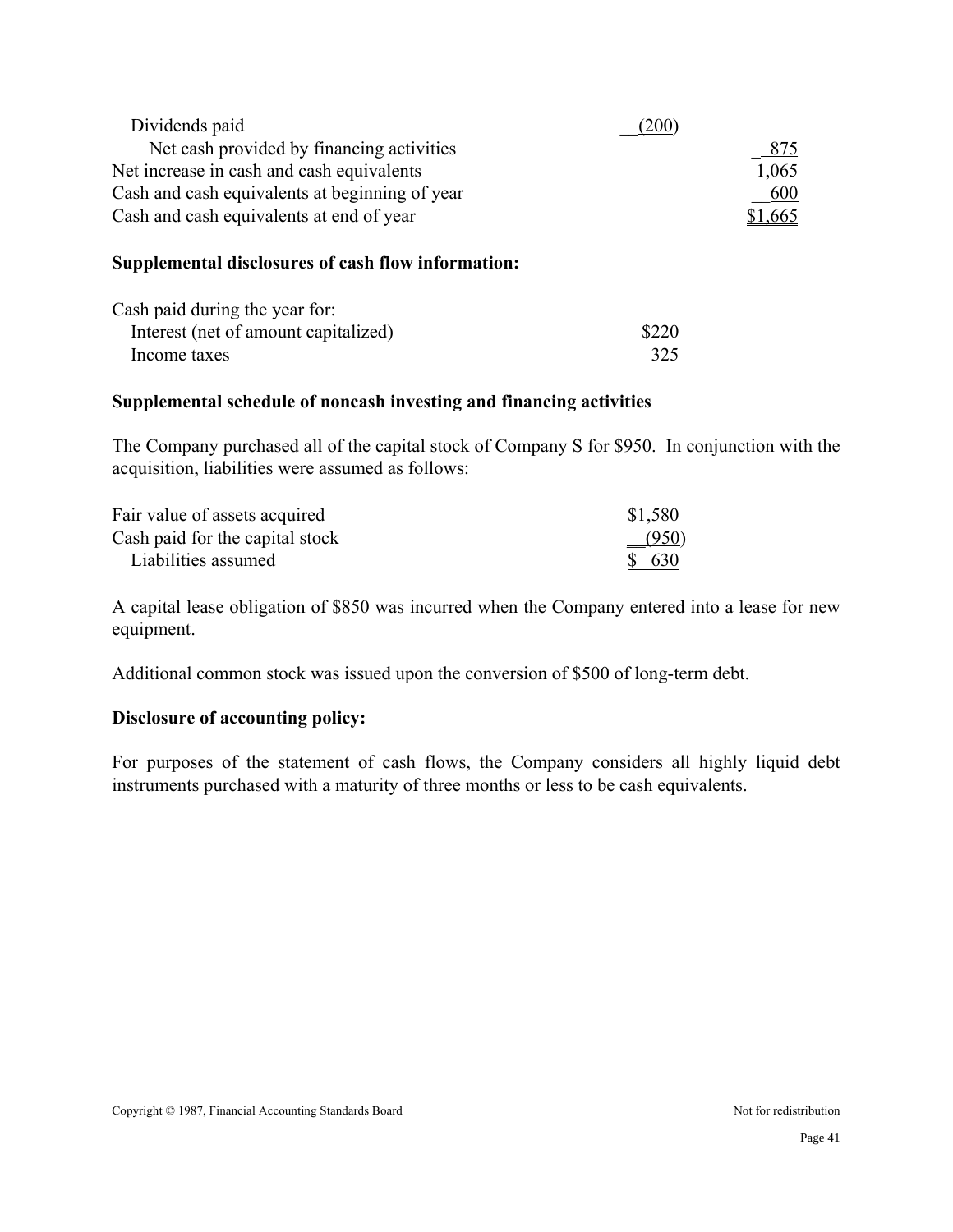133. Summarized below is financial information for the current year for Company M, which provides the basis for the statements of cash flows presented in paragraphs 131 and 132:

|                                                  | <u>1/1/X1</u> | <u>12/31/X1</u> | <b>Change</b>     |
|--------------------------------------------------|---------------|-----------------|-------------------|
| Assets:                                          |               |                 |                   |
| Cash and cash equivalents                        | \$<br>600     | \$1,665         | \$1,065           |
| Accounts receivable (net of allowance for losses |               |                 |                   |
| of \$600 and \$450)                              | 1,770         | 1,940           | 170               |
| Notes receivable                                 | 400           | 150             | (250)             |
| Inventory                                        | 1,230         | 1,375           | 145               |
| Prepaid expenses                                 | 110           | 135             | 25                |
| Investments                                      | 250           | 275             | 25                |
| Property, plant, and equipment, at cost          | 6,460         | 8,460           | 2,000             |
| Accumulated depreciation                         | (2,100)       | (2,300)         | (200)             |
| Property, plant, and equipment, net              | 4,360         | 6,160           | 1,800             |
| Intangible assets                                | 40            | 175             | 135               |
| <b>Total</b> assets                              | \$8,760       | \$11,875        | \$3,115           |
| Liabilities:                                     |               |                 |                   |
| Accounts payable and accrued expenses            | \$1,085       | \$1,090         | $\mathbb{S}$<br>5 |
| Interest payable                                 | 30            | 45              | 15                |
| Income taxes payable                             | 50            | 85              | 35                |
| Short-term debt                                  | 450           | 750             | 300               |
| Lease obligation                                 |               | 725             | 725               |
| Long-term debt                                   | 2,150         | 2,425           | 275               |
| Deferred taxes                                   | 375           | 525             | 150               |
| Other liabilities                                | 225           | 275             | 50                |
| <b>Total liabilities</b>                         | 4,365         | 5,920           | 1,555             |
| Stockholders' equity:                            |               |                 |                   |
| Capital stock                                    | 2,000         | 3,000           | 1,000             |
| Retained earnings                                | 2,395         | 2,955           | 560               |
| Total stockholders' equity                       | 4,395         | 5,955           | 1,560             |
| Total liabilities and stockholders' equity       | \$8,760       | \$11,875        | <u>\$3.115</u>    |

# **Company M Consolidated Statement of Financial Position**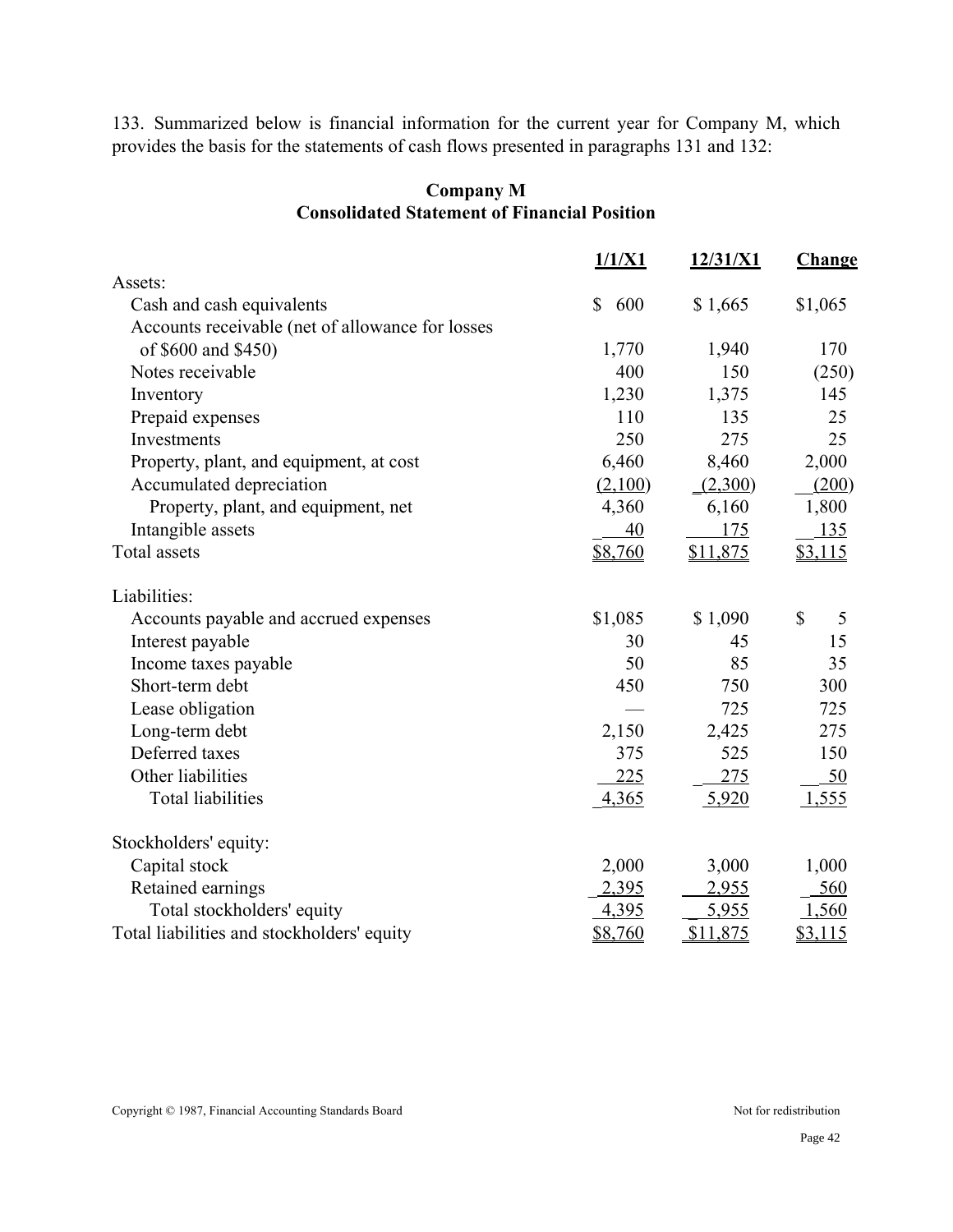## **Company M Consolidated Statement of Income For the Year Ended December 31, 19X1**

| <b>Sales</b>                                  | \$13,965 |
|-----------------------------------------------|----------|
| Cost of sales                                 | (10,290) |
| Depreciation and amortization                 | (445)    |
| Selling, general, and administrative expenses | (1,890)  |
| Interest expense                              | (235)    |
| Equity in earnings of affiliate               | 45       |
| Gain on sale of facility                      | 80       |
| Interest income                               | 55       |
| Insurance proceeds                            | 15       |
| Loss from patent infringement lawsuit         | (30)     |
| Income before income taxes                    | 1,270    |
| Provision for income taxes                    | (510)    |
| Net income                                    | 760      |

134. The following transactions were entered into by Company M during 19X1 and are reflected in the above financial statements:

- a. Company M wrote off \$350 of accounts receivable when a customer filed for bankruptcy. A provision for losses on accounts receivable of \$200 was included in Company M's selling, general, and administrative expenses.
- b. Company M collected the third and final annual installment payment of \$100 on a note receivable for the sale of inventory and collected the third of four annual installment payments of \$150 each on a note receivable for the sale of a plant. Interest on these notes through December 31 totaling \$55 was also collected.
- c. Company M received a dividend of \$20 from an affiliate accounted for under the equity method of accounting.
- d. Company M sold a facility with a book value of \$520 and an original cost of \$750 for \$600 cash.
- e. Company M constructed a new facility for its own use and placed it in service. Accumulated expenditures during the year of \$1,000 included capitalized interest of \$10.
- f. Company M entered into a capital lease for new equipment with a fair value of \$850. Principal payments under the lease obligation totaled \$125.
- g. Company M purchased all of the capital stock of Company S for \$950. The acquisition was recorded under the purchase method of accounting. The fair values of Company S's assets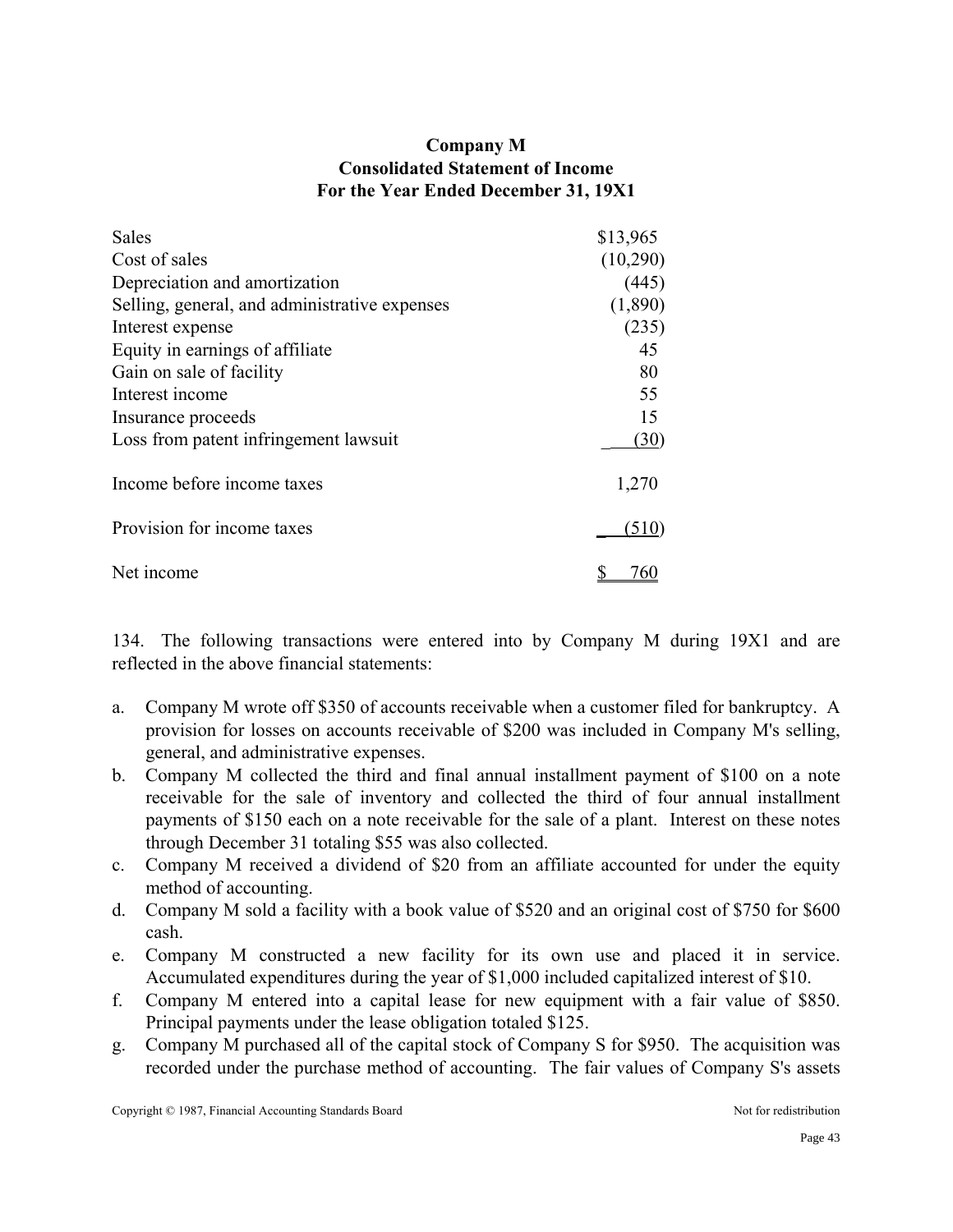and liabilities at the date of acquisition are presented below:

| Cash                                  | \$25  |
|---------------------------------------|-------|
| Accounts receivable                   | 155   |
| Inventory                             | 350   |
| Property, plant, and equipment        | 900   |
| Patents                               | 80    |
| Goodwill                              | 70    |
| Accounts payable and accrued expenses | (255) |
| Long-term note payable                | (375) |
| Net assets acquired                   |       |

- h. Company M borrowed and repaid various amounts under a line-of-credit agreement in which borrowings are payable 30 days after demand. The net increase during the year in the amount borrowed against the line-of-credit totaled \$300.
- i. Company M issued \$400 of long-term debt securities.
- j. Company M's provision for income taxes included a deferred provision of \$150.
- k. Company M's depreciation totaled \$430, and amortization of intangible assets totaled \$15.
- l. Company M's selling, general, and administrative expenses included an accrual for incentive compensation of \$50 that has been deferred by executives until their retirement. The related obligation was included in other liabilities.
- m. Company M collected insurance proceeds of \$15 from a business interruption claim that resulted when a storm precluded shipment of inventory for one week.
- n. Company M paid \$30 to settle a lawsuit for patent infringement.
- o. Company M issued \$1,000 of additional common stock of which \$500 was issued for cash and \$500 was issued upon conversion of long-term debt.
- p. Company M paid dividends of \$200.

135. Based on the financial data from the preceding example, the following computations illustrate a method of indirectly determining cash received from customers and cash paid to suppliers and employees for use in a statement of cash flows under the direct method.

## **Cash received from customers during the year:**

| Customer sales                                          | \$13,965 |
|---------------------------------------------------------|----------|
| Collection of installment payment for sale of inventory | 100      |
| Gross accounts receivable at beginning of year          | \$2,370  |
| Accounts receivable acquired in purchase of Company S   | 155      |
| Accounts receivable written off                         | (350)    |
| Gross accounts receivable at end of year                | (2,390)  |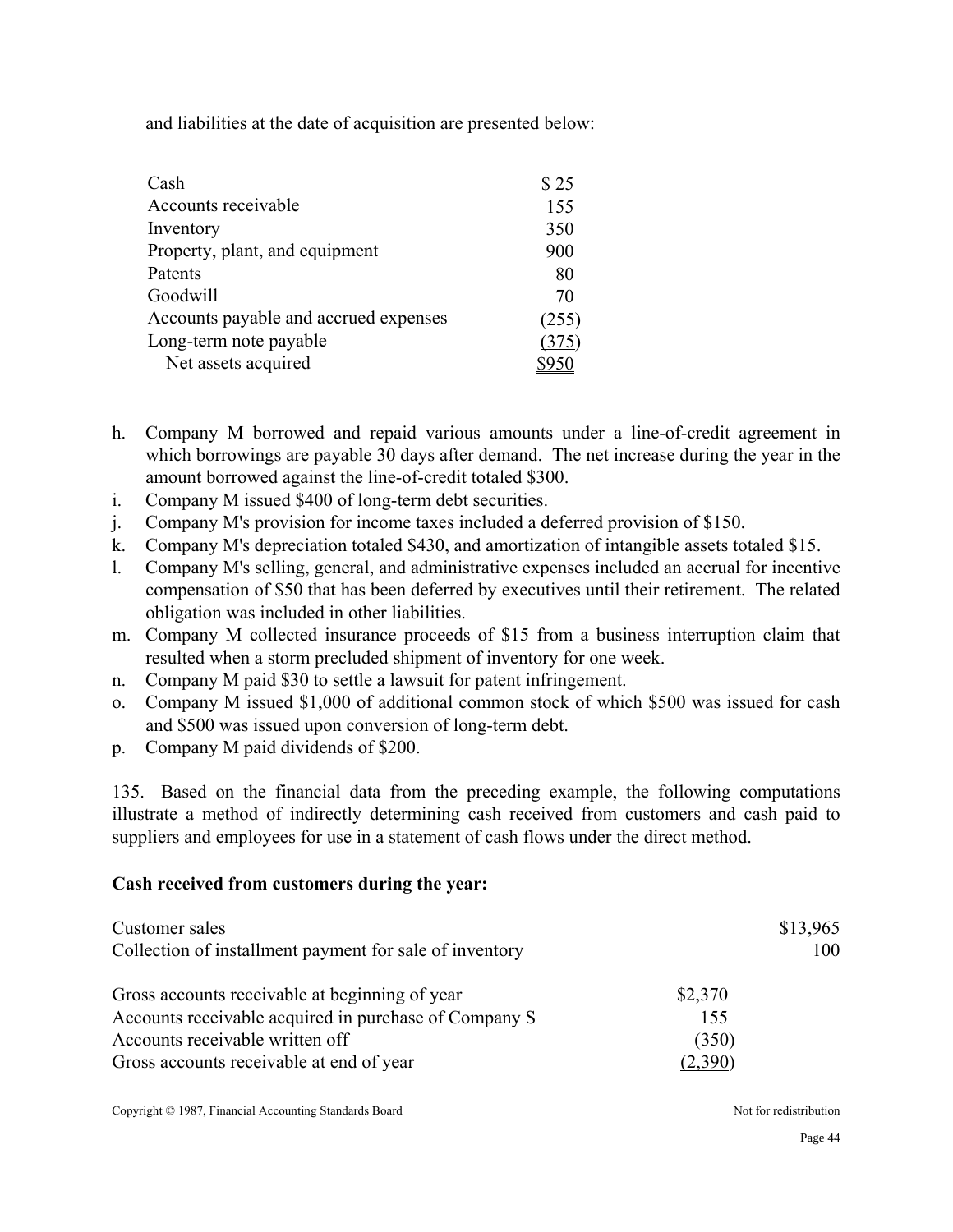| Excess of new accounts receivable over collections<br>from customers |         |         | (215)           |
|----------------------------------------------------------------------|---------|---------|-----------------|
| Cash received from customers during the year                         |         |         | <u>\$13,850</u> |
| Cash paid to suppliers and employees during the year:                |         |         |                 |
| Cost of sales                                                        |         |         | \$10,290        |
| General and administrative expenses                                  |         | \$1,890 |                 |
| Expenses not requiring cash outlay (provision for uncollectible      |         |         |                 |
| accounts receivable)                                                 |         | (200)   |                 |
| Net expenses requiring cash payments                                 |         |         | 1,690           |
| Inventory at beginning of year                                       |         | (1,230) |                 |
| Inventory acquired in purchase of Company S                          |         | (350)   |                 |
| Inventory at end of year                                             |         | 1,375   |                 |
| Net decrease in inventory from Company M's operations                |         |         | (205)           |
| Adjustments for changes in related accruals:                         |         |         |                 |
| Account balances at beginning of year                                |         |         |                 |
| Accounts payable and accrued expenses                                | \$1,085 |         |                 |
| Other liabilities                                                    | 225     |         |                 |
| Prepaid expenses                                                     | (110)   |         |                 |
| Total                                                                |         | 1,200   |                 |
| Accounts payable and accrued expenses acquired in                    |         |         |                 |
| purchase of Company S                                                |         | 255     |                 |
| Account balances at end of year                                      |         |         |                 |
| Accounts payable and accrued expenses                                | 1,090   |         |                 |
| Other liabilities                                                    | 275     |         |                 |
| Prepaid expenses                                                     | (135)   |         |                 |
| Total                                                                |         | (1,230) |                 |
| Additional cash payments not included in expense                     |         |         | 225             |
| Cash paid to suppliers and employees during the year                 |         |         | \$12,000        |
|                                                                      |         |         |                 |

## **Example 2**

136. Presented below is a consolidating statement of cash flows for the year ended December 31, 19X1 for Company F, a multinational U.S. corporation engaged principally in manufacturing activities, which has two wholly owned foreign subsidiaries— Subsidiary A and Subsidiary B. For Subsidiary A, the local currency is the functional currency. For Subsidiary B, which operates in a highly inflationary economy, the U.S. dollar is the functional currency.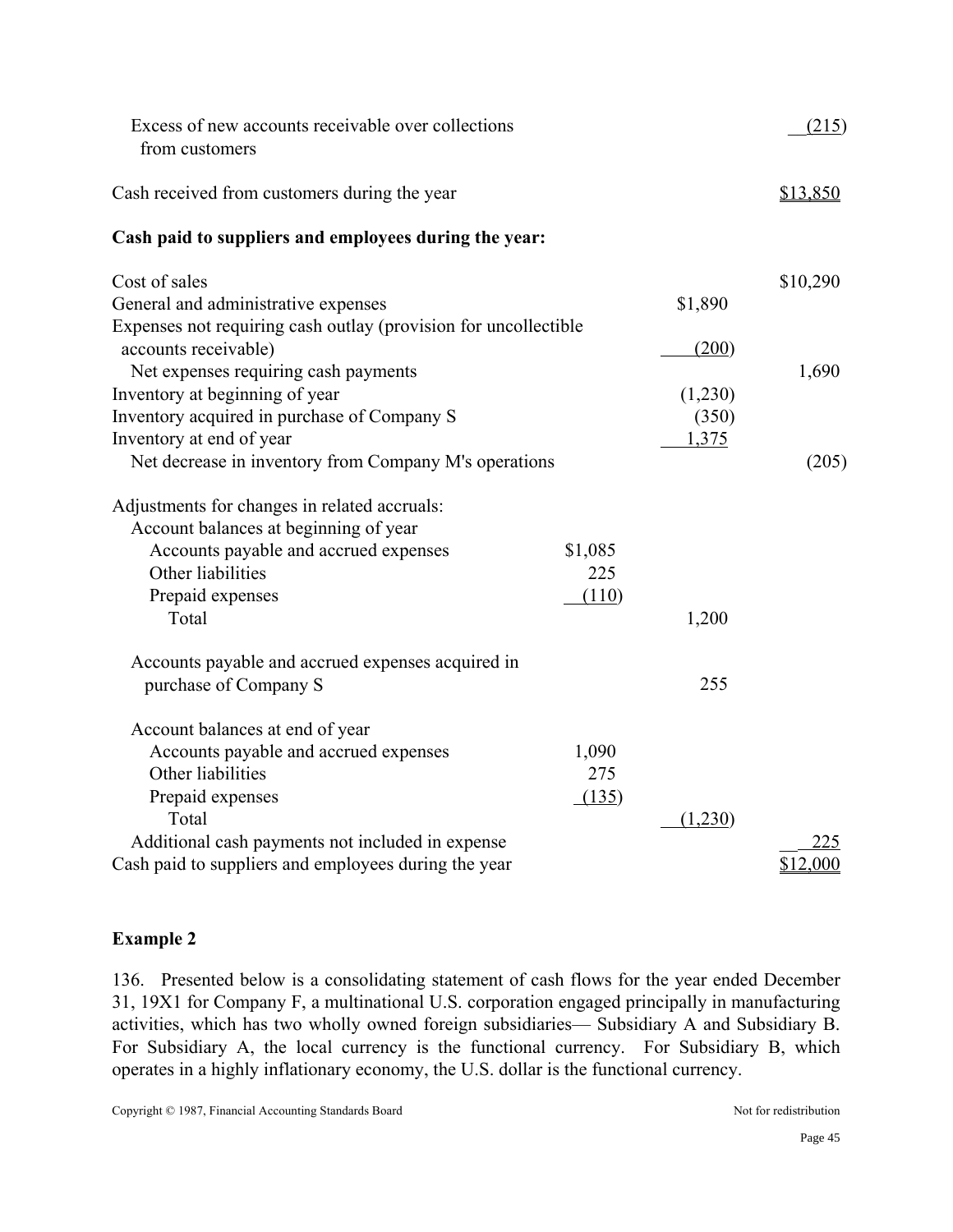## **Company F Consolidating Statement of Cash Flows For the Year Ended December 31, 19X1 Increase (Decrease) in Cash and Cash Equivalents**

|                                           | Parent         | <b>Subsidiary</b> | Subsidiary |                     |              |
|-------------------------------------------|----------------|-------------------|------------|---------------------|--------------|
|                                           | <b>Company</b> | A                 | B          | <b>Eliminations</b> | Consolidated |
| Cash flows from operating activities:     |                |                   |            |                     |              |
| Cash received from customers              | $$4,610$ a     | \$888 a           | $$561$ a   | \$(430)             | \$5,629      |
| Cash paid to suppliers and employees      | $(3,756)$ a    | $(806)$ a         | $(370)$ a  | 430                 | (4,502)      |
| Interest paid                             | (170)          | (86)              | (135)      |                     | (391)        |
| Income taxes paid                         | (158)          | (25)              | (21)       |                     | (204)        |
| Interest and dividends received           | 57             |                   |            | (22)                | 35           |
| Miscellaneous cash received (paid)        |                | 45                | (5)        |                     | 40           |
| Net cash provided by operating activities | 583            | 16                | 30         | (22)                | 607          |
| Cash flows from investing activities:     |                |                   |            |                     |              |
| Proceeds from sale of equipment           | 150            | 116               | 14         |                     | 280          |
| Payments for purchase of equipment        | (450)          | (258)             | (15)       |                     | (723)        |
| Net cash used in investing activities     | (300)          | (142)             | (1)        |                     | (443)        |
| Cash flows from financing activities:     |                |                   |            |                     |              |
| Proceeds from issuance of short-term debt | 20             | 75                |            |                     | 95           |
| Intercompany loan                         | (15)           |                   | 15         |                     |              |
| Proceeds from issuance of long-term debt  |                | 165               |            |                     | 165          |
| Repayment of long-term debt               | (200)          | (105)             | (35)       |                     | (340)        |
| Payment of dividends                      | (120)          | (22)              |            | 22                  | (120)        |
| Net cash provided by (used in) financing  |                |                   |            |                     |              |
| activities                                | (315)          | 113               | (20)       | 22                  | (200)        |
| Effect of exchange rate changes on cash   |                | 9 <b>b</b>        | $(5)$ b    |                     |              |
| Net change in cash and cash equivalents   | (32)           | (4)               | 4          |                     | (32)         |
|                                           |                |                   |            |                     |              |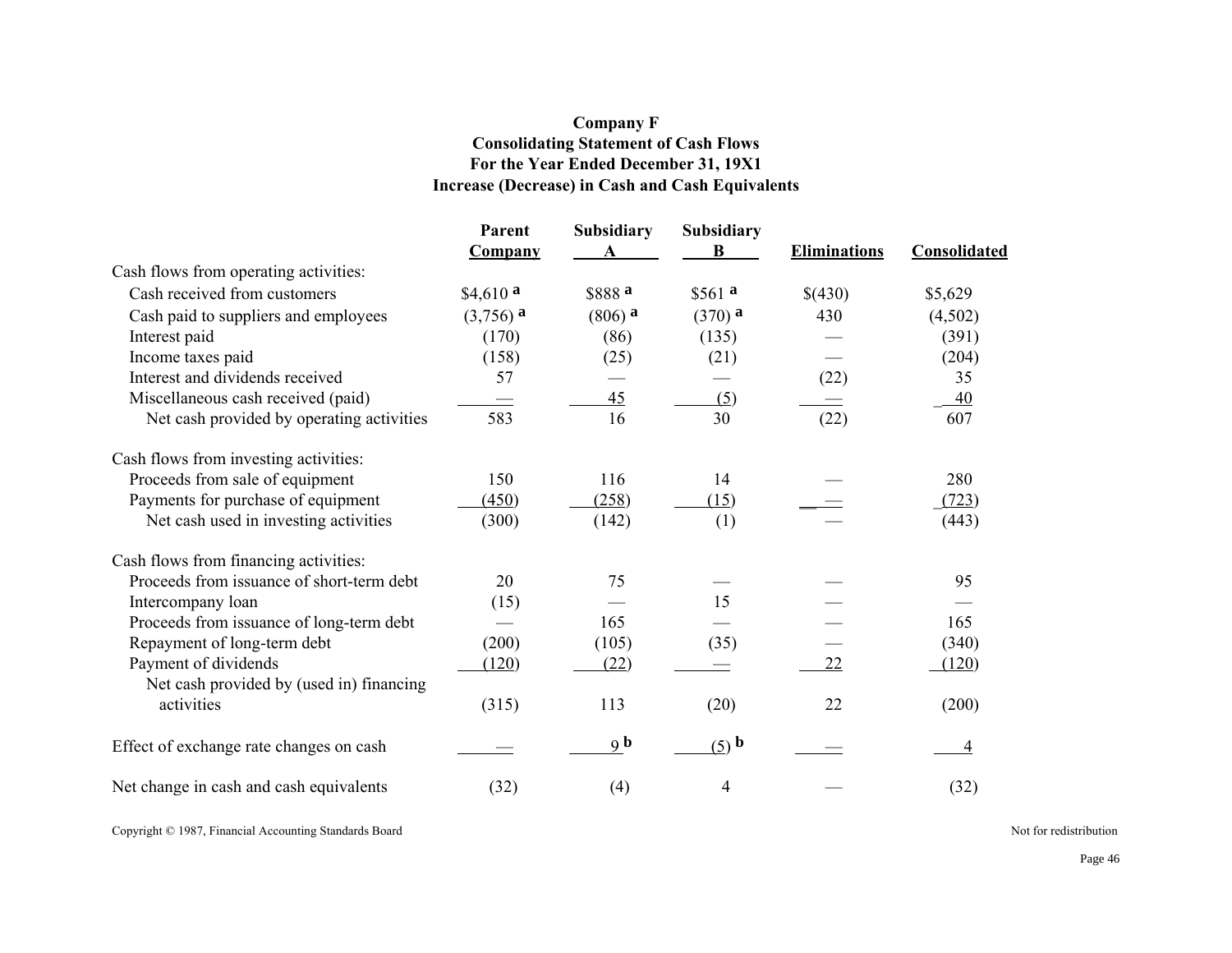| Cash and cash equivalents at beginning of year $\qquad \qquad \boxed{255}$ |      |                | $\angle L$ |
|----------------------------------------------------------------------------|------|----------------|------------|
| Cash and cash equivalents at end of year                                   | S 11 | $\sqrt{s}$ $-$ |            |

**<sup>a</sup>** The computation of this amount is provided in paragraph 145.

**b** The computation of this amount is provided in paragraph 146.

# **Reconciliation of net income to net cash provided by operating activities:**

|                                                                 | Parent<br><u>Company</u> | <b>Subsidiary</b> | Subsidiary | <b>Eliminations</b> | <b>Consolidated</b> |
|-----------------------------------------------------------------|--------------------------|-------------------|------------|---------------------|---------------------|
| Net income                                                      | \$417                    | \$50              | \$(66)     | \$(37)              | \$364               |
| Adjustments to reconcile net income to                          |                          |                   |            |                     |                     |
| net cash provided by operating activities:                      |                          |                   |            |                     |                     |
| Depreciation and amortization                                   | 350                      | 85                | 90         |                     | 525                 |
| (Gain) loss on sale of equipment                                | (115)                    |                   | 25         |                     | (90)                |
| Writedown of facility to net realizable value                   | 50                       |                   |            |                     | 50                  |
| Exchange gain                                                   |                          |                   | (115)      |                     | (115)               |
| Provision for deferred taxes                                    | 90                       |                   |            |                     | 90                  |
| Increase in accounts receivable                                 | (85)                     | (37)              | (9)        |                     | (131)               |
| (Increase) decrease in inventory                                | (80)                     | (97)              | 107        | 15                  | (55)                |
| Increase (decrease) in accounts payable<br>and accrued expenses | (41)                     | 16                | (6)        |                     | (31)                |
| Increase (decrease) in interest and taxes                       |                          |                   |            |                     |                     |
| payable                                                         | $\frac{3}{2}$            | $\Box$            | -4         |                     |                     |
| Net cash provided by operating activities                       | \$583                    | \$16              | \$30       | \$(22)              | \$607               |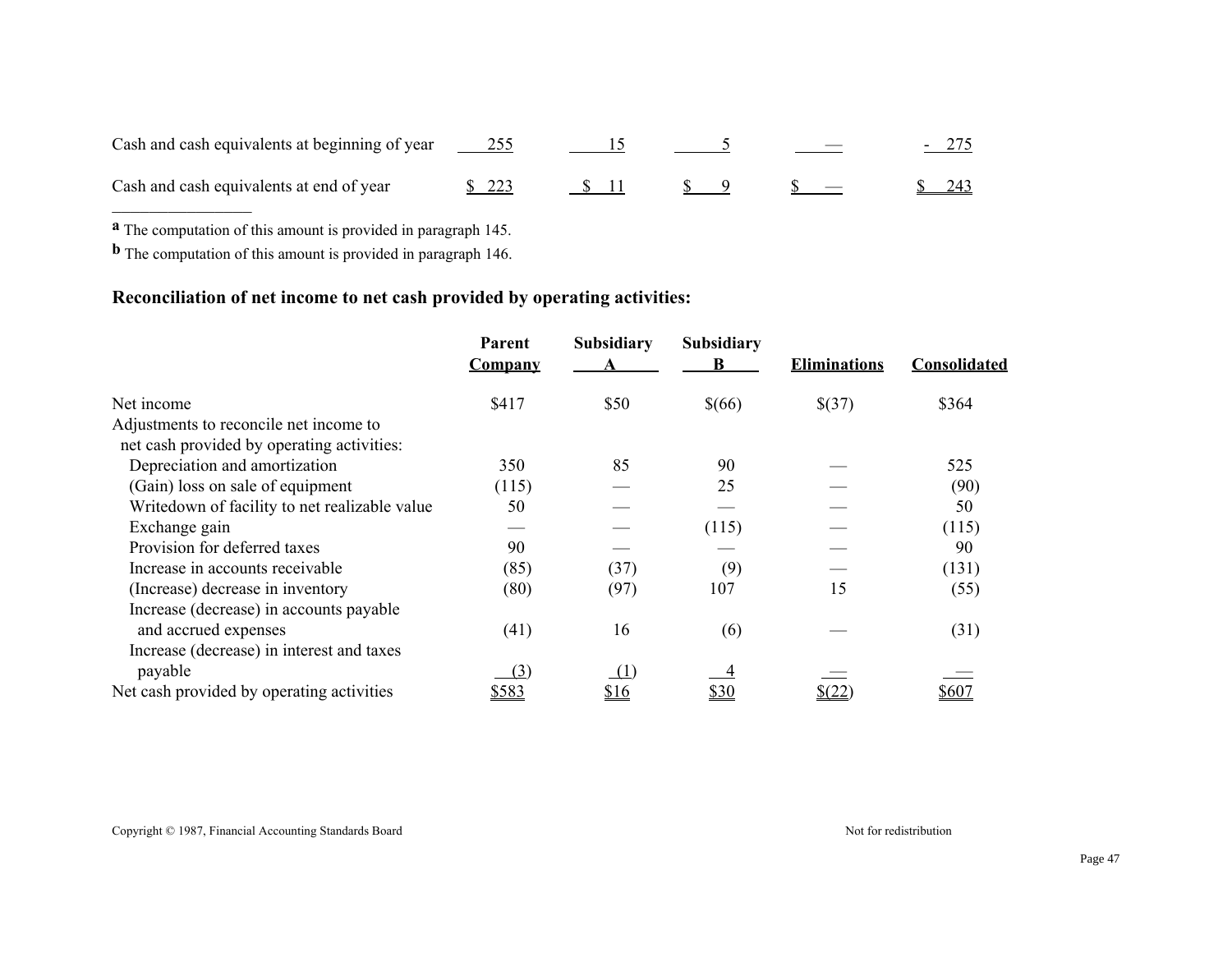## **Disclosure of accounting policy:**

Cash in excess of daily requirements is invested in marketable securities consisting of Treasury bills with maturities of three months or less. Such investments are deemed to be cash equivalents for purposes of the statement of cash flows.

137. Summarized below is financial information for the current year for Company F, which provides the basis for the statement of cash flows presented in paragraph 136.

|                                       | Parent<br><b>Company</b> | <b>Subsidiary</b><br>A | Subsidiary<br>B    | <b>Eliminations</b> | Consolidated |
|---------------------------------------|--------------------------|------------------------|--------------------|---------------------|--------------|
| Assets:                               |                          |                        |                    |                     |              |
| Cash and cash equivalents             | \$<br>223                | \$<br>11               | \$<br>9            | S.                  | \$243        |
| Accounts receivable                   | 725                      | 95                     | 20                 |                     | 840          |
| Intercompany loan receivable          | 15                       |                        |                    | (15)                |              |
| Inventory                             | 630                      | 281                    | 96                 | (15)                | 992          |
| Investments                           | 730                      |                        |                    | (730)               |              |
| Property, plant, and equipment, net   | 3,305                    | 1,441                  | 816                |                     | 5,562        |
| Other assets                          | <u>160</u>               |                        |                    |                     | <u> 171</u>  |
| Total assets                          | \$5,788                  | \$1,839                | \$941              | \$(760)             | \$7,808      |
| Liabilities:                          |                          |                        |                    |                     |              |
| Accounts payable and accrued expenses | 529<br>\$                | \$135                  | $\mathbb{S}$<br>38 | \$                  | \$702        |
| Interest payable                      | 35                       | 11                     | 4                  |                     | 50           |
| Taxes payable                         | 45                       | 5                      | 2                  |                     | 52           |
| Short-term debt                       | 160                      | 135                    |                    |                     | 295          |
| Intercompany debt                     |                          |                        | 15                 | (15)                |              |
| Long-term debt                        | 1,100                    | 315                    | 40                 |                     | 1,455        |
| Deferred taxes                        | 342                      |                        |                    |                     | 342          |

## **Company F Consolidating Statement of Financial Position December 31, 19X1**

Copyright © 1987, Financial Accounting Standards Board Not for redistribution Not for redistribution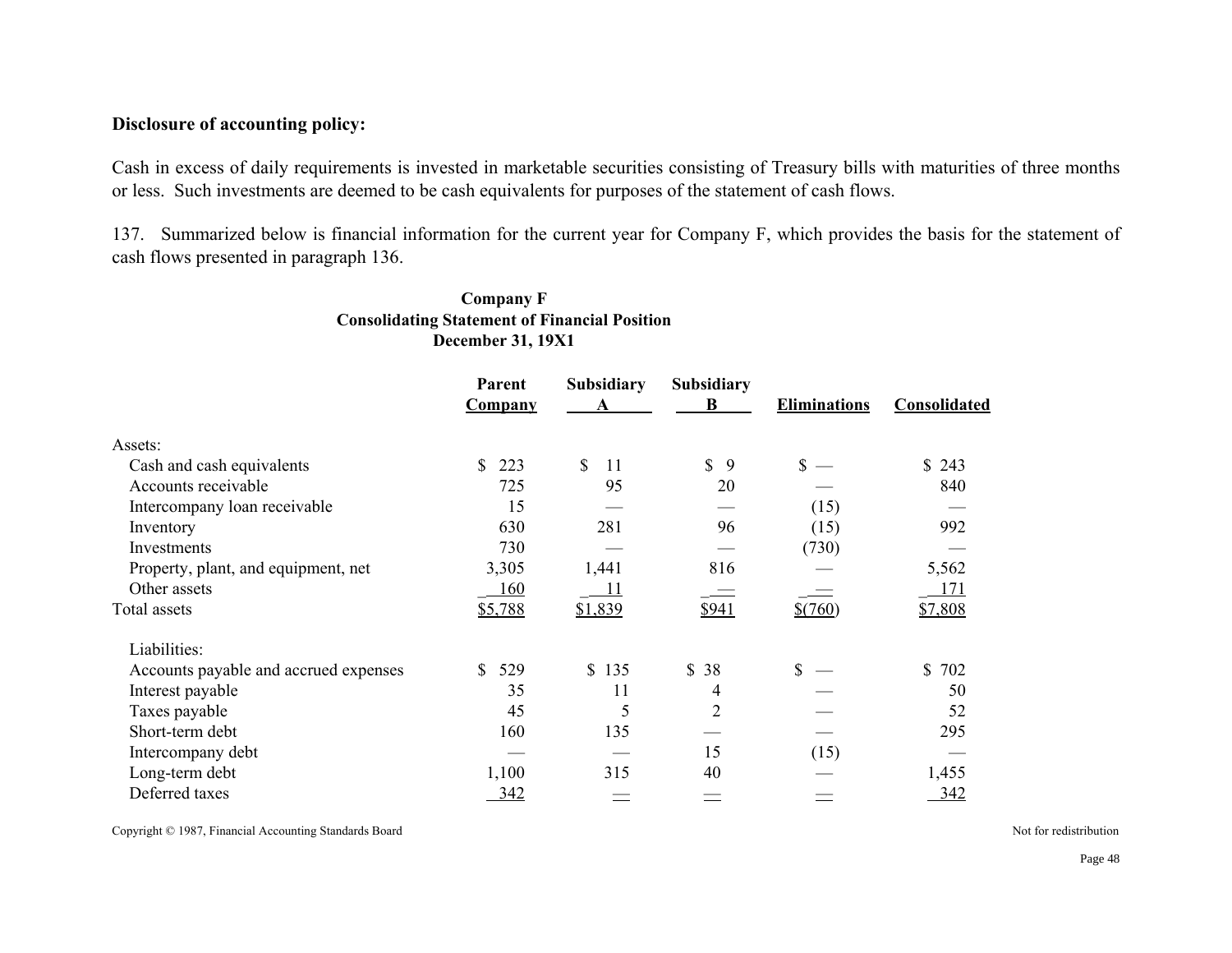| Total liabilities                          | 2,211    | 601        | 99       | (15)    | 2,896   |
|--------------------------------------------|----------|------------|----------|---------|---------|
| Stockholders' equity:                      |          |            |          |         |         |
| Capital stock                              | 550      | 455        | 275      | (730)   | 550     |
| Retained earnings                          | 3,027    | 554        | 567      | (15)    | 4,133   |
| Cumulative translation adjustment          | $\equiv$ | <u>229</u> | $\equiv$ |         | 229     |
| Total stockholders' equity                 | 3,577    | 1,238      | 842      | (745)   | 4,912   |
| Total liabilities and stockholders' equity | \$5,788  | \$1,839    | \$941    | \$(760) | \$7,808 |

## **Company F Consolidating Statement of Income For the Year Ended December 31, 19X1**

|                                     | Parent<br><b>Company</b> | Subsidiary<br>A | <b>Subsidiary</b><br>B | <b>Eliminations</b> | <b>Consolidated</b> |
|-------------------------------------|--------------------------|-----------------|------------------------|---------------------|---------------------|
| Revenues                            | \$4,695                  | \$925           | \$570                  | \$(430)             | \$5,760             |
| Cost of sales                       | (3,210)                  | (615)           | (406)                  | 415                 | (3,816)             |
| Depreciation and amortization       | (350)                    | (85)            | (90)                   |                     | (525)               |
| General and administrative expenses | (425)                    | (110)           | (65)                   |                     | (600)               |
| Interest expense                    | (165)                    | (90)            | (135)                  |                     | (390)               |
| Interest and dividend income        | 57                       |                 |                        | (22)                | 35                  |
| Gain (loss) on sale of equipment    | 115                      |                 | (25)                   |                     | 90                  |
| Miscellaneous income (expense)      | (50)                     | 45              | (5)                    |                     | (10)                |
| Exchange gain                       |                          |                 | 115                    |                     | <u>115</u>          |
| Income before income taxes          | 667                      | 70              | (41)                   | (37)                | 659                 |
| Provision for income taxes          | (250)                    | (20)            | (25)                   |                     | (295)               |
| Net income                          | 417                      | -50<br>S.       | \$ (66)                | \$ (37)             | \$364               |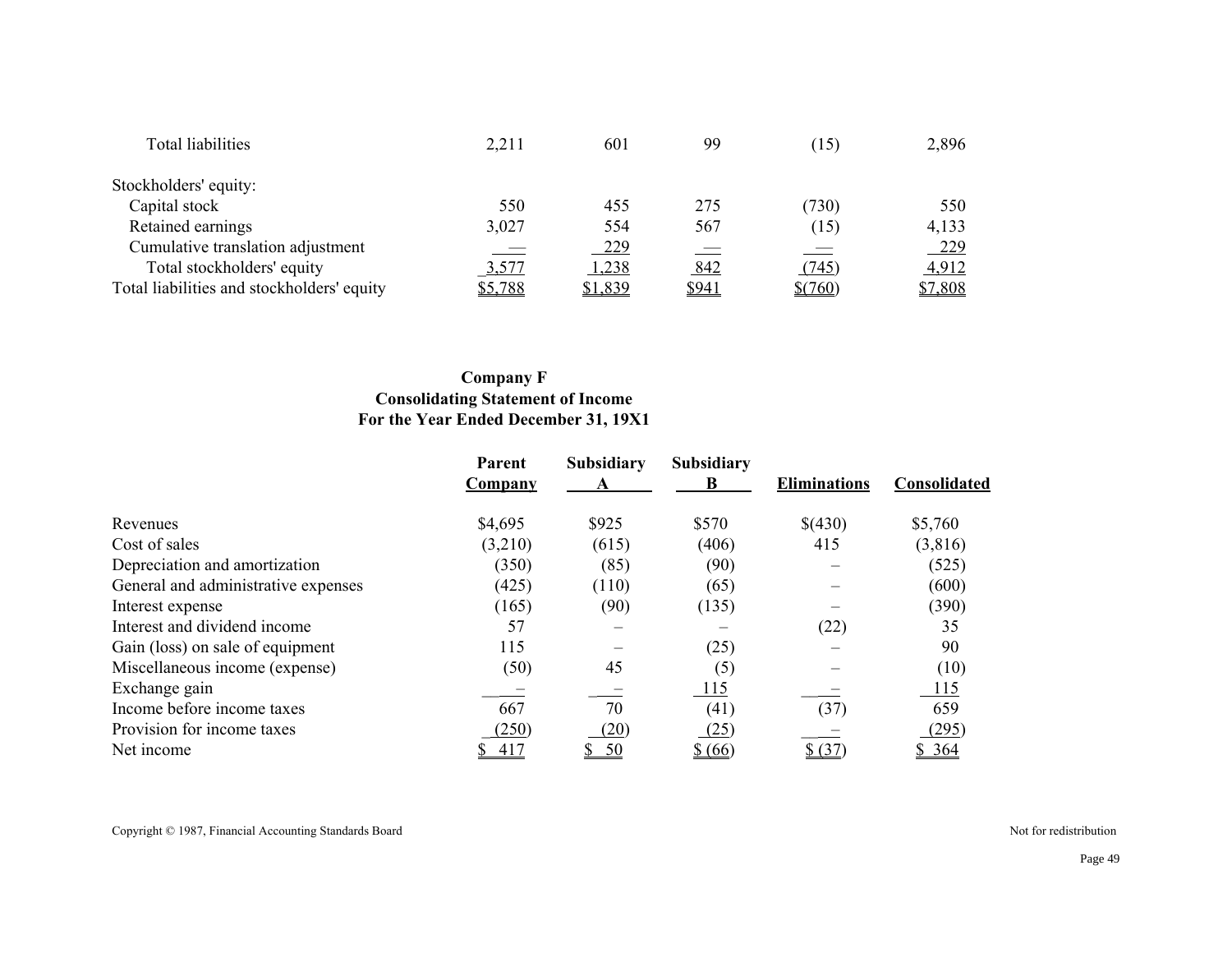138. The U.S. dollar equivalents of one unit of local currency applicable to Subsidiary A and to Subsidiary B are as follows:

|                  | Subsidiary A     | <b>Subsidiary B</b> |
|------------------|------------------|---------------------|
| 1/1/X1           | .40 <sub>1</sub> | .05                 |
| Weighted average | .43              | .03                 |
| 12/31/X1         | 45               | 02                  |

The computation of the weighted-average exchange rate for Subsidiary A excludes the effect of Subsidiary A's sale of inventory to the parent company at the beginning of the year discussed in paragraph 142(a).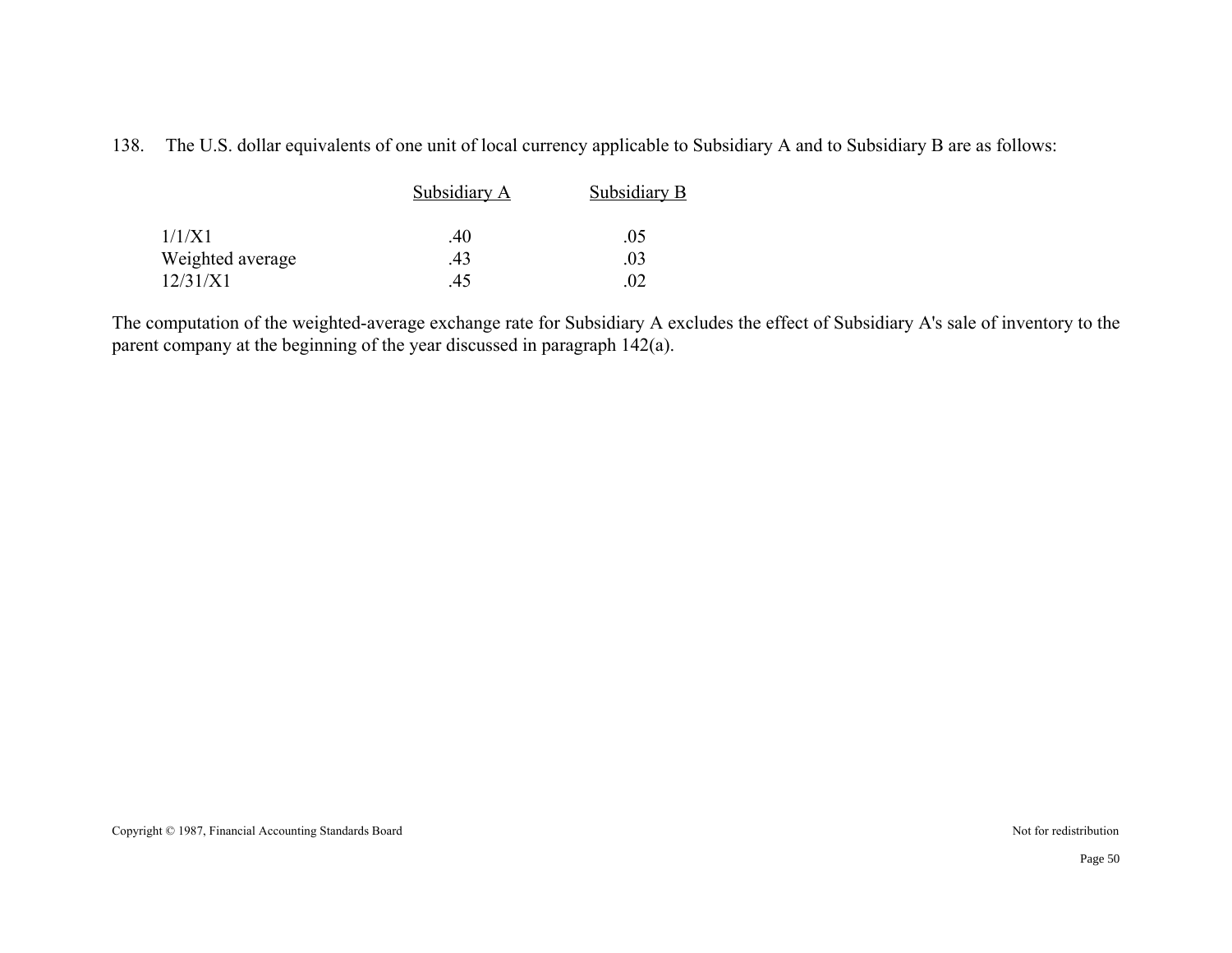#### 139. Comparative statements of financial position for the parent company and for each of the foreign subsidiaries are presented below.

#### **COMPARATIVE STATEMENTS OF FINANCIAL POSITION**

|                                     |                          | <b>Parent Company</b>    |                          |                          | Subsidiary A             |                          |                          | Subsidiary A             |                          |                          | <b>Subsidiary B</b>      |                          |                          | <b>Subsidiary B</b>      |                |
|-------------------------------------|--------------------------|--------------------------|--------------------------|--------------------------|--------------------------|--------------------------|--------------------------|--------------------------|--------------------------|--------------------------|--------------------------|--------------------------|--------------------------|--------------------------|----------------|
|                                     |                          |                          |                          |                          | <b>Local Currency</b>    |                          |                          | <b>U.S. Dollars</b>      |                          |                          | <b>Local Currency</b>    |                          |                          | <b>U.S. Dollars</b>      |                |
|                                     | 1/1/X1                   | 12/13/X1                 |                          | Change 1/1/X1            | 12/31/X1                 | Change                   | 1/1/X1                   | 12/31/X1 Change          |                          | 1/1/X1                   | 12/31/X1                 | Change                   | 1/1/X1                   | 12/31/X1                 | Change         |
| Assets                              |                          |                          |                          |                          |                          |                          |                          |                          |                          |                          |                          |                          |                          |                          |                |
| Cash and cash equivalents           | \$255                    | \$223                    | \$ (32)                  | LC 38                    | LC 25                    | LC(13)                   | \$15                     | S<br>-11                 | \$(4)                    | LC 100                   | LC 449                   | LC 349                   | S.<br>$\overline{5}$     | \$9                      | \$4            |
| Accounts receivable                 | 640                      | 725                      | 85                       | 125                      | 210                      | 85                       | 50                       | 95                       | 45                       | 700                      | 1,000                    | 300                      | 35                       | 20                       | (15)           |
| Intercompany loan receivable        | $\overline{\phantom{m}}$ | 15                       | 15                       | $\overline{\phantom{m}}$ | $\overline{\phantom{a}}$ | $\overline{\phantom{m}}$ | $\overline{\phantom{m}}$ | $\overline{\phantom{m}}$ | $\overline{\phantom{m}}$ | $\overline{\phantom{a}}$ | $\overline{\phantom{m}}$ | $\overline{\phantom{a}}$ |                          | $\overline{\phantom{m}}$ |                |
| Inventory                           | 550                      | 630                      | 80                       | 400                      | 625                      | 225                      | 160                      | 281                      | 121                      | 2,900                    | 3,200                    | 300                      | 203                      | 96                       | (107)          |
| Investments                         | 730                      | 730                      | $=$                      |                          |                          |                          |                          |                          |                          |                          |                          |                          |                          |                          |                |
| Property, plant, and equipment,     |                          |                          |                          |                          |                          |                          |                          |                          |                          |                          |                          |                          |                          |                          |                |
| net                                 | 3,280                    | 3,305                    | 25                       | 3,075                    | 3,202                    | 127                      | 1,230                    | 1,441                    | 211                      | 6,200                    | 5,900                    | (300)                    | 930                      | 816                      | (114)          |
| Other assets                        | 170                      | 160                      | (10)                     | 25                       | 25                       | $\overline{\phantom{a}}$ | 10                       |                          |                          |                          |                          |                          |                          |                          |                |
| Total assets                        | \$5,625                  | \$5,788                  | $\underline{$163}$       | LC3.663                  | LC4,087                  | LC424                    | \$1,465                  | \$1,839                  | \$374                    | LC9,900                  | LC10,549                 | LC 649                   | \$1,173                  | \$941                    | \$ (232)       |
| Liabilities:                        |                          |                          |                          |                          |                          |                          |                          |                          |                          |                          |                          |                          |                          |                          |                |
| Accounts payable and accrued        |                          |                          |                          |                          |                          |                          |                          |                          |                          |                          |                          |                          |                          |                          |                |
| expenses                            | \$570                    | \$529                    | \$(41)                   | LC 263                   | LC 300                   | LC 37                    | \$105                    | \$135                    | \$30                     | LC2.100                  | LC 1.900                 | LC(200)                  | \$105                    | \$38                     | \$ (67)        |
| Interest payable                    | 40                       | 35                       | (5)                      | 15                       | 24                       | 9                        | 6                        | 11                       | 5                        | 200                      | 200                      | $\overline{\phantom{0}}$ | 10                       | $\overline{4}$           | (6)            |
| Taxes payable                       | 43                       | 45                       | 2                        | 25                       | 12                       | (13)                     | 10                       | 5                        | (5)                      |                          | 120                      | 120                      |                          | $\overline{2}$           | $\overline{2}$ |
| Short-term debt                     | 140                      | 160                      | 20                       | 125                      | 300                      | 175                      | 50                       | 135                      | 85                       | $\equiv$                 | $\overline{\phantom{m}}$ |                          | $\overline{\phantom{a}}$ |                          |                |
| Intercompany debt                   | $\overline{\phantom{m}}$ | $\overline{\phantom{a}}$ | $\overline{\phantom{m}}$ | $\overline{\phantom{m}}$ | $\overline{\phantom{a}}$ | $\overline{\phantom{m}}$ |                          | $\overline{\phantom{0}}$ | $\overline{\phantom{m}}$ | $\overline{\phantom{m}}$ | 500                      | 500                      |                          | 15                       | 15             |
| Long-term debt                      | 1,300                    | 1,100                    | (200)                    | 550                      | 700                      | 150                      | 220                      | 315                      | 95                       | 3,000                    | 2,000                    | (1,000)                  | 150                      | 40                       | (110)          |
| Deferred taxes                      | $-252$                   | $-342$                   | $-90$                    | $\equiv$                 |                          |                          | $\equiv$                 | $\equiv$                 | $\equiv$                 |                          |                          | $\equiv$                 | $\equiv$                 | $\equiv$                 |                |
| <b>Total liabilities</b>            | 2,345                    | 2,211                    | (134)                    | 978                      | 1,336                    | 358                      | 391                      | 601                      | 210                      | 5,300                    | 4,720                    | (580)                    | 265                      | 99                       | (166)          |
| Stockholders' equity:               |                          |                          |                          |                          |                          |                          |                          |                          |                          |                          |                          |                          |                          |                          |                |
| Capital stock                       | 550                      | 550                      | $\overline{\phantom{m}}$ | 1,300                    | 1,300                    |                          | 455                      | 455                      |                          | 1,375                    | 1,375                    |                          | 275                      | 275                      |                |
| Retained earnings                   | 2,730                    | 3,027                    | 297                      | 1,385                    | 1,451                    | -66                      | 526                      | 554                      | 28                       | 3,225                    | 4,454                    | 1,229                    | 633                      | 567                      | (66)           |
| Cumulative translation adjustment   | $\overline{\phantom{a}}$ |                          |                          |                          |                          |                          | 93                       | 229                      | 136                      |                          |                          |                          |                          |                          |                |
| Total stockholders' equity          | 3,280                    | 3,577                    | 297                      | 2,685                    | 2,751                    | 66                       | 1,074                    | 1,238                    | 164                      | 4.600                    | 5,829                    | 1,229                    | 908                      | 842                      | (66)           |
| Total liabilities and stockholders' |                          |                          |                          |                          |                          |                          |                          |                          |                          |                          |                          |                          |                          |                          |                |
| equity                              | \$5,625                  | \$5,788                  | \$163                    | LC3,663                  | LC4,087                  | LC424                    | \$1,465                  | \$1,839                  | \$374                    | LC9,900                  | LC10,549                 | LC649                    | \$1,173                  | \$941                    | $$^{(232)}$    |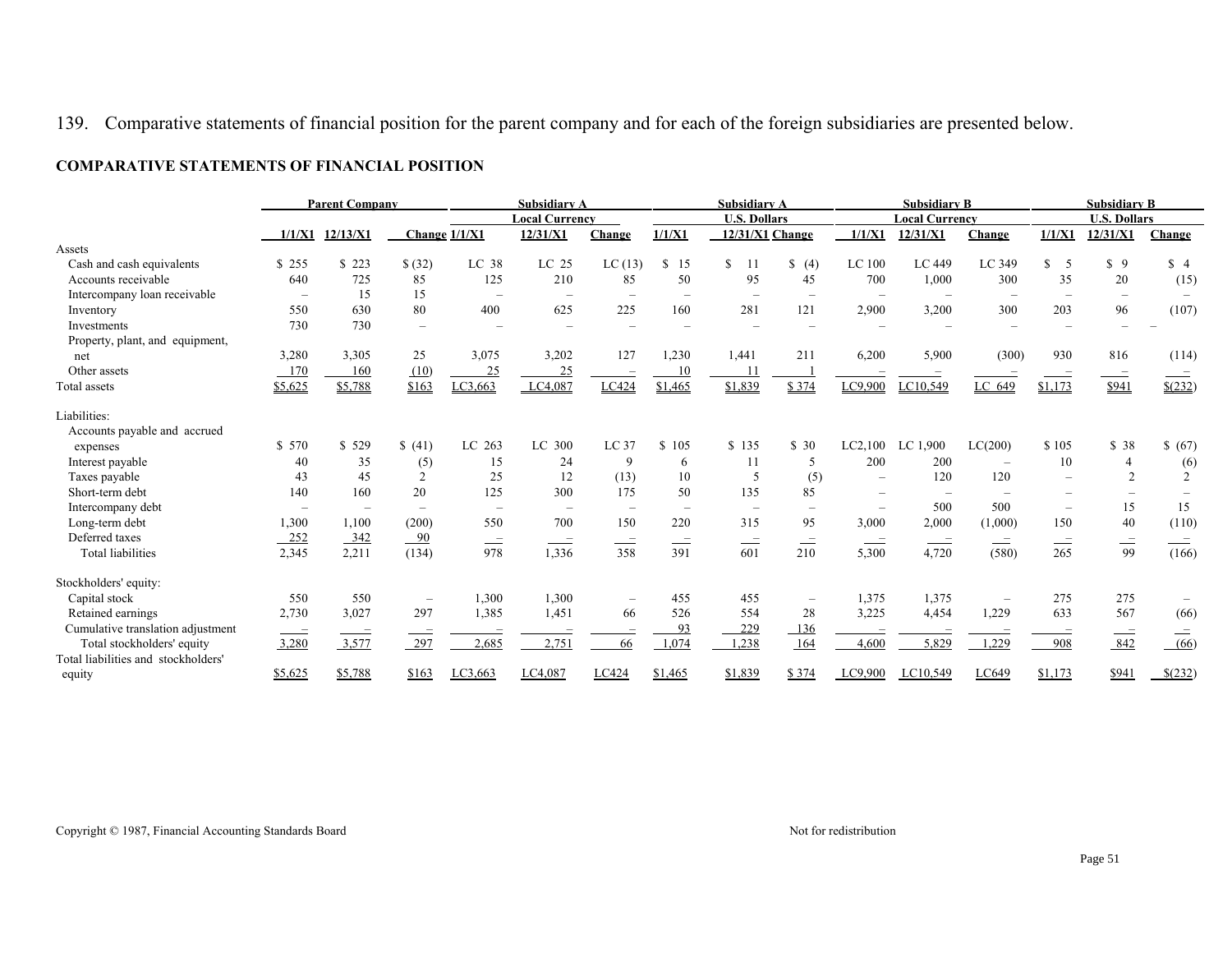140. Statements of income in local currency and U.S. dollars for each of the foreign subsidiaries are presented below.

|                                     | <b>Subsidiary A</b> |                      | <b>Subsidiary B</b> |                |  |
|-------------------------------------|---------------------|----------------------|---------------------|----------------|--|
|                                     | Local               | U.S.                 | Local               | U.S            |  |
|                                     | <b>Currency</b>     | <b>Dollars</b>       | <b>Currency</b>     | <b>Dollars</b> |  |
| Revenues                            | LC2,179             | $$925$ <sup>a</sup>  | LC19,000            | \$570          |  |
| Cost of sales                       | (1, 458)            | $(615)$ <sup>b</sup> | (9,667)             | (406)          |  |
| Depreciation and amortization       | (198)               | (85)                 | (600)               | (90)           |  |
| General and administrative expenses | (256)               | (110)                | (2,167)             | (65)           |  |
| Interest expense                    | (209)               | (90)                 | (4,500)             | (135)          |  |
| Gain (loss) on sale of equipment    |                     |                      | 150                 | (25)           |  |
| Miscellaneous income (expense)      | 105                 | 45                   | (167)               | (5)            |  |
| Exchange gain                       |                     |                      |                     | 115            |  |
| Income before income taxes          | 163                 | 70                   | 2,049               | (41)           |  |
| Provision for income taxes          | (47)                | (20)                 | (820)               | (25)           |  |
| Net income                          | 116                 | 50                   | ,229                | \$ (66)        |  |

# **STATEMENTS OF INCOME FOR THE YEAR ENDED DECEMBER 31, 19X1**

141. The following transactions were entered into during the year by the parent company and are reflected in the above financial statements:

- a. The parent company invested cash in excess of daily requirements in Treasury bills. Interest earned on such investments totaled \$35.
- b. The parent company sold excess property with a net book value of \$35 for \$150.
- c. The parent company's capital expenditures totaled \$450.
- d. The parent company wrote down to its estimated net realizable value of \$25 a facility with a net book value of \$75.
- e. The parent company's short-term debt consisted of commercial paper with maturities not exceeding 60 days.
- f. The parent company repaid long-term notes of \$200.
- g. The parent company's depreciation totaled \$340, and amortization of intangible assets totaled \$10.
- h. The parent company's provision for income taxes included deferred taxes of \$90.
- i. Because of a change in product design, the parent company purchased all of Subsidiary A's beginning inventory for its book value of \$160. All of the inventory was subsequently sold by the parent company.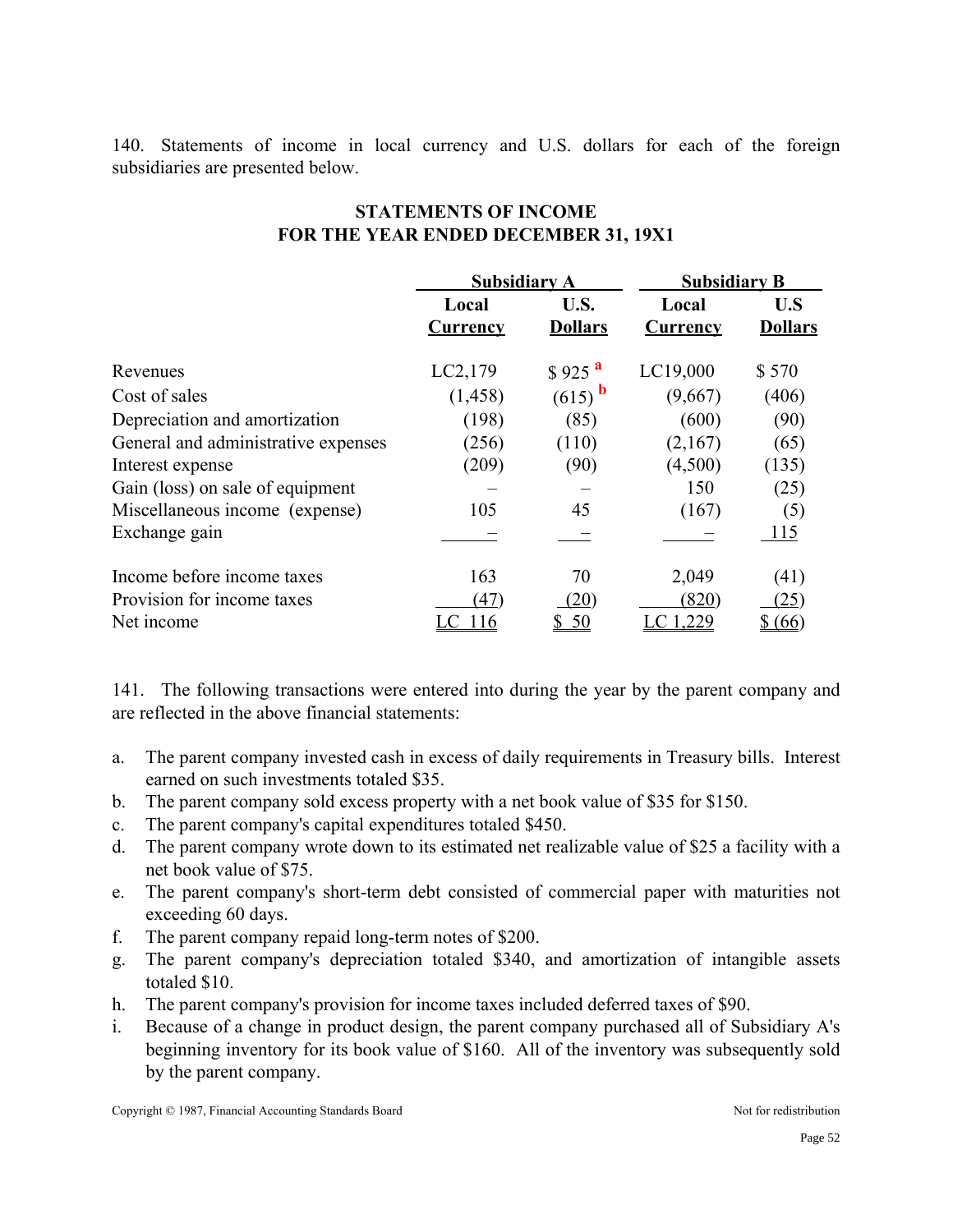- j. The parent company received a dividend of \$22 from Subsidiary A. The dividend was credited to the parent company's income.
- k. The parent company purchased from Subsidiary B \$270 of merchandise of which \$45 remained in the parent company's inventory at year-end. Intercompany profit on the remaining inventory totaled \$15.
- l. The parent company loaned \$15, payable in U.S. dollars, to Subsidiary B.
- m. Company F paid dividends totaling \$120 to shareholders.

142. The following transactions were entered into during the year by Subsidiary A and are reflected in the above financial statements. The U.S. dollar equivalent of the local currency amount based on the exchange rate at the date of each transaction is included. Except for the sale of inventory to the parent company (transaction (a) below), Subsidiary A's sales and purchases and operating cash receipts and payments occurred evenly throughout the year.

- a. Because of a change in product design, Subsidiary A sold all of its beginning inventory to the parent company for its book value of LC400 (\$160).
- b. Subsidiary A sold equipment for its book value of LC275 (\$116) and purchased new equipment at a cost of LC600 (\$258).
- c. Subsidiary A issued an additional LC175 (\$75) of 30-day notes and renewed the notes at each maturity date.
- d. Subsidiary A issued long-term debt of LC400 (\$165) and repaid long-term debt of LC250 (\$105).
- e. Subsidiary A paid a dividend to the parent company of LC50 (\$22).

143. The following transactions were entered into during the year by Subsidiary B and are reflected in the above financial statements. The U.S. dollar equivalent of the local currency amount based on the exchange rate at the date of each transaction is included. Subsidiary B's sales and operating cash receipts and payments occurred evenly throughout the year. For convenience, all purchases of inventory were based on the weighted-average exchange rate for the year. Subsidiary B uses the FIFO method of inventory valuation.

a. Subsidiary B had sales to the parent company as follows:

|                    | Local<br><b>Currency</b> | U.S.<br><b>Dollars</b> |  |  |
|--------------------|--------------------------|------------------------|--|--|
| Intercompany sales | LC9,000                  | \$270                  |  |  |
| Cost of sales      | (4,500)                  | 180                    |  |  |
| Gross profit       |                          |                        |  |  |

b. Subsidiary B sold equipment with a net book value of LC200 (\$39) for LC350 (\$14). New equipment was purchased at a cost of LC500 (\$15).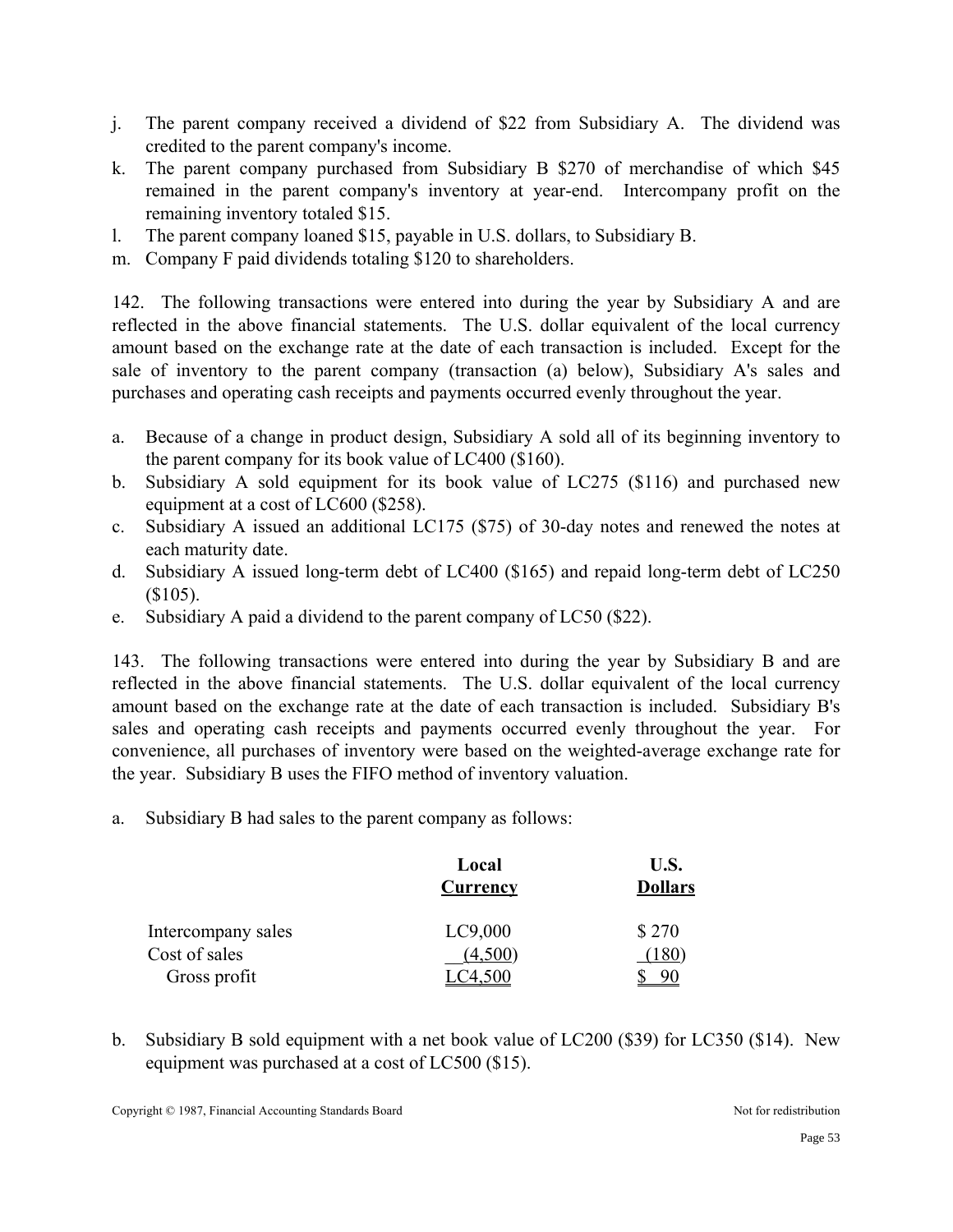- c. Subsidiary B borrowed \$15 (LC500), payable in U.S. dollars, from the parent company.
- d. Subsidiary B repaid LC1,000 (\$35) of long-term debt.

144. Statements of cash flows in the local currency and in U.S. dollars for Subsidiary A and Subsidiary B are presented below.

## **STATEMENTS OF CASH FLOWS FOR THE YEAR ENDED DECEMBER 31, 19X1 Increase (Decrease) in Cash**

|                                                                     | <b>Subsidiary A</b>      |                                 | <b>Subsidiary B</b> |                      |
|---------------------------------------------------------------------|--------------------------|---------------------------------|---------------------|----------------------|
|                                                                     | Local                    | U.S.                            | Local               | U.S                  |
|                                                                     | <b>Currency</b>          | <b>Dollars</b>                  | <b>Currency</b>     | <b>Dollars</b>       |
| Cash flows from operating activities:                               |                          |                                 |                     |                      |
| Cash received from customers                                        | $LC2,094$ a              | \$888 a                         | LC18,700 a          | $$561$ a             |
| Cash paid to suppliers and employees                                | $(1,902)$ a              | $(806)$ a                       | $(12, 334)$ a       | $(370)$ a            |
| Interest paid                                                       | (200)                    | $(86)$ b                        | (4,500)             | $(135)$ <b>b</b>     |
| Income taxes paid                                                   | (60)                     | $(25)$ b                        | (700)               | $(21)$ <b>b</b>      |
| Miscellaneous receipts (payments)<br>Net cash provided by operating | 105                      | $\frac{(45)}{9}$ b              | (167)               | $(5)$ b              |
| activities                                                          | 37                       | 16                              | 999                 | 30                   |
| Cash flows from investing activities:                               |                          |                                 |                     |                      |
| Proceeds from sale of equipment                                     | 275                      | $116$ c                         | 350                 | $14$ c               |
| Payments for purchase of equipment                                  | (600)                    | $(258)$ c                       | (500)               | $(15)$ c             |
| Net cash used in investing activities                               | (325)                    | (142)                           | (150)               | (1)                  |
| Cash flows from financing activities:                               |                          |                                 |                     |                      |
| Net increase in short-term debt                                     | 175                      | $75$ c                          |                     |                      |
| Proceeds from intercompany loan                                     |                          |                                 | 500                 | 15 <sup>c</sup>      |
| Proceeds from issuance of long-term debt                            | 400                      | $165$ c                         |                     |                      |
| Repayment of long-term debt                                         | (250)                    | $(105)$ c                       | (1,000)             | $(35)$ c             |
| Payment of dividends                                                | (50)                     | $(22)$ c                        |                     |                      |
| Net cash provided by (used in)                                      |                          |                                 |                     |                      |
| financing activities                                                | 275                      | 113                             | (500)               | (20)                 |
| Effect of exchange rate changes on cash                             | $\overline{\phantom{0}}$ | 9d                              |                     | $(5)$ <sup>d</sup>   |
| Net increase (decrease) in cash                                     | (13)                     | (4)                             | 349                 | 4                    |
| Cash at beginning of year                                           | 38                       | 15                              | 100                 | 5                    |
| Cash at end of year                                                 | LC 25                    | $\overline{11}$<br>$\mathbb{S}$ | LC 449              | $\overline{9}$<br>\$ |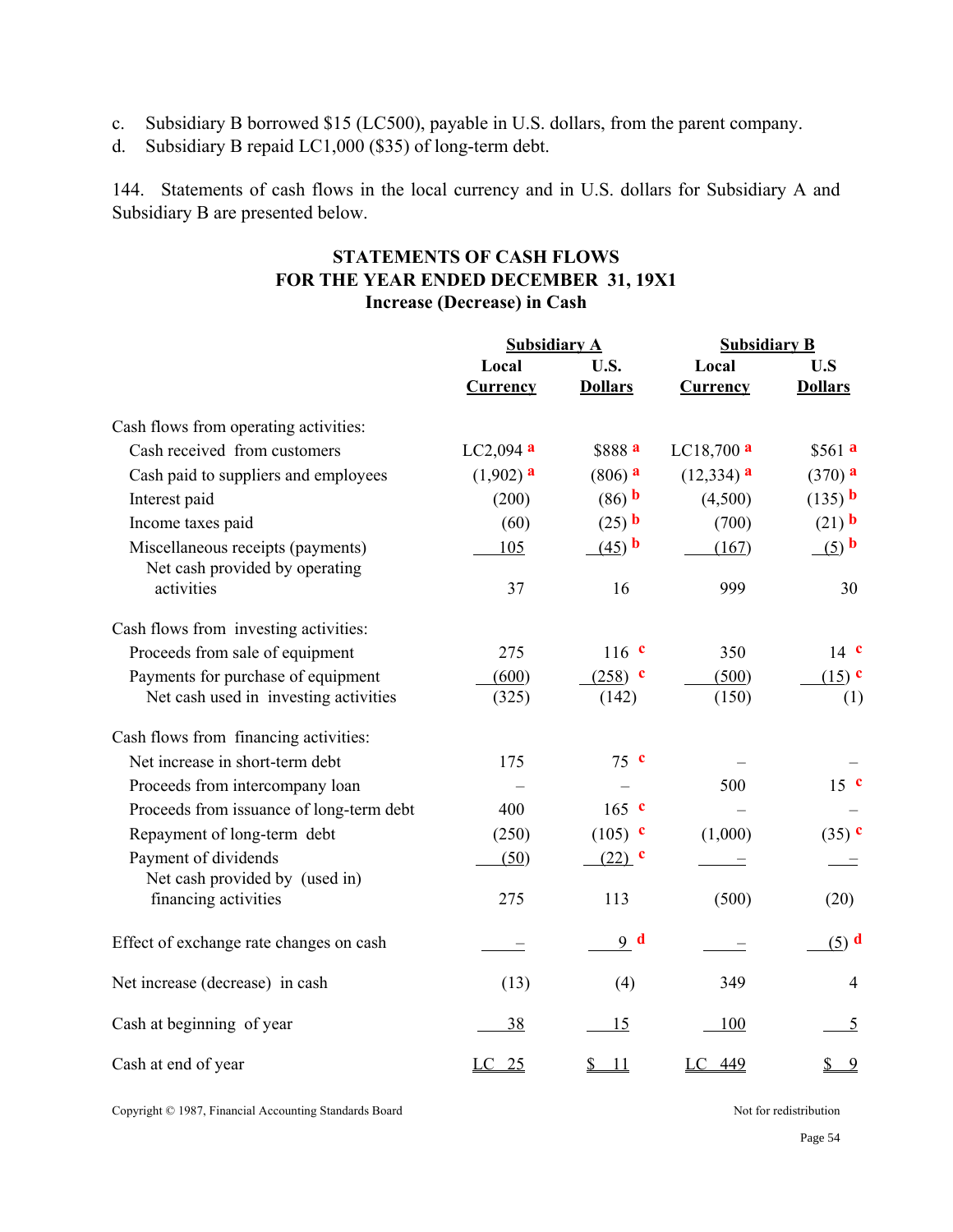## **Reconciliation of net income to net cash provided by operating activities:**

|                                                                                                    | <b>Subsidiary A</b>      |                        | <b>Subsidiary B</b>      |                       |  |
|----------------------------------------------------------------------------------------------------|--------------------------|------------------------|--------------------------|-----------------------|--|
|                                                                                                    | Local<br><b>Currency</b> | U.S.<br><b>Dollars</b> | Local<br><b>Currency</b> | U.S<br><b>Dollars</b> |  |
| Net income<br>Adjustments to reconcile net income to net<br>cash provided by operating activities: | LC116                    | \$50                   | LC1,229                  | \$(66)                |  |
| Depreciation and amortization                                                                      | 198                      | 85a                    | 600                      | 90 b                  |  |
| (Gain) loss on sale of equipment                                                                   |                          |                        | (150)                    | 25 <sub>b</sub>       |  |
| Exchange gain                                                                                      |                          |                        |                          | $(115)$ c             |  |
| Increase in accounts receivable                                                                    | (85)                     | $(37)$ a               | (300)                    | $(9)$ a               |  |
| Increase decrease in inventory<br>Increase (decrease) in accounts payable                          | (225)                    | $(97)$ a               | (300)                    | $107$ d               |  |
| and accrued expenses<br>Increase (decrease) in interest and taxes                                  | 37                       | 16 <sup>a</sup>        | (200)                    | $(6)$ a               |  |
| payable                                                                                            | (4)                      | (1) <sup>a</sup>       | 120                      | 4 <sup>a</sup>        |  |
| Net cash provided by operating activities                                                          | LC 37                    | \$16                   | LC 999                   | \$30                  |  |

145. Presented below is the computation of cash received from customers and cash paid to suppliers and employees as reported in the consolidating statement of cash flows for Company F appearing in paragraph 136.

|                                                          |         | Subsidiary A |                | <b>Subsidiary B</b> |                |
|----------------------------------------------------------|---------|--------------|----------------|---------------------|----------------|
|                                                          | Parent  | Local        | U.S.           | Local               | U.S.           |
|                                                          | Company | Currency     | <b>Dollars</b> | Currency            | <b>Dollars</b> |
| Cash received from customers during<br>the year:         |         |              |                |                     |                |
| Revenues                                                 | \$4,695 | LC2,179      | \$925          | LC19,000            | \$570          |
| Increase in accounts receivable                          | (85)    | (85)         | (37)           | (300)               | <u>(9)</u>     |
| Cash received from customers                             | \$4,610 | LC2,094      | \$888          | LC18,700            | \$561          |
| Cash paid to suppliers and employees<br>during the year: |         |              |                |                     |                |
| Cost of sales                                            | \$3,210 | LC1,458      | \$615          | LC 9.667            | \$406          |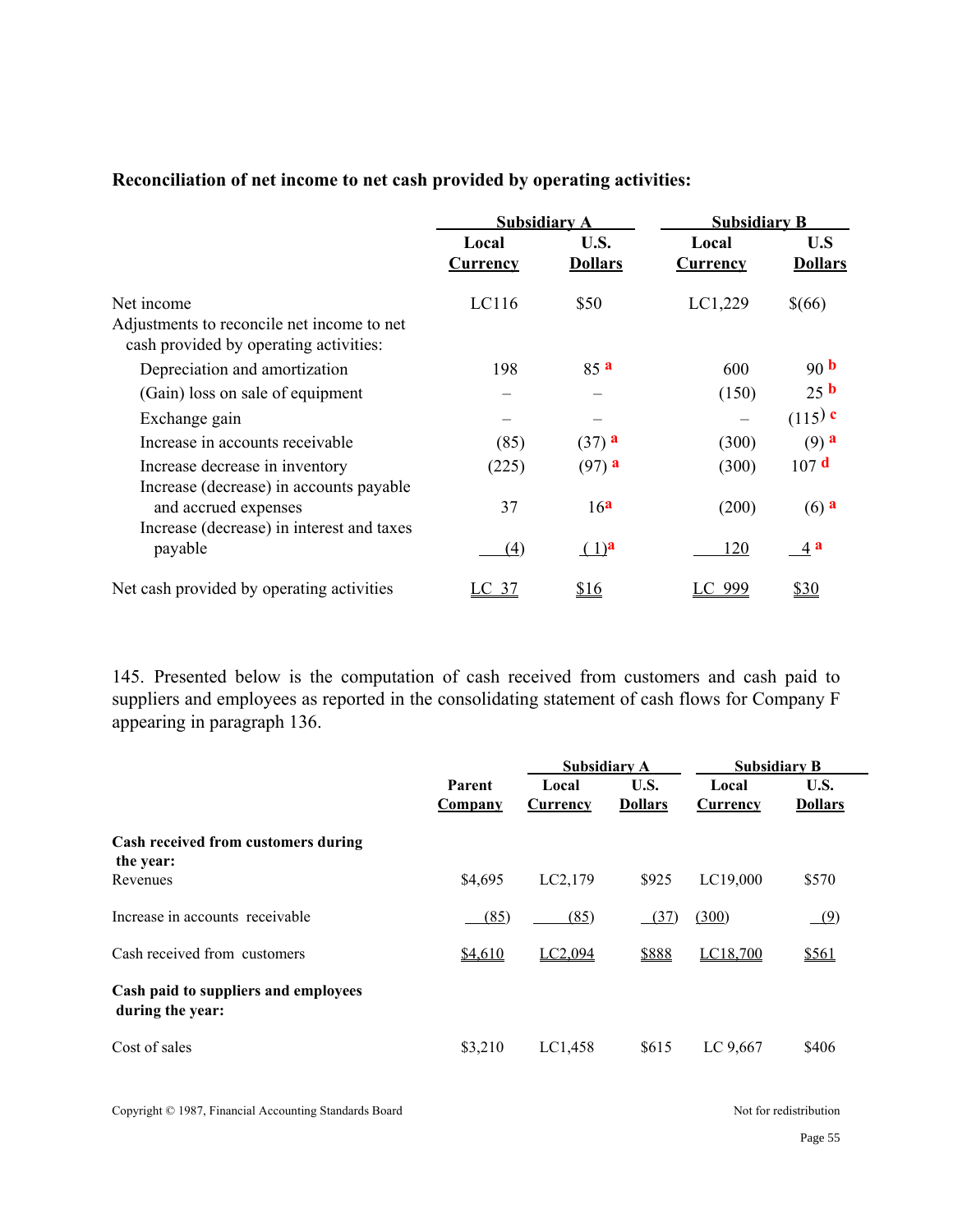| Effect of exchange rate changes on cost of |         |         |       |        |           |
|--------------------------------------------|---------|---------|-------|--------|-----------|
| sales                                      |         |         |       |        | $(116)$ a |
| General and administrative expenses        | 425     | 256     | 110   | 2,167  | <u>65</u> |
| Total operating expenses requiring cash    |         |         |       |        |           |
| payments                                   | 3,635   | 1.714   | 725   | 11,834 | 355       |
| Increase in inventory                      | 80      | 225     | 97    | 300    | 9         |
| (Increase) decrease in accounts payable    |         |         |       |        |           |
| and accrued expenses                       | 41      | (37)    | (16)  | 200    |           |
| Cash paid to suppliers and employees       | \$3.756 | LC1.902 | \$806 |        | \$370     |

146. Presented below is the computation of the effect of exchange rate changes on cash for Subsidiary A and Subsidiary B:

## **COMPUTATION OF EFFECT OF EXCHANGE RATE CHANGES ON CASH**

|                                                         | <b>Subsidiary A</b> |          | <b>Subsidiary B</b> |         |
|---------------------------------------------------------|---------------------|----------|---------------------|---------|
| Effect on beginning cash balance:                       |                     |          |                     |         |
| Beginning cash balance in local currency                | LC 38               |          | LC100               |         |
| Net change in exchange rate during the year             | $\times$ . 05       |          | $\times$ (.03)      |         |
| Effect on beginning cash balance                        |                     | \$2      |                     | $\$(3)$ |
| Effect from operating activities during the year:       |                     |          |                     |         |
| Cash provided by operating activities in local currency | LC 37               |          | LC 999              |         |
| Year-end exchange rate                                  | $\times$ . 45       |          | $\times .02$        |         |
| Operating cash flows based on year-end                  |                     |          |                     |         |
| exchange rate                                           | \$<br>16a           |          | $\mathbf S$<br>20   |         |
| Operating cash flows reported in the statement          |                     |          |                     |         |
| of cash flows                                           | 16                  |          | 30                  |         |
| Effect from operating activities during the year        |                     | $\theta$ |                     | (10)    |
| Effect from investing activities during the year:       |                     |          |                     |         |
| Cash used in investing activities in local currency     | LC(325)             |          | LC(150)             |         |
| Year-end exchange rate                                  | $\times$ . 45       |          | $\times$ . 02       |         |
| Investing cash flows based on year-end                  |                     |          |                     |         |
| exchange rate                                           | \$(146)             |          | \$(3)               |         |
| Investing cash flows reported in the statement          |                     |          |                     |         |
| of cash flows                                           | (142)               |          | (1)                 |         |
| Effect from investing activities during the year        |                     | (4)      |                     | (2)     |
| Effect from financing activities during the year:       |                     |          |                     |         |
| Cash provided by (used in) financing activities         |                     |          |                     |         |
| in local currency                                       | LC 275              |          | LC(500)             |         |
| Year-end exchange rate                                  | $\times$ . 45       |          | $\times$ . 02       |         |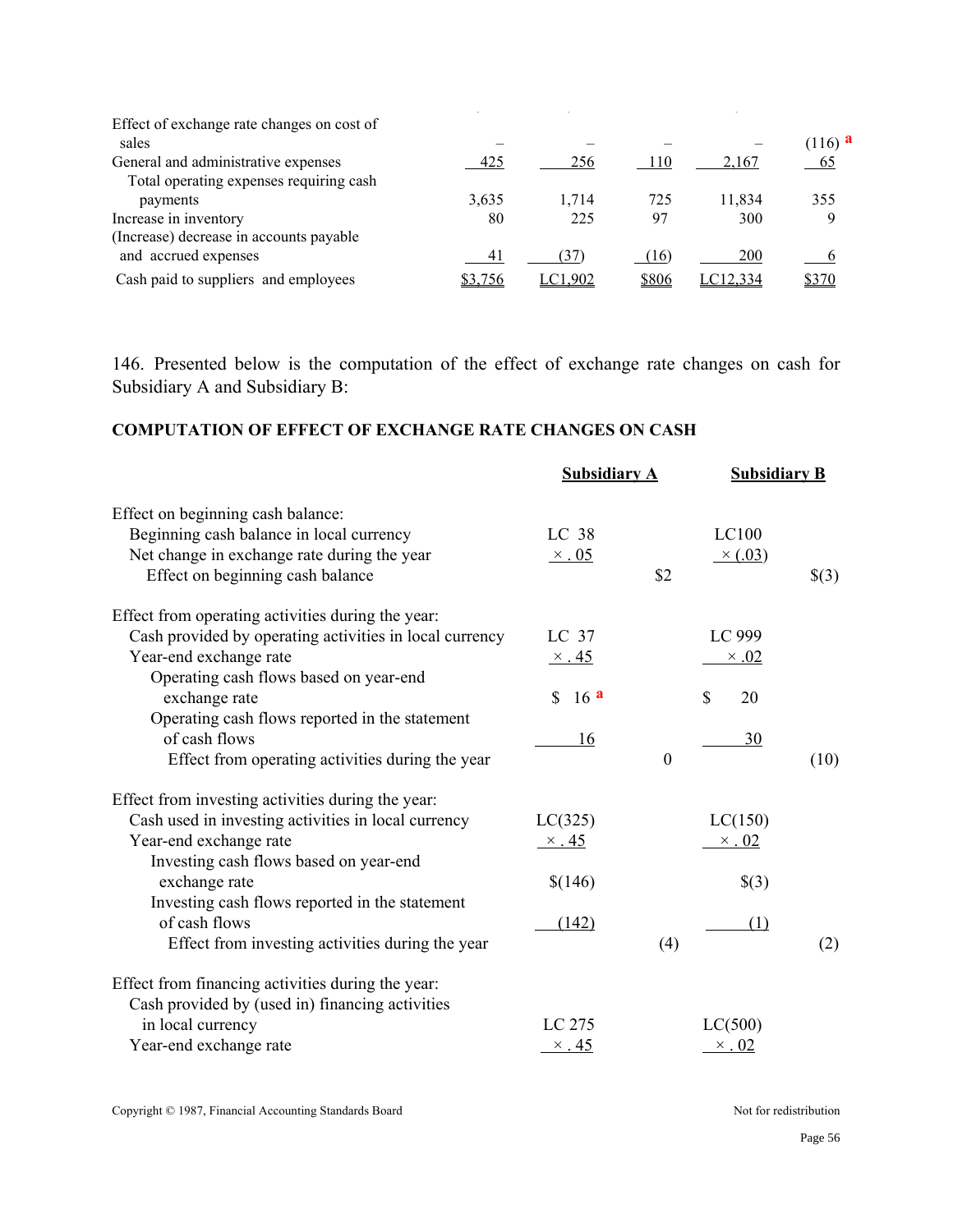| Financing cash flows based on year-end           |       |        |  |
|--------------------------------------------------|-------|--------|--|
| exchange rate                                    | \$124 | \$(10) |  |
| Financing cash flows reported in the statement   |       |        |  |
| of cash flows                                    | 113   | (20)   |  |
| Effect from financing activities during the year |       |        |  |
| Effect of exchange rate changes on cash          |       | ςq     |  |

#### **Example 3**

147. Presented below is a statement of cash flows for Financial Institution, Inc., a U.S. corporation that provides a broad range of financial services. This statement of cash flows illustrates the direct method of presenting cash flows from operating activities, as encouraged in paragraph 27 of this Statement.

#### **FINANCIAL INSTITUTION, INC. STATEMENT OF CASH FLOWS FOR THE YEAR ENDED DECEMBER 31, 19X1 Increase (Decrease) in Cash and Cash Equivalents**

| Cash flows from operating activities:                    |          |           |
|----------------------------------------------------------|----------|-----------|
| Interest received                                        | \$5,350  |           |
| Fees and commissions received                            | 1,320    |           |
| Financing revenue received under leases                  | 60       |           |
| Interest paid                                            | (3,925)  |           |
| Cash paid to suppliers and employees                     | (795)    |           |
| Income taxes paid                                        | (471)    |           |
| Net cash provided by operating activities                |          | \$1,539   |
| Cash flows from investing activities:                    |          |           |
| Proceeds from sales of trading and investment securities | 22,700   |           |
| Purchase of trading and investment securities            | (25,000) |           |
| Net increase in credit card receivables                  | (1,300)  |           |
| Net decrease in customer loans with maturities of        |          |           |
| 3 months or less                                         | 2,250    |           |
| Principal collected on longer term loans                 | 26,550   |           |
| Longer term loans made to customers                      | (36,300) |           |
| Purchase of assets to be leased                          | (1,500)  |           |
| Principal payments received under leases                 | 107      |           |
| Capital expenditures                                     | (450)    |           |
| Proceeds from sale of property, plant,                   |          |           |
| and equipment                                            | 260      |           |
| Net cash used in investing activities                    |          | (12, 683) |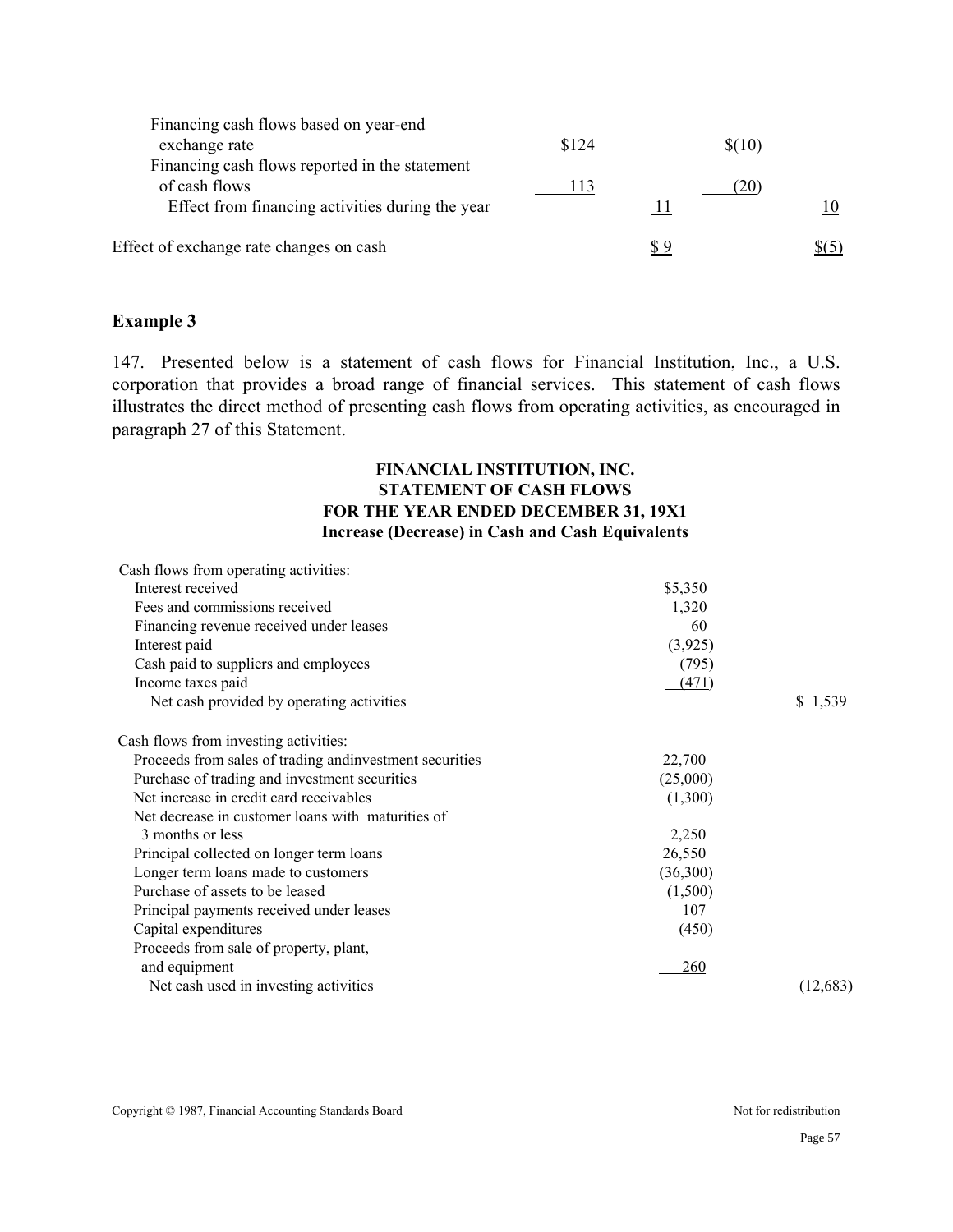| Cash flows from financing activities:          |          |         |
|------------------------------------------------|----------|---------|
| Net increase in demand deposits,               |          |         |
| NOW accounts, and savings accounts             | 3,000    |         |
| Proceeds from sales of certificates of deposit | 63,000   |         |
| Payments for maturing certificates of deposit  | (61,000) |         |
| Net increase in federal funds purchased        | 4,500    |         |
| Net increase in 90-day borrowings              | 50       |         |
| Proceeds from issuance of nonrecourse debt     | 600      |         |
| Principal payment on nonrecourse debt          | (20)     |         |
| Proceeds from issuance of 6-month note         | 100      |         |
| Proceeds from issuance of long-term debt       | 1,000    |         |
| Repayment of long-term debt                    | (200)    |         |
| Proceeds from issuance of common stock         | 350      |         |
| Payments to acquire treasury stock             | (175)    |         |
| Dividends paid                                 | (240)    |         |
| Net cash provided by financing activities      |          | 10,965  |
| Net decrease in cash and cash equivalents      |          | (179)   |
| Cash and cash equivalents at beginning of year |          | 6,700   |
| Cash and cash equivalents at end of year       |          | \$6,521 |

#### **Reconciliation of net income to net cash provided by operating activities:**

| Net income                                        |           | \$1,056 |
|---------------------------------------------------|-----------|---------|
| Adjustments to reconcile net income to net cash   |           |         |
| provided by operating activities:                 |           |         |
| Depreciation                                      | \$100     |         |
| Provision for probable credit losses              | 300       |         |
| Provision for deferred taxes                      | 58        |         |
| Gain on sale of trading and investment securities | (100)     |         |
| Gain on sale of equipment                         | (50)      |         |
| Increase in taxes payable                         | 175       |         |
| Increase in interest receivable                   | (150)     |         |
| Increase in interest payable                      | 75        |         |
| Decrease in fees and commissions receivable       | 20        |         |
| Increase in accrued expenses                      | <u>55</u> |         |
| Total adjustment                                  |           | 483     |
| Net cash provided by operating activities         |           |         |

# **Supplemental schedule of noncash investing and financing activities:**

| Conversion of long-term debt to common stock | \$500 |
|----------------------------------------------|-------|
|                                              |       |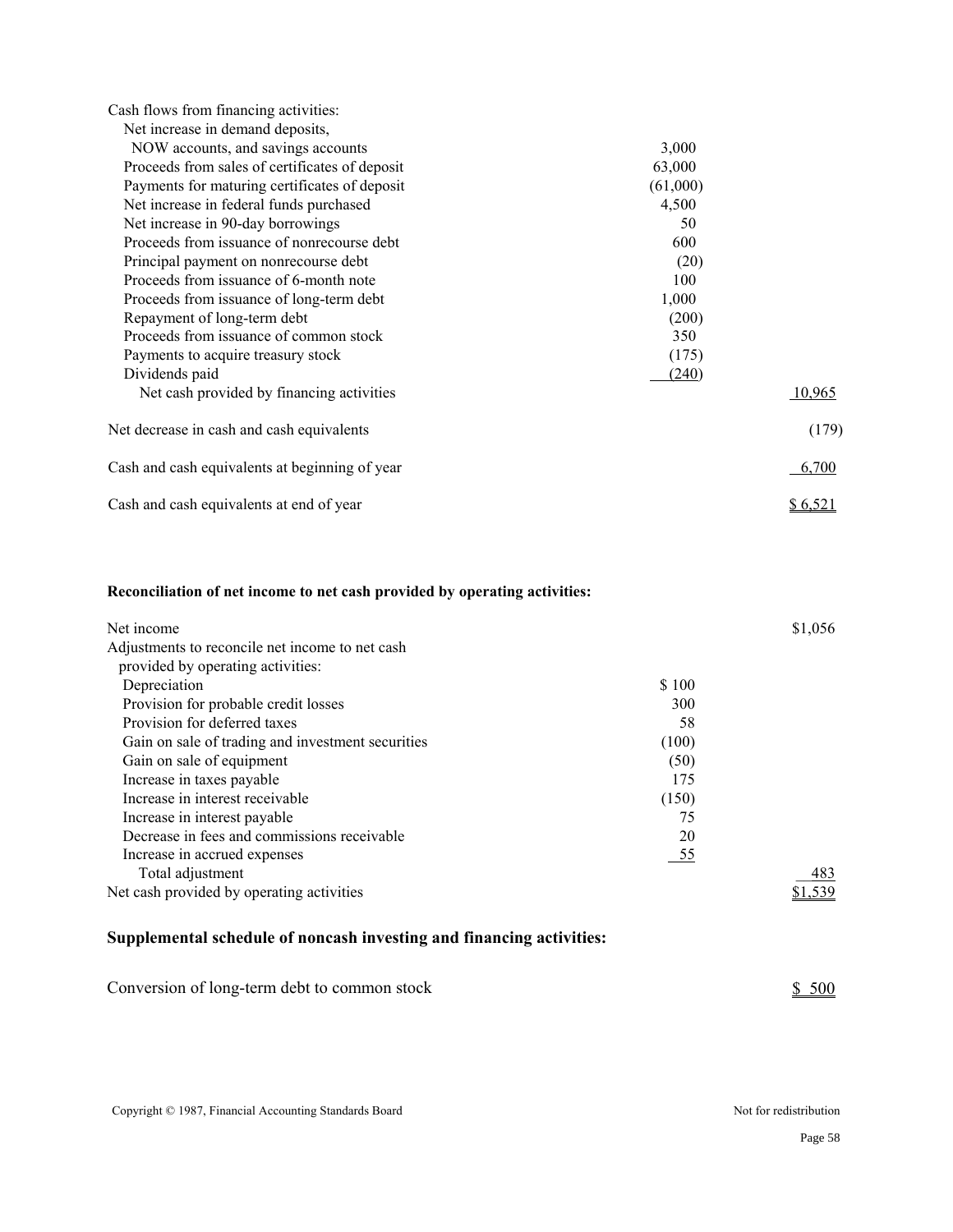## **Disclosure of accounting policy:**

For purposes of reporting cash flows, cash and cash equivalents include cash on hand, amounts due from banks, and federal funds sold. Generally, federal funds are purchased and sold for one-day periods.

148. Summarized below is financial information for the current year for Financial Institution, Inc., which provides the basis for the statement of cash flows presented in paragraph 147:

# **FINANCIAL INSTITUTION, INC. STATEMENT OF FINANCIAL POSITION**

|                                            | 1/1/X1           | 12/31/X1  | <b>Change</b> |
|--------------------------------------------|------------------|-----------|---------------|
| Assets:                                    |                  |           |               |
| Cash and due from banks                    | \$4,400          | \$3,121   | \$(1,279)     |
| Federal funds sold                         | 2,300            | 3,400     | 1,100         |
| Total cash and cash equivalents            | 6,700            | 6,521     | (179)         |
| Investment and trading securities          | 9,000            | 11,400    | 2,400         |
| Credit card receivables                    | 8,500            | 9,800     | 1,300         |
| Loans                                      | 28,000           | 35,250    | 7,250         |
| Allowance for credit losses                | (800)            | (850)     | (50)          |
| Interest receivable                        | 600              | 750       | 150           |
| Fees and commissions receivable            | 60               | 40        | (20)          |
| Investment in direct financing lease       |                  | 421       | 421           |
| Investment in leveraged lease              |                  | 392       | 392           |
| Plant, property, and equipment, net        | 525              | 665       | 140           |
| <b>Total</b> assets                        | \$52,585         | \$64,389  | \$11,804      |
| Liabilities:                               |                  |           |               |
| Deposits                                   | \$38,000         | \$43,000  | \$5,000       |
| Federal funds purchased                    | 7,500            | 12,000    | 4,500         |
| Short-term borrowings                      | 1,200            | 1,350     | 150           |
| Interest payable                           | 350              | 425       | 75            |
| Accrued expenses                           | 275              | 330       | 55            |
| Taxes payable                              | 75               | 250       | 175           |
| Dividends payable                          | $\boldsymbol{0}$ | 80        | 80            |
| Long-term debt                             | 2,000            | 2,300     | 300           |
| Deferred taxes                             |                  | <u>58</u> | 58            |
| <b>Total liabilities</b>                   | 49,400           | 59,793    | 10,393        |
| Stockholders' equity:                      |                  |           |               |
| Common stock                               | 1,250            | 2,100     | 850           |
| Treasury stock                             | 0                | (175)     | (175)         |
| Retained earnings                          | 1,935            | 2,671     | 736           |
| Total stockholders' equity                 | 3,185            | 4,596     | 1,411         |
| Total liabilities and stockholders' equity | \$52,585         | \$64,389  | \$11,804      |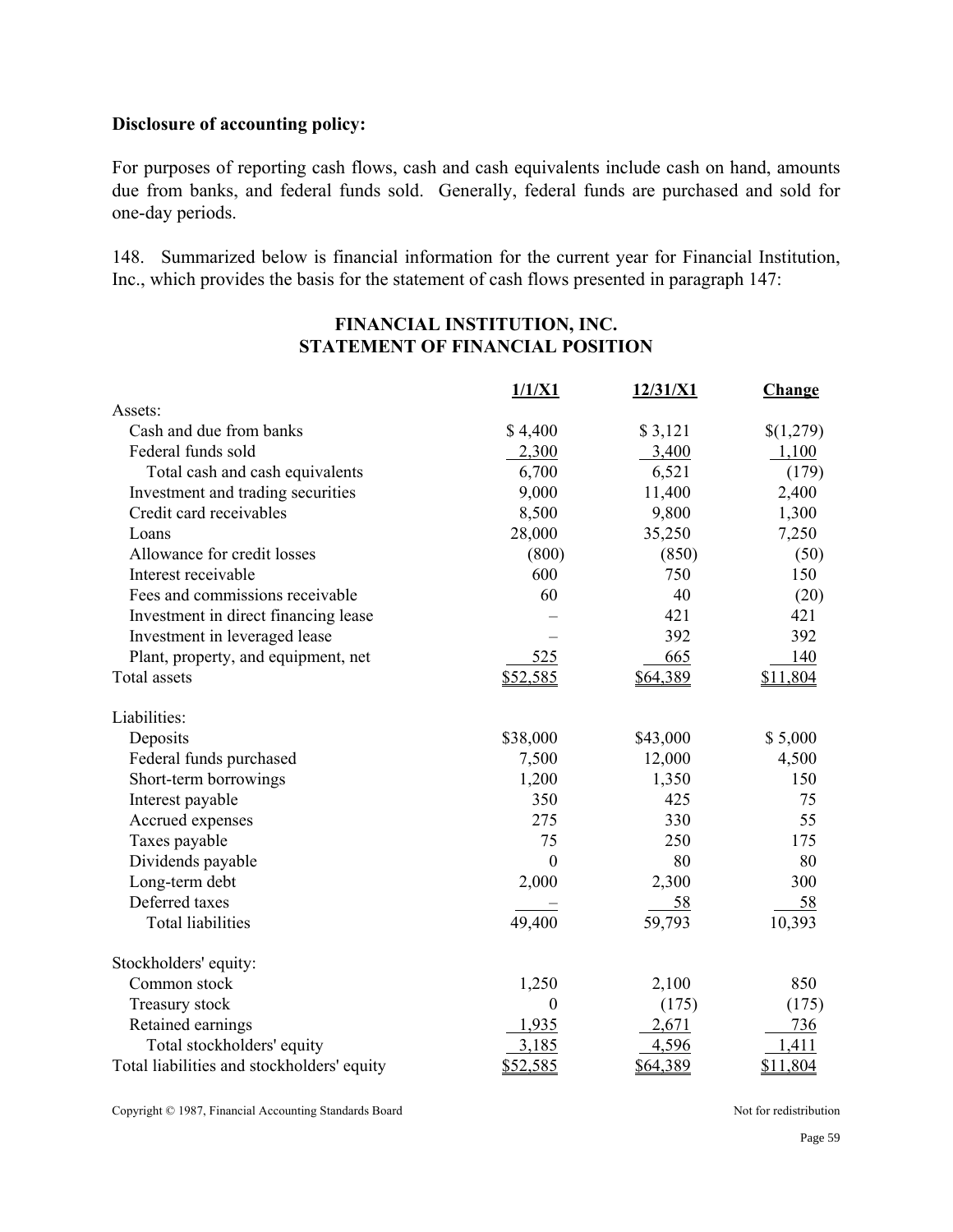# **FINANCIAL INSTITUTION, INC. STATEMENT OF INCOME FOR THE YEAR ENDED DECEMBER 31, 19X1**

| Revenues:                             |         |         |
|---------------------------------------|---------|---------|
| Interest income                       | \$5,500 |         |
| Fees and commissions                  | 1,300   |         |
| Gain on sale of investment securities | 100     |         |
| Lease income                          | 60      |         |
| Gain on sale of equipment             | 50      |         |
| Total revenues                        |         | \$7,010 |
| Expenses:                             |         |         |
| Interest expense                      | 4,000   |         |
| Provision for probable credit losses  | 300     |         |
| Operating expenses                    | 850     |         |
| Depreciation                          | 100     |         |
| Total expenses                        |         | 5,250   |
| Income before income taxes            |         | 1,760   |
| Provision for income taxes            |         | 704     |
| Net income                            |         |         |

149. The following transactions were entered into by Financial Institution, Inc., during 19X1 and are reflected in the above financial statements:

- a. Financial Institution sold trading and investment securities with a book value of \$22,600 for \$22,700 and purchased \$25,000 in new trading and investment securities.
- b. Financial Institution had a net decrease in short-term loans receivable (those with original maturities of 3 months or less) of \$2,250. Financial Institution made longer term loans of \$36,300 and collected \$26,550 on those loans. Financial Institution wrote off \$250 of loans as uncollectible.
- c. Financial Institution purchased property for \$500 to be leased under a direct financing lease. The first annual rental payment of \$131 was collected. The portion of the rental payment representing interest income totaled \$52.
- d. Financial Institution purchased equipment for \$1,000 to be leased under a leveraged lease. The cost of the leased asset was financed by an equity investment of \$400 and a long-term nonrecourse bank loan of \$600. The first annual rental payment of \$90, of which \$28 represented principal, was collected and the first annual loan installment of \$74, of which \$20 represented principal, was paid. Pretax income of \$8 was recorded.
- e. Financial Institution purchased new property, plant, and equipment for \$450 and sold property, plant, and equipment with a book value of \$210 for \$260.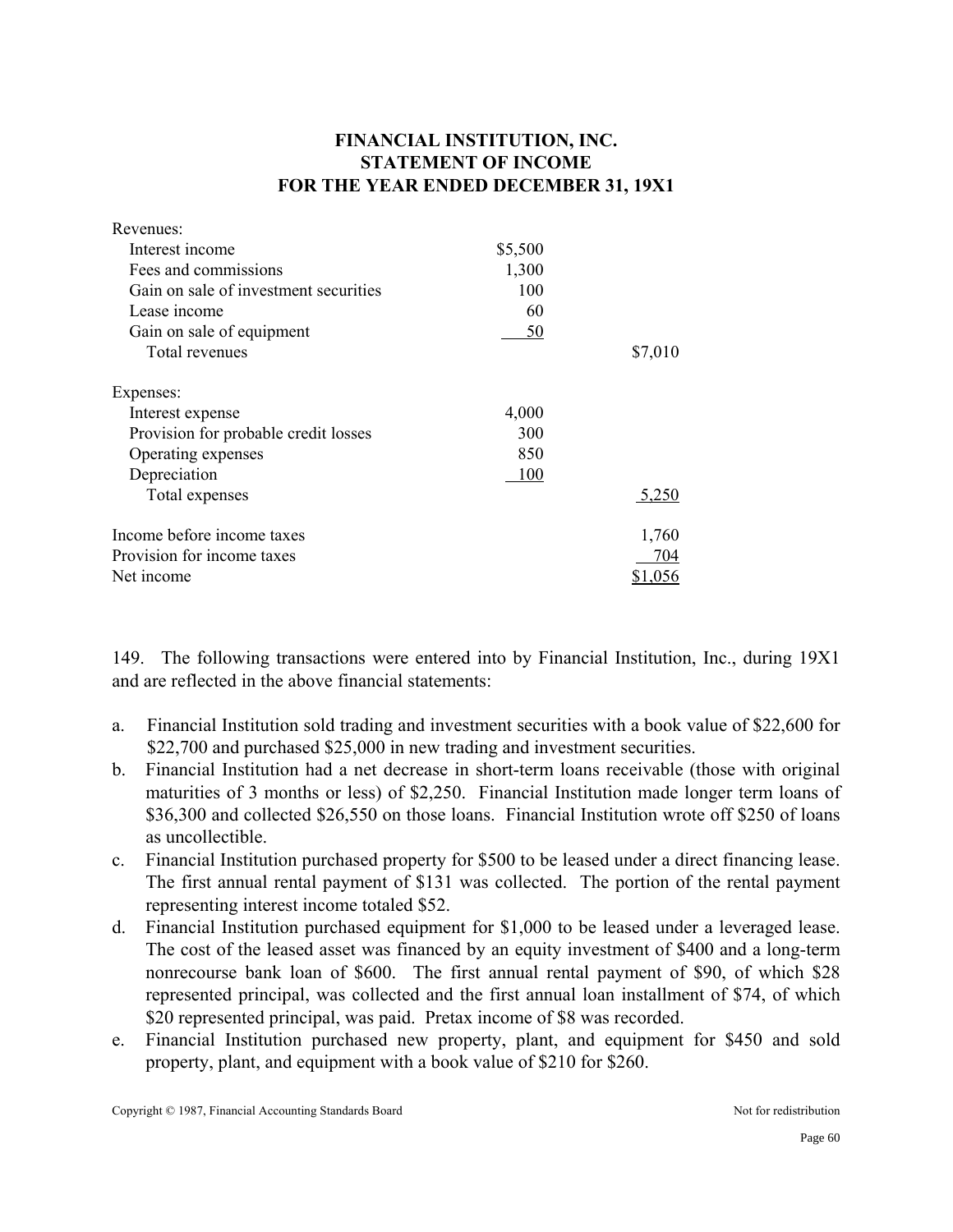f. Customer deposits with Financial Institution consisted of the following:

|                                   | 1/1/X1   | 12/31/X1 | Increase |
|-----------------------------------|----------|----------|----------|
| Demand deposits                   | \$8,000  | \$8,600  | \$600    |
| NOW accounts and savings accounts | 15,200   | 17,600   | 2,400    |
| Certificates of deposit           | 14,800   | 16,800   | 2,000    |
| Total deposits                    | \$38,000 | \$43,000 | \$5,000  |

 Sales of certificates of deposit during the year totaled \$63,000; certificates of deposit with principal amounts totaling \$61,000 matured. For presentation in the statement of cash flows, Financial Institution chose to report gross cash receipts and payments for both certificates of deposit with maturities of three months or less and those with maturities of more than three months.

- g. Short-term borrowing activity for Financial Institution consisted of repayment of a \$200 90-day note and issuance of a 90-day note for \$250 and a 6-month note for \$100.
- h. Financial Institution repaid \$200 of long-term debt and issued 5-year notes for \$600 and 10-year notes for \$400.
- i. Financial Institution issued \$850 of common stock, \$500 of which was issued upon conversion of long-term debt and \$350 of which was issued for cash.
- j. Financial Institution acquired \$175 of treasury stock.
- k. Financial Institution declared dividends of \$320. The fourth quarter dividend of \$80 was payable the following January.
- l. Financial Institution's provision for income taxes included a deferred provision of \$58.
- m. In accordance with paragraph 7, footnote 1, of this Statement, interest aid includes amounts credited directly to demand deposit, NOW, and savings accounts.

# **Appendix D: AMENDMENTS TO EXISTING PRONOUNCEMENTS**

150. This Statement supersedes Opinion 19 and the three AICPA Accounting Interpretations of Opinion 19.

- 151. This Statement amends the following pronouncements as follows:
- a. APB Opinion No. 28, *Interim Financial Reporting*. In paragraph 33, the two references to the phrase *funds flow data* are replaced by the phrase *cash flow data*.
- b. FASB Statement No. 7, *Accounting and Reporting by Development Stage Enterprises*. In paragraph 11(c), the phrase *A statement of changes in financial position, showing the sources and uses of financial resources* is replaced by the phrase *A statement of cash flows, showing the cash inflows and cash outflows*. Footnote 8 is deleted.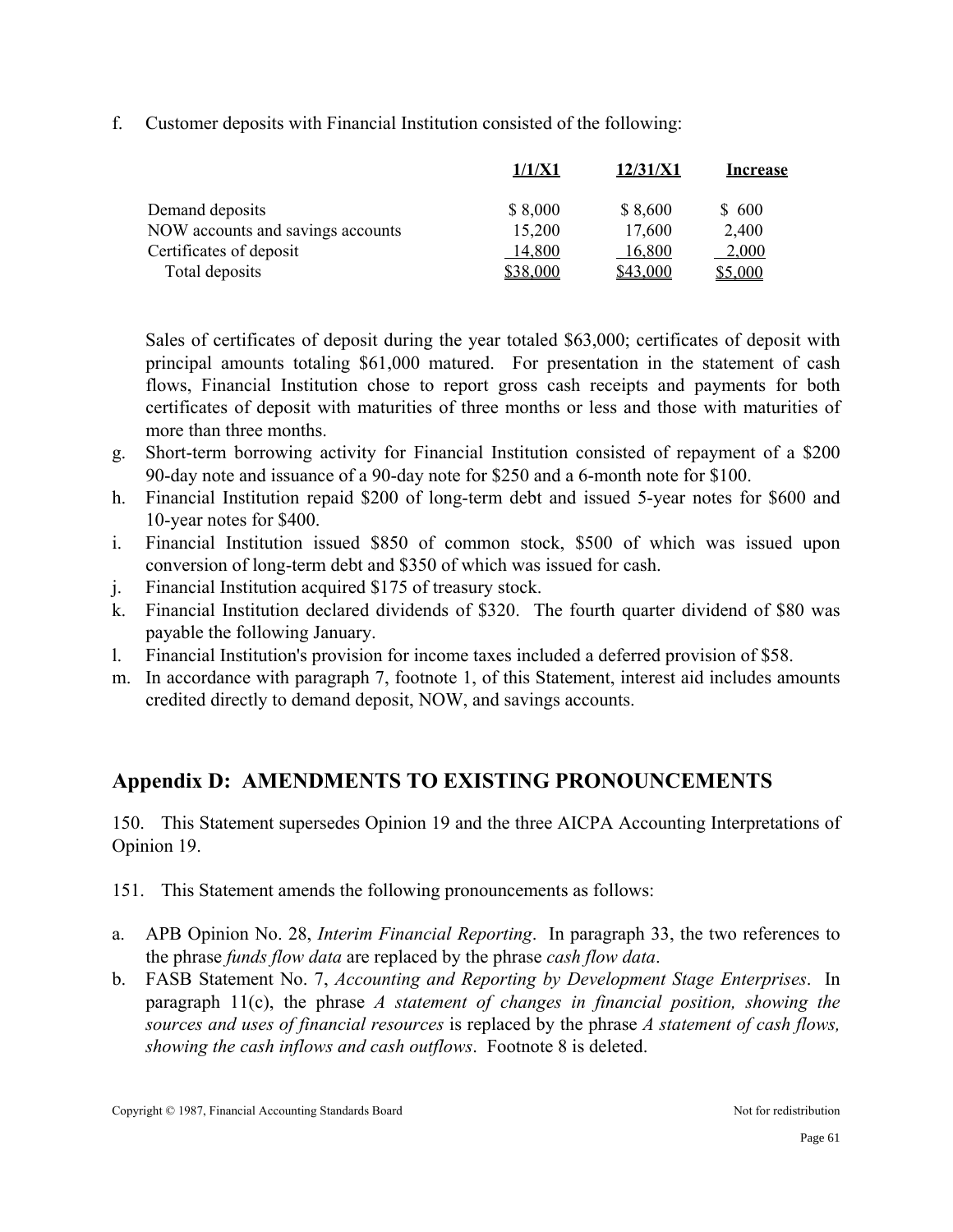152. Many pronouncements issued by the Accounting Principles Board (APB) and the FASB contain references to the phrase (a) *a complete set of financial statements that present financial position, results of operations, and changes in financial position*, (b) *statement of changes in financial position*, or (c) *changes in financial position*. All such references appearing in paragraphs that establish standards or the scope of a pronouncement are hereby replaced by references to the phrase (a) *a complete set of financial statements that present financial position*, *results of operations, and cash flows*, (b) *statement of cash flows*, or (c) *cash flows*, respectively. That conclusion requires amendments to the following existing pronouncements:

- a. APB Opinion No. 20, *Accounting Changes*, paragraph 3.
- b. APB Opinion No. 22, *Disclosure of Accounting Policies*, paragraphs 6, 7, 8, and 12.
- c. Opinion 28, paragraph 2.
- d. Statement 7, paragraph 10.
- e. FASB Statement No. 14, *Financial Reporting for Segments of a Business Enterprise*, paragraphs 3 and 7 (as amended by FASB Statement No. 24, *Reporting Segment Information in Financial Statements That Are Presented in Another Enterprise's Financial Report)*.
- f. Statement 24, paragraphs 1 and 5 and footnote 2.
- g. FASB Statement No. 69, *Disclosures about Oil and Gas Producing Activities*, footnote 3.
- h. FASB Technical Bulletin No. 82-1, *Disclosure of the Sale or Purchase of Tax Benefits through Tax Leases*, paragraph 4.

153. Some pronouncements issued by the APB or FASB contain references to the phrase (a) *a complete set of financial statements*, (b) *a full set of financial statements*, or (c) *a complete set of annual financial statements* without a specific reference to the phrase *changes in financial position*. Because this Statement redefines what constitutes a complete or full set of financial statements, this Statement effectively amends the intent of those pronouncements even though the terminology in those pronouncements was not changed. The affected pronouncements are as follows:

- a. Statement 7, footnote 6.
- b. FASB Statement No. 21, *Suspension of the Reporting of Earnings per Share and Segment Information by Nonpublic Enterprises*, footnote 4.
- c. FASB Statement No. 36, *Disclosure of Pension Information*, paragraph 8.
- d. FASB Statement No. 57, *Related Party Disclosures*, footnote 2.
- e. Statement 69, paragraphs 7, 8, and 41.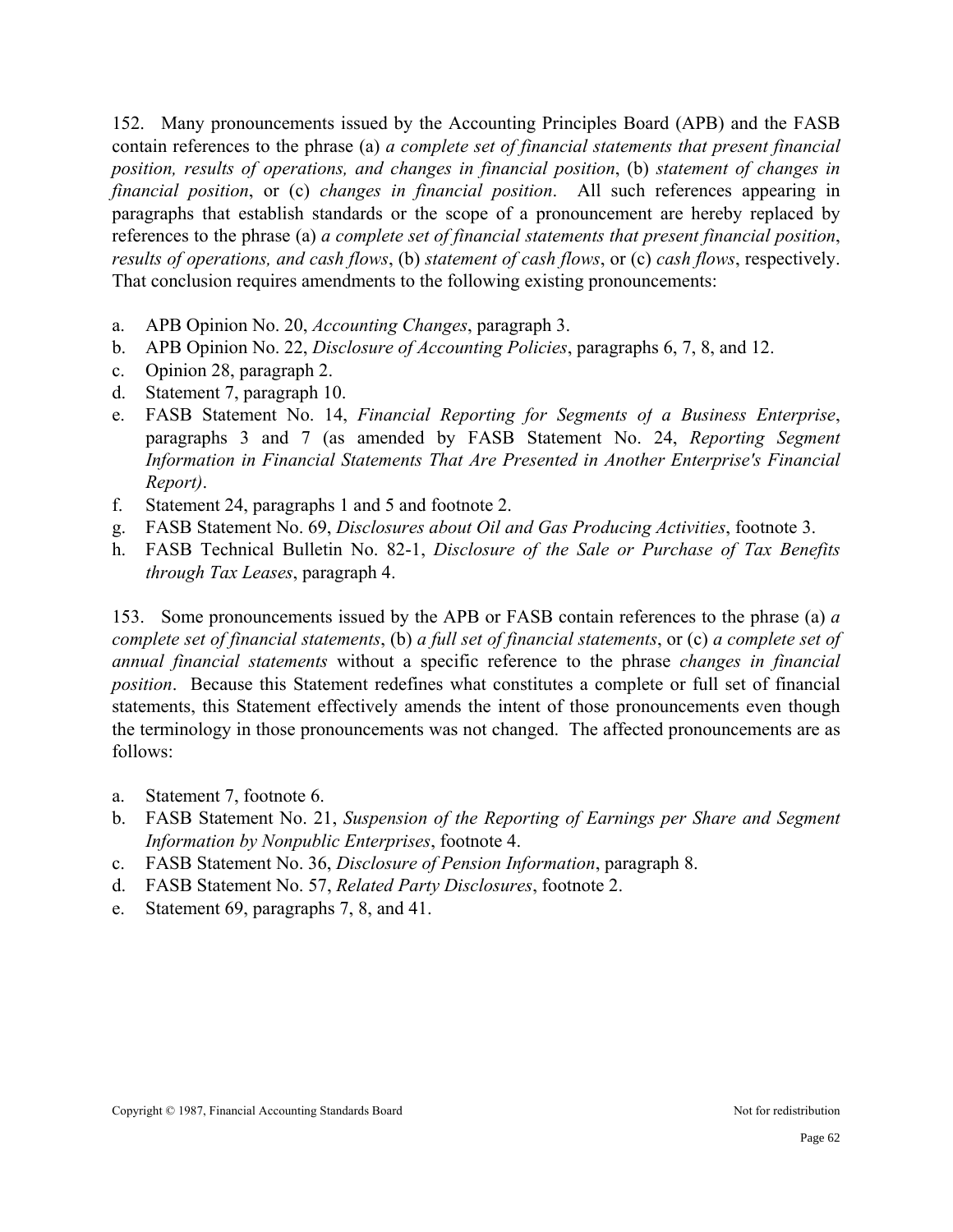#### **Footnotes**

<span id="page-62-0"></span>FAS95, Footnote 1--Consistent with common usage, *cash* includes not only currency on hand but demand deposits with banks or other financial institutions. *Cash* also includes other kinds of accounts that have the general characteristics of demand deposits in that the customer may deposit additional funds at any time and also effectively may withdraw funds at any time without prior notice or penalty. All charges and credits to those accounts are cash receipts or payments to both the entity owning the account and the bank holding it. For example, a bank's granting of a loan by crediting the proceeds to a customer's demand deposit account is a cash payment by the bank and a cash receipt of the customer when the entry is made.

FAS95, Footnote 2--*Original maturity* means original maturity to the entity holding the investment. For example, both a three-month U.S. Treasury bill and a three-year Treasury note purchased three months from maturity qualify as cash equivalents. However, a Treasury note purchased three years ago does not become a cash equivalent when its remaining maturity is three months.

FAS95, Footnote 3--For this purpose, amounts due on demand are considered to have maturities of three months or less. For convenience, credit card receivables of financial services operations--generally, receivables resulting from cardholder charges that may, at the cardholder's option, be paid in full when first billed, usually within one month, without incurring interest charges and that do not stem from the enterprise's sale of goods or services--also are considered to be loans with original maturities of three months or less.

FAS95, Footnote 4--Each cash receipt or payment is to be classified according to its nature without regard to whether it stems from an item intended as a hedge of another item. For example, the proceeds of a borrowing are a financing cash inflow whether or not the debt is intended as a hedge of an investment, and the purchase or sale of a futures contract is an investing activity without regard to whether the contract is intended as a hedge of a firm commitment to purchase inventory.

 FAS95, Footnote 5—Receipts from disposing of loans, debt or equity instruments, or property, plant, and equipment include directly related proceeds of insurance settlements, such as the proceeds of insurance on a building that is damaged or destroyed.

FAS95, Footnote 6--Generally, only advance payments, the down payment, or other amounts paid at the time of purchase or soon before or after purchase of property, plant, and equipment and other productive assets are investing cash outflows. Incurring directly related debt to the seller is a financing transaction, and subsequent payments of principal on that debt thus are financing cash outflows.

FAS95, Footnote 7--Payments to acquire productive assets include interest capitalized as part of the cost of those assets.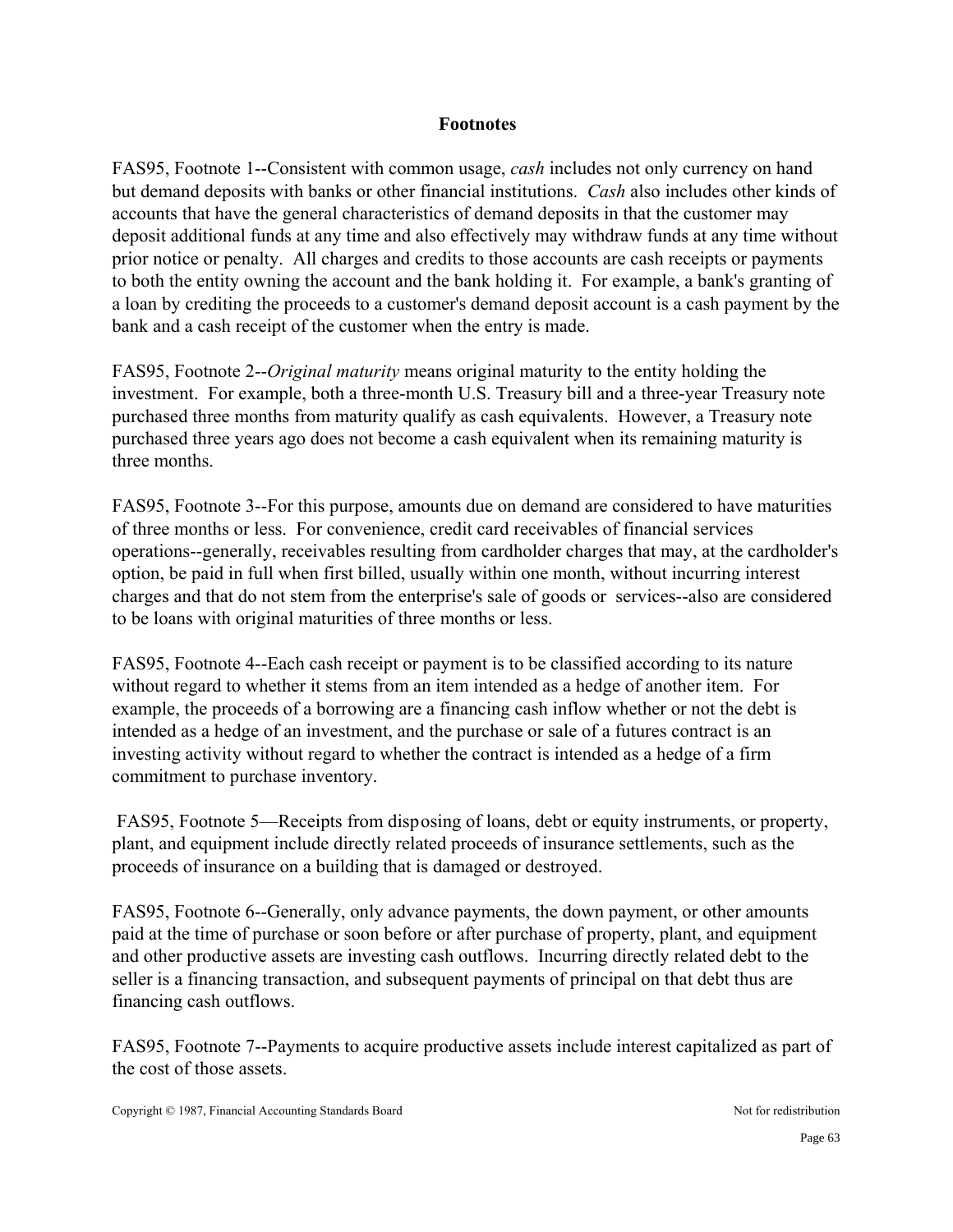<span id="page-63-0"></span>FAS95, Footnote 8--Refer to footnote 6 which indicates that most principal payments on seller-financed debt directly related to a purchase of property, plant, and equipment or other productive assets are financing cash outflows.

FAS95, Footnote 9--Paragraph 12 of FASB Statement No. 52, *Foreign Currency Translation*, recognizes the general impracticality of translating revenues, expenses, gains, and losses at the exchange rates on dates they are recognized and permits an appropriately weighted average exchange rate for the period to be used to translate those elements. This Statement applies that provision to cash receipts and cash payments.

FAS95, Footnote 10--Separate disclosure of cash flows pertaining to extraordinary items or discontinued operations reflected in those categories is not required. An enterprise that nevertheless chooses to report separately operating cash flows of discontinued operations shall do so consistently for all periods affected, which may include periods long after sale or liquidation of the operation.

FAS95, Footnote 11--Paragraphs 115-118 in Appendix B and paragraph 135 in Appendix C, respectively, discuss and illustrate a method by which those major classes of gross operating cash receipts and payments generally may be determined indirectly.

FAS95, Footnote 12--Adjustments to net income to determine net cash flow from operating activities shall reflect accruals for interest earned but not received and interest incurred but not paid. Those accruals may be reflected in the statement of financial position in changes in assets and liabilities that relate to investing or financing activities, such as loans or deposits. However, interest credited directly to a deposit account that has the general characteristics described in paragraph 7, footnote 1, is a cash outflow of the payor and a cash inflow of the payee when the entry is made.

<span id="page-63-1"></span>FAS95, Appendix B, Footnote 13--Unless otherwise indicated, references throughout this appendix to *respondents* generally include respondents to both the Discussion Memorandum and the 1986 Exposure Draft.

FAS95, Appendix B, Footnote 14--For convenience and because most of the controversy over funds statements for financial institutions has focused on commercial banks, this section uses the term *banks*. Most of the points discussed, however, apply also to thrifts and other kinds of financial institutions.

FAS95, Appendix B, Footnote 15--The Board is considering in another project on its agenda the kinds of information about financial instruments that should be disclosed in the financial statements of both financial and nonfinancial enterprises to help in assessing, among other things, liquidity, financial flexibility, profitability, and risk.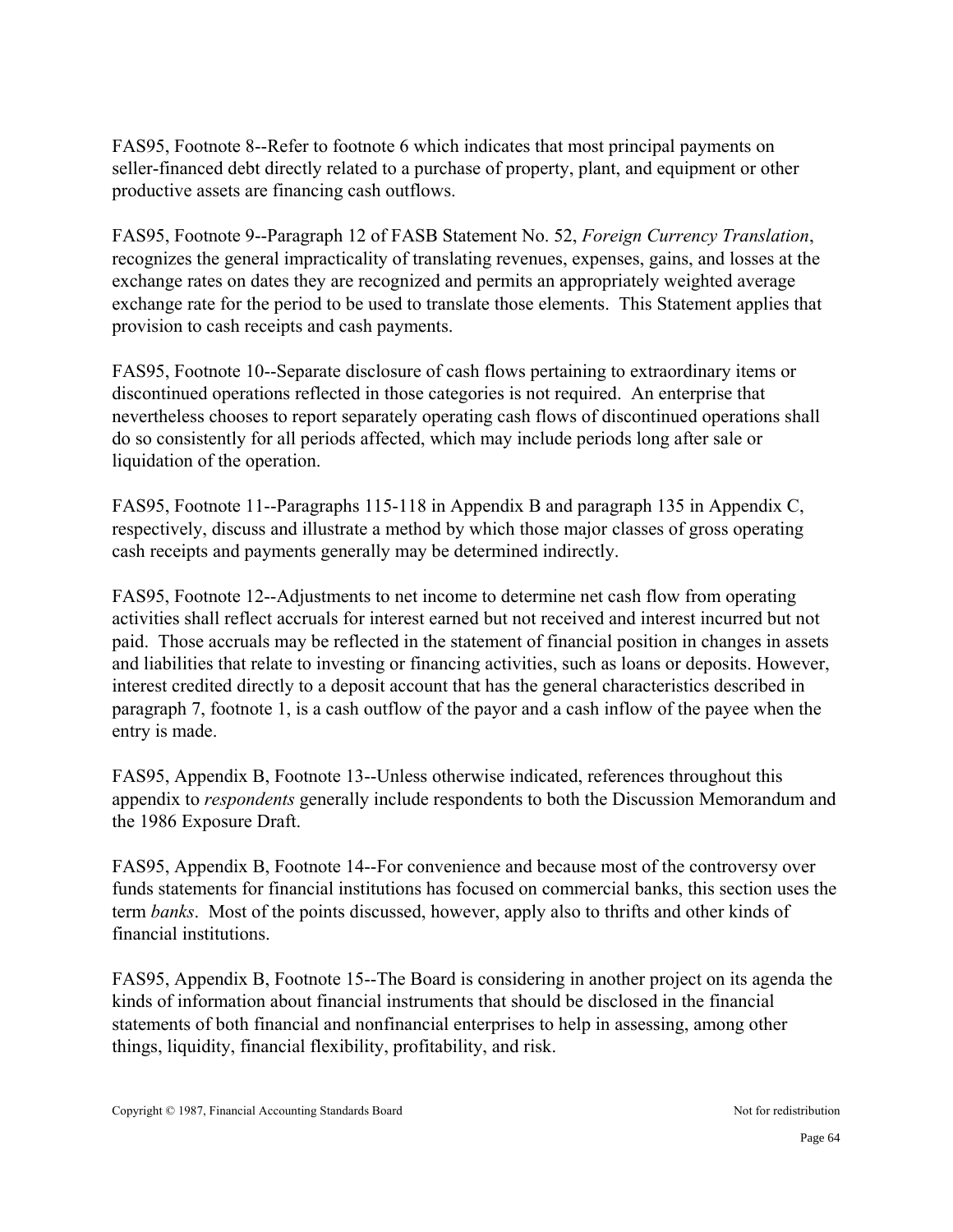<span id="page-64-4"></span><span id="page-64-3"></span><span id="page-64-2"></span><span id="page-64-1"></span><span id="page-64-0"></span>FAS95, Appendix B, Footnote 16--Presenting cash flow from operating activities by the indirect method, which this Statement permits, results in net reporting of operating cash receipts and payments. The basis for the Board's decision to permit continued use of the indirect method is discussed in paragraphs 106-121.

FAS95, Appendix B, Footnote 17--For the resulting operating cash receipts and payments to be accurate, the effects of all noncash entries to accounts receivable and payable, inventory, and other balance sheets accounts used in the calculation must be eliminated. For example, the change in accounts receivable would have to be determined exclusive of any bad debt write-offs and other noncash charges and credits to customer accounts during the period.

<span id="page-64-15"></span><span id="page-64-12"></span>FAS95, Par. 140, Appendix C, Footnote a--This amount was computed as follows:

<span id="page-64-9"></span>

| Sale to parent company at beginning of year | LC $400 \ (\partial 0.40 = $160$ |
|---------------------------------------------|----------------------------------|
| Sales to customers                          | LC1,779 @.43 = $\underline{765}$ |
| Total sales in U.S. dollars                 | \$925                            |

<span id="page-64-8"></span><span id="page-64-6"></span>FAS95, Par. 140, Appendix C, Footnote b--This amount was computed as follows:

<span id="page-64-13"></span><span id="page-64-10"></span><span id="page-64-7"></span><span id="page-64-5"></span>

| Cost of sale to parent company at beginning of year | LC $400 \ (\hat{\omega})$ $.40 = $160$ |
|-----------------------------------------------------|----------------------------------------|
| Cost of sales to customers                          | LC1,058 @ .43 = $\frac{455}{ }$        |
| Total cost of sales in U.S. dollars                 | \$615                                  |

<span id="page-64-19"></span><span id="page-64-14"></span><span id="page-64-11"></span>FAS95, par. 144, *Statement of Cash Flows*, Footnote a—The computation of this amount is provided in paragraph 145.

<span id="page-64-20"></span><span id="page-64-18"></span><span id="page-64-17"></span><span id="page-64-16"></span>FAS95, Par. 144, *Statement of Cash Flows*, Footnote b—This amount represents the U.S. dollar equivalent of the foreign currency cash flow based on the weighted-average exchange rate for the year.

FAS95, Par. 144, *Statement of Cash Flows*, Footnote c--This amount represents the U.S. dollar equivalent of the foreign currency cash flow based on the exchange rate in effect at the time of the cash flow.

FAS95, Par. 144, *Statement of Cash Flows*, Footnote d--The computation of this amount is provided in paragraph 146.

FAS95, Par. 144, *Reconciliation of net income to net cash provided by operating activities*, Footnote a—This amount represents the U.S. dollar equivalent of the foreign currency amount